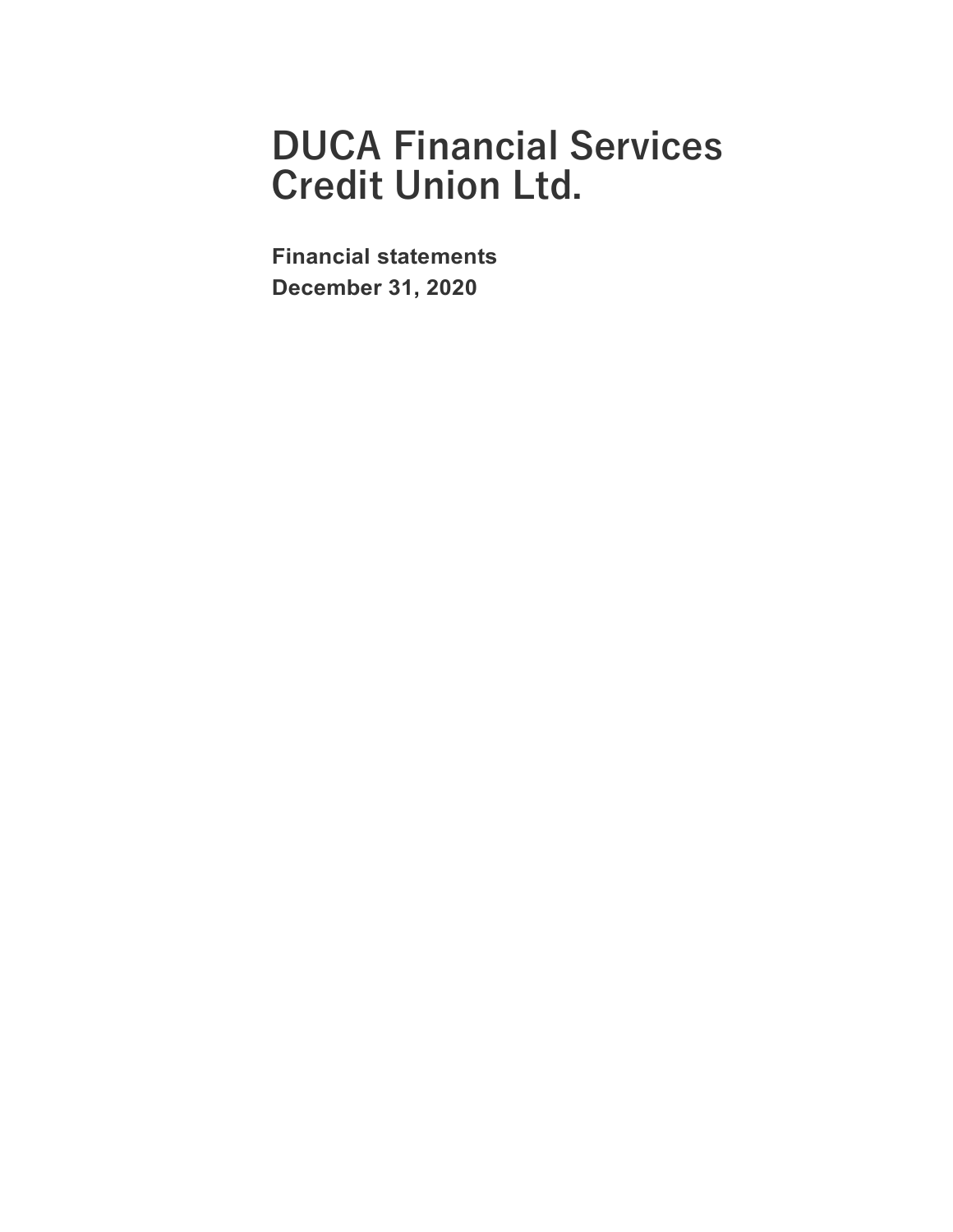# **Independent auditor's report**

### To the Members of **DUCA Financial Services Credit Union Ltd.**

#### **Opinion**

We have audited the financial statements of **DUCA Financial Services Credit Union Ltd.** [the "Credit Union"], which comprise the statement of financial position as at December 31, 2020, and the statement of income and comprehensive income, statement of changes in equity and statement of cash flows for the year then ended, and notes to the financial statements, including a summary of significant accounting policies.

In our opinion, the accompanying financial statements present fairly, in all material respects, the financial position of the Credit Union as at December 31, 2020, and its financial performance and its cash flows for the years then ended in accordance with International Financial Reporting Standards ["IFRSs"].

#### **Basis for opinion**

We conducted our audit in accordance with Canadian generally accepted auditing standards. Our responsibilities under those standards are further described in the *Auditors responsibilities for the audit of the financial statements* section of our report. We are independent of the Credit Union in accordance with the ethical requirements that are relevant to our audit of the financial statements in Canada, and we have fulfilled our other ethical responsibilities in accordance with these requirements. We believe that the audit evidence we have obtained is sufficient and appropriate to provide a basis for our opinion.

#### **Responsibilities of management and the audit committee of the board of directors for the financial statements**

Management is responsible for the preparation and fair presentation of the financial statements in accordance with IFRSs, and for such internal control as Management determines is necessary to enable the preparation of financial statements that are free from material misstatement, whether due to fraud or error.

In preparing the financial statements, Management is responsible for assessing the Credit Union's ability to continue as a going concern, disclosing, as applicable, matters related to going concern and using the going concern basis of accounting unless Management either intends to liquidate the Credit Union or to cease operations, or has no realistic alternative but to do so.

The Audit Committee of the Board of Directors is responsible for overseeing the Credit Union's financial reporting process.

#### **Auditor's responsibilities for the audit of the financial statements**

Our objectives are to obtain reasonable assurance about whether the financial statements as a whole are free from material misstatement, whether due to fraud or error, and to issue an auditor's report that includes our opinion. Reasonable assurance is a high level of assurance, but is not a guarantee that an audit conducted in accordance with Canadian generally accepted auditing standards will always detect a material misstatement when it exists. Misstatements can arise from fraud or error and are considered material if, individually or in the aggregate, they could reasonably be expected to influence the economic decisions of users taken on the basis of these financial statements.

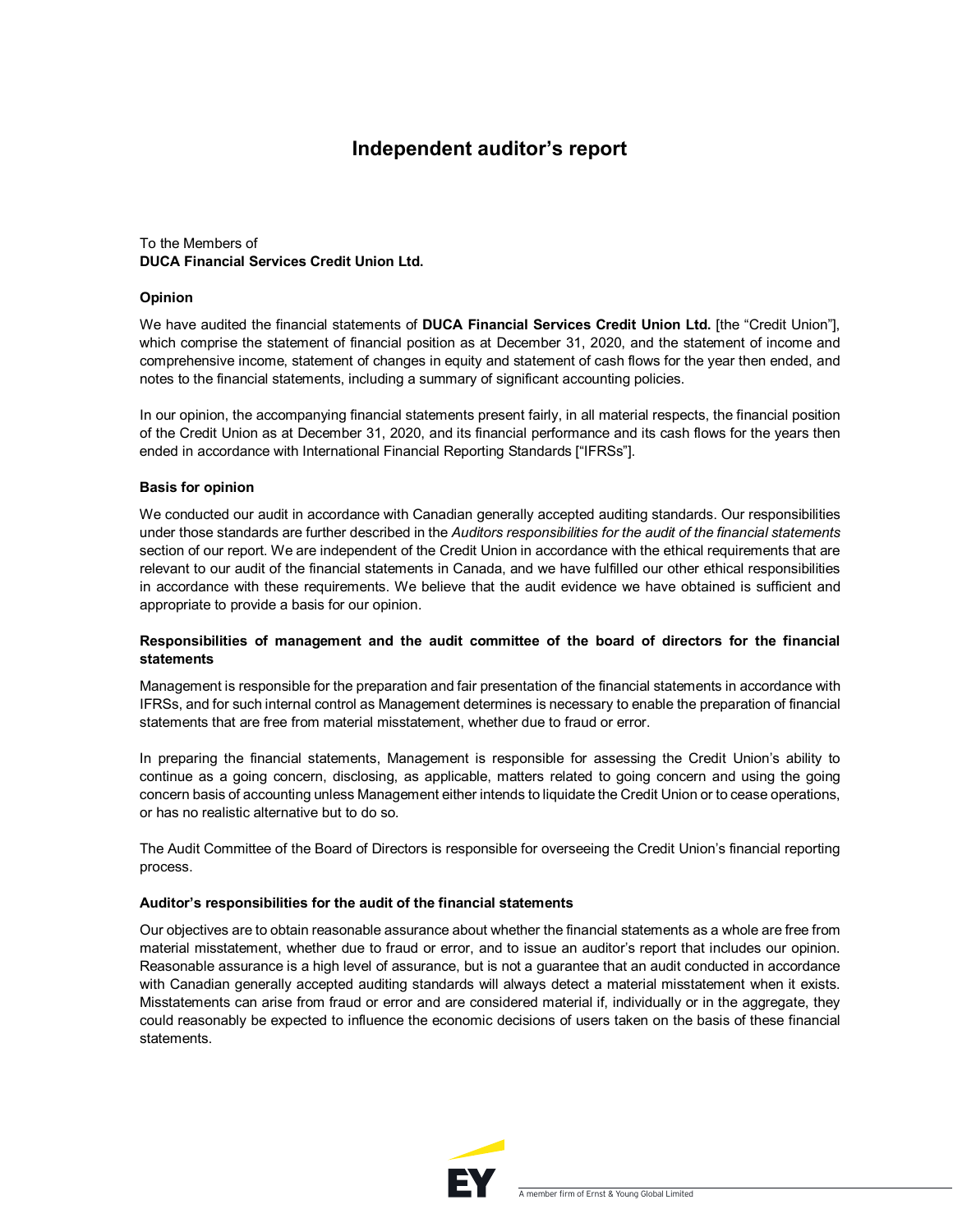As part of an audit in accordance with Canadian generally accepted auditing standards, we exercise professional judgment and maintain professional skepticism throughout the audit. We also:

- Identify and assess the risks of material misstatement of the financial statements, whether due to fraud or error, design and perform audit procedures responsive to those risks, and obtain audit evidence that is sufficient and appropriate to provide a basis for our opinion. The risk of not detecting a material misstatement resulting from fraud is higher than for one resulting from error, as fraud may involve collusion, forgery, intentional omissions, misrepresentations, or the override of internal control.
- Obtain an understanding of internal control relevant to the audit in order to design audit procedures that are appropriate in the circumstances, but not for the purpose of expressing an opinion on the effectiveness of the Credit Union's internal control.
- Evaluate the appropriateness of accounting policies used and the reasonableness of accounting estimates and related disclosures made by Management.
- Conclude on the appropriateness of Management's use of the going concern basis of accounting and, based on the audit evidence obtained, whether a material uncertainty exists related to events or conditions that may cast significant doubt on the Credit Union's ability to continue as a going concern. If we conclude that a material uncertainty exists, we are required to draw attention in our auditor's report to the related disclosures in the financial statements or, if such disclosures are inadequate, to modify our opinion. Our conclusions are based on the audit evidence obtained up to the date of our auditor's report. However, future events or conditions may cause the Credit Union to cease to continue as a going concern.
- Evaluate the overall presentation, structure and content of the financial statements, including the disclosures, and whether the financial statements represent the underlying transactions and events in a manner that achieves fair presentation.

We communicate with the Audit Committee of the Board of Directors regarding, among other matters, the planned scope and timing of the audit and significant audit findings, including any significant deficiencies in internal control that we identify during our audit.

Toronto, Canada February 26, 2021

Ernet + Young LLP

**Chartered Professional Accountants** Licensed Public Accountants

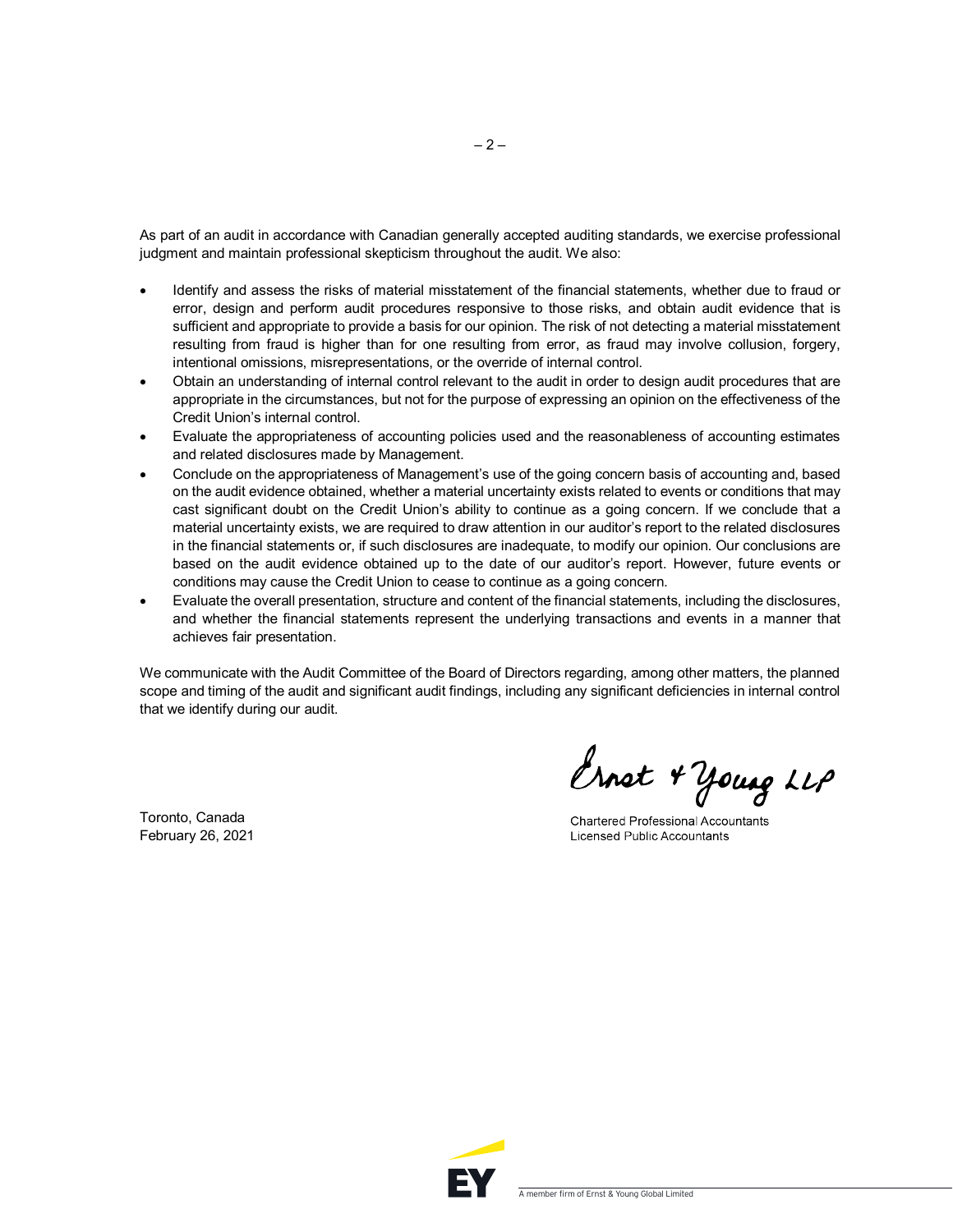# **Statement of financial position**

[In thousands of Canadian dollars]

As at December 31

|                                                       | <b>Note</b> | 2020      | 2019      |
|-------------------------------------------------------|-------------|-----------|-----------|
|                                                       |             | \$        | \$        |
| <b>Assets</b>                                         |             |           |           |
| Cash and cash equivalents                             | 6           | 413,656   | 63,388    |
| Investments, third-party mortgages and mortgage pools | 7           | 504.636   | 447.101   |
| Members' loans                                        | 8, 9        | 4,129,460 | 3,506,961 |
| Other assets                                          | 11          | 51,089    | 25,220    |
| Property and equipment, net                           | 13          | 5,930     | 6,553     |
| Income taxes recoverable                              | 15          | 220       | 2,986     |
| Intangible assets, net                                | 26          | 5,731     | 2,566     |
| Goodwill                                              | 27          | 1,678     | 1,678     |
| <b>Total assets</b>                                   |             | 5,112,400 | 4,056,453 |
| Liabilities and Members' equity                       |             |           |           |
| <b>Liabilities</b>                                    |             |           |           |
| Members' deposits                                     | 14          | 3,841,405 | 3,004,972 |
| Securitization liabilities                            | 10          | 698,071   | 604,673   |
| <b>Borrowings</b>                                     | 24          | 5,000     | 133,000   |
| Securities lent or sold under repurchase agreements   | 24          | 192,089   |           |
| Accounts payable and accrued liabilities              | 25          | 14,393    | 17,405    |
| Derivative financial instruments                      | 16          | 356       | 142       |
| Income taxes payable                                  | 15          | 176       |           |
| Deferred tax liability                                | 15          | 2,977     | 676       |
| Patronage return                                      | 17          | 1,538     | 2,243     |
| Members' shares                                       | 18          | 1,057     | 1,116     |
| <b>Total liabilities</b>                              |             | 4,757,062 | 3,764,227 |
| Members' equity                                       |             |           |           |
| Members' shares                                       | 18          | 238,559   | 186,524   |
| Retained earnings                                     |             | 116,779   | 105,702   |
| <b>Total Members' equity</b>                          |             | 355,338   | 292,226   |
| <b>Total liabilities and Members' equity</b>          |             | 5,112,400 | 4,056,453 |

*See accompanying notes*

Approved by the Board:

Director Director

 $\P$ . Kel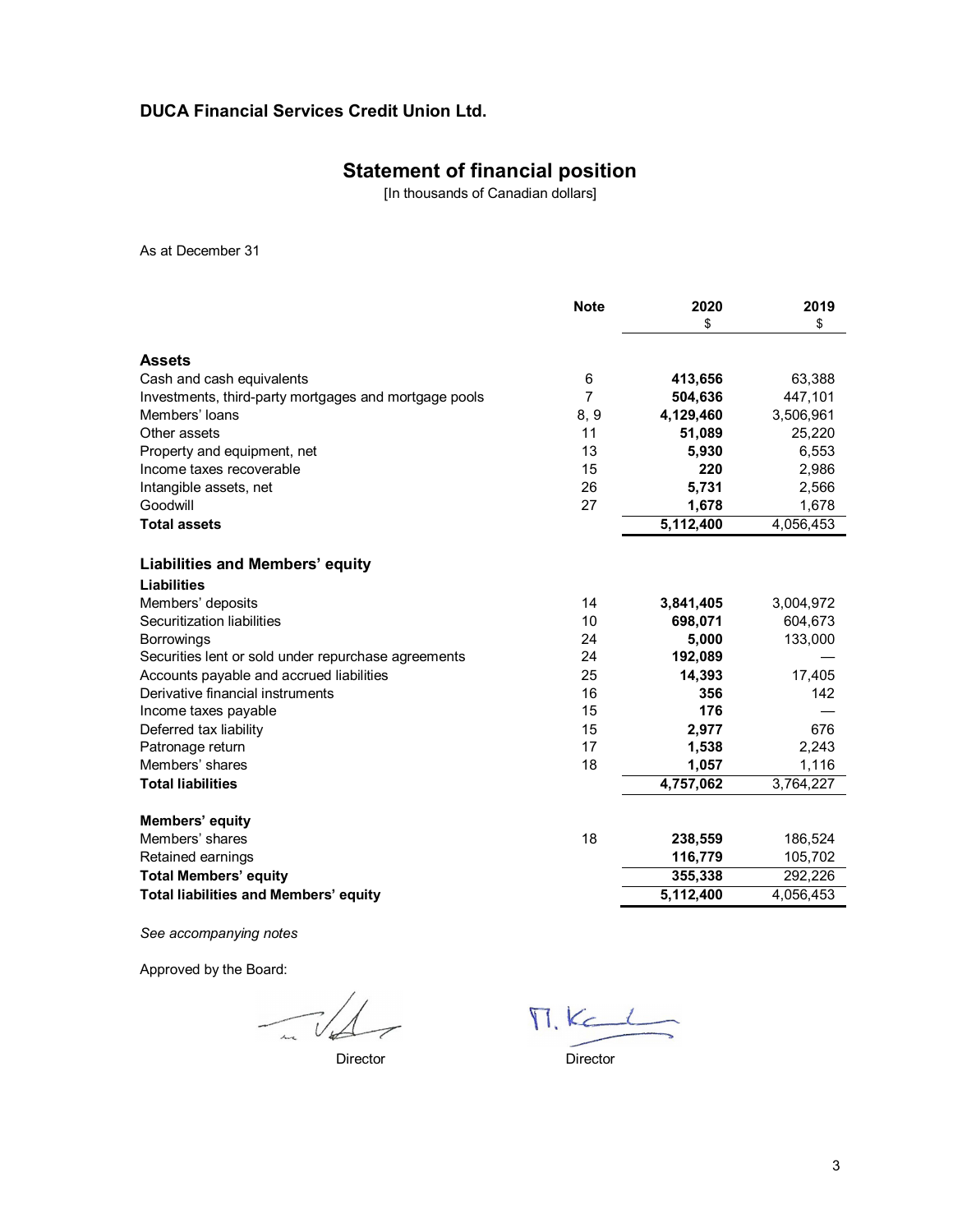# **Statement of income and comprehensive income**

[In thousands of Canadian dollars]

Year ended December 31

|                                                                   | <b>Note</b> | 2020    | 2019     |
|-------------------------------------------------------------------|-------------|---------|----------|
| Interest income                                                   |             | \$      | \$       |
| Interest on Members' loans                                        |             | 143,823 | 126,307  |
| Investment income                                                 |             | 16,210  | 11,828   |
|                                                                   |             | 160,033 | 138,135  |
| Interest expense                                                  |             |         |          |
| Interest on Members' deposits                                     |             | 75,908  | 73,769   |
| Borrowings, securitizations and other interest expense            |             | 17,336  | 15,340   |
|                                                                   |             | 93,244  | 89,109   |
| Net interest income                                               |             | 66,789  | 49,026   |
| Non-interest income                                               | 19          | 12,282  | 17,350   |
| <b>Total revenue</b>                                              |             | 79,071  | 66,376   |
| Provision for (recovery of) credit losses                         | 9           | 1,315   | (462)    |
| Non-interest expense                                              |             |         |          |
| Salaries and benefits                                             |             | 32,241  | 29,168   |
| Occupancy                                                         |             | 2,908   | 2,499    |
| Technology                                                        |             | 5,886   | 4,956    |
| Other general and administrative                                  |             | 19,431  | 18,279   |
|                                                                   |             | 60,466  | 54,902   |
| Income before the undernoted                                      |             | 17,290  | 11,936   |
| Patronage return                                                  | 17          | 1,538   | 2,243    |
| Income before income taxes                                        |             | 15,752  | 9,693    |
| Income tax expense (recovery)                                     | 15          | 2,914   | (1, 977) |
| Net income for the year                                           |             | 12,838  | 11,670   |
| Change in unrealized losses on the effective portion of cash flow |             |         |          |
| hedges, net of tax                                                | 16          |         | 362      |
| Comprehensive income for the year, net of income taxes            |             | 12,838  | 12,032   |

*See accompanying notes*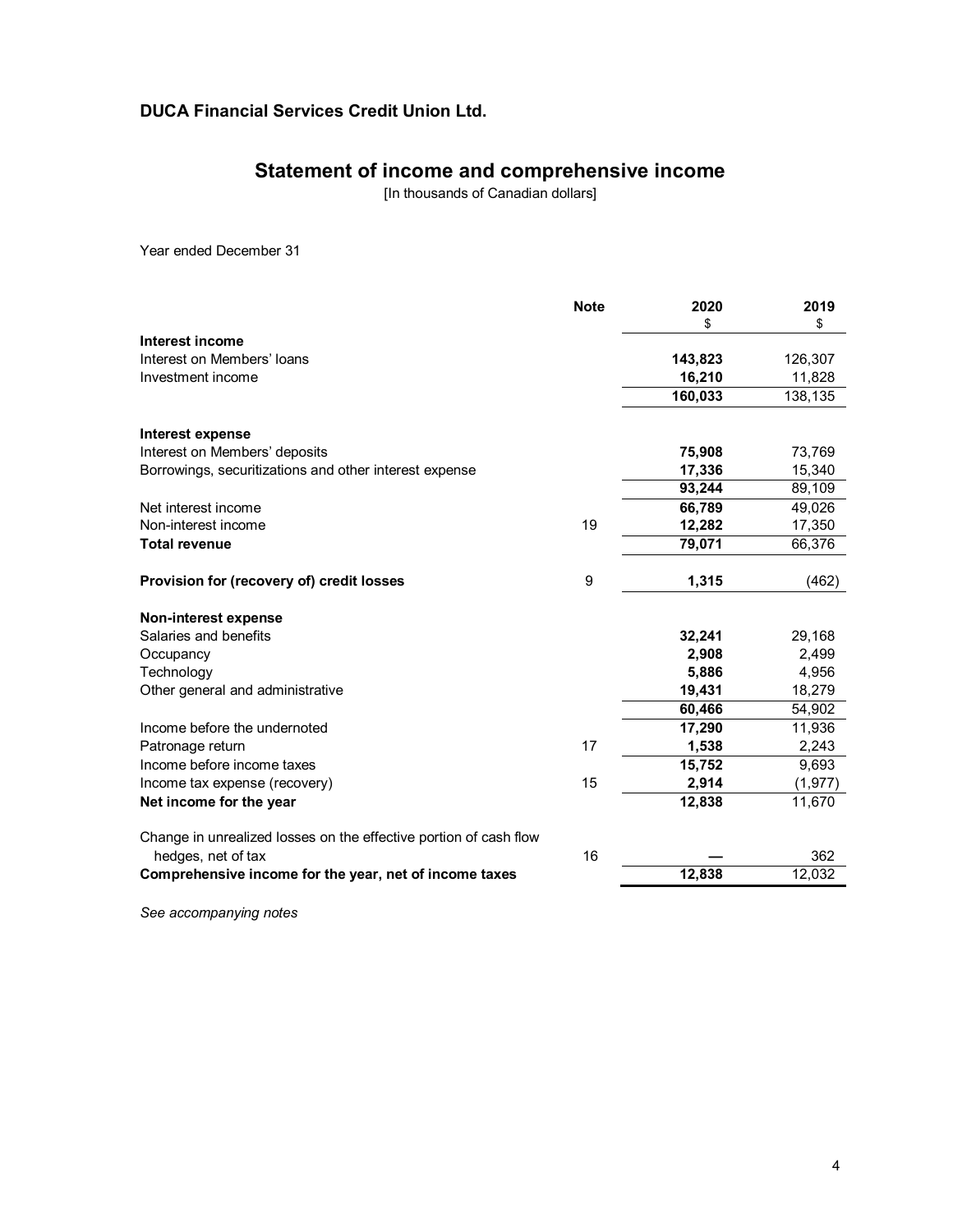# **Statement of changes in Members' equity**

[In thousands of Canadian dollars]

|                                          | <b>Note</b> | <b>Class A shares</b> | <b>Class B shares</b><br><b>Series 1</b><br>S | <b>Class B shares</b><br>Series 4<br>S. | Retained<br>earnings<br>S. | <b>Accumulated</b><br>other<br>comprehensive Total Members'<br>loss, net of tax | equity<br>SБ |
|------------------------------------------|-------------|-----------------------|-----------------------------------------------|-----------------------------------------|----------------------------|---------------------------------------------------------------------------------|--------------|
| Balance, December 31, 2018               |             | 39,632                | 40,331                                        |                                         | 95,841                     | (362)                                                                           | 175,442      |
| Net income for the year                  |             |                       |                                               |                                         | 11,670                     |                                                                                 | 11,670       |
| Dividends to Members, net of tax         | 18          |                       |                                               |                                         | (1,809)                    |                                                                                 | (1,809)      |
| Issue of shares                          |             | 1,892                 |                                               | 109,082                                 |                            |                                                                                 | 110,974      |
| Redemption of shares                     |             | (3,904)               | (509)                                         |                                         |                            |                                                                                 | (4, 413)     |
| Losses on derivatives designated as cash |             |                       |                                               |                                         |                            |                                                                                 |              |
| flow hedges arising during the year      |             |                       |                                               |                                         |                            | 362                                                                             | 362          |
| Balance, December 31, 2019               |             | 37,620                | 39,822                                        | 109,082                                 | 105,702                    |                                                                                 | 292,226      |
| Net income for the year                  |             |                       |                                               |                                         | 12,838                     |                                                                                 | 12,838       |
| Dividends to Members, net of tax         | 18          |                       |                                               |                                         | (1,761)                    |                                                                                 | (1,761)      |
| <b>Issue of shares</b>                   |             | 2,717                 |                                               | 52,595                                  |                            |                                                                                 | 55,312       |
| Redemption of shares                     |             | (2,848)               | (234)                                         | (195)                                   |                            |                                                                                 | (3, 277)     |
| Balance, December 31, 2020               |             | 37,489                | 39,588                                        | 161,482                                 | 116,779                    |                                                                                 | 355,338      |

*See accompanying notes*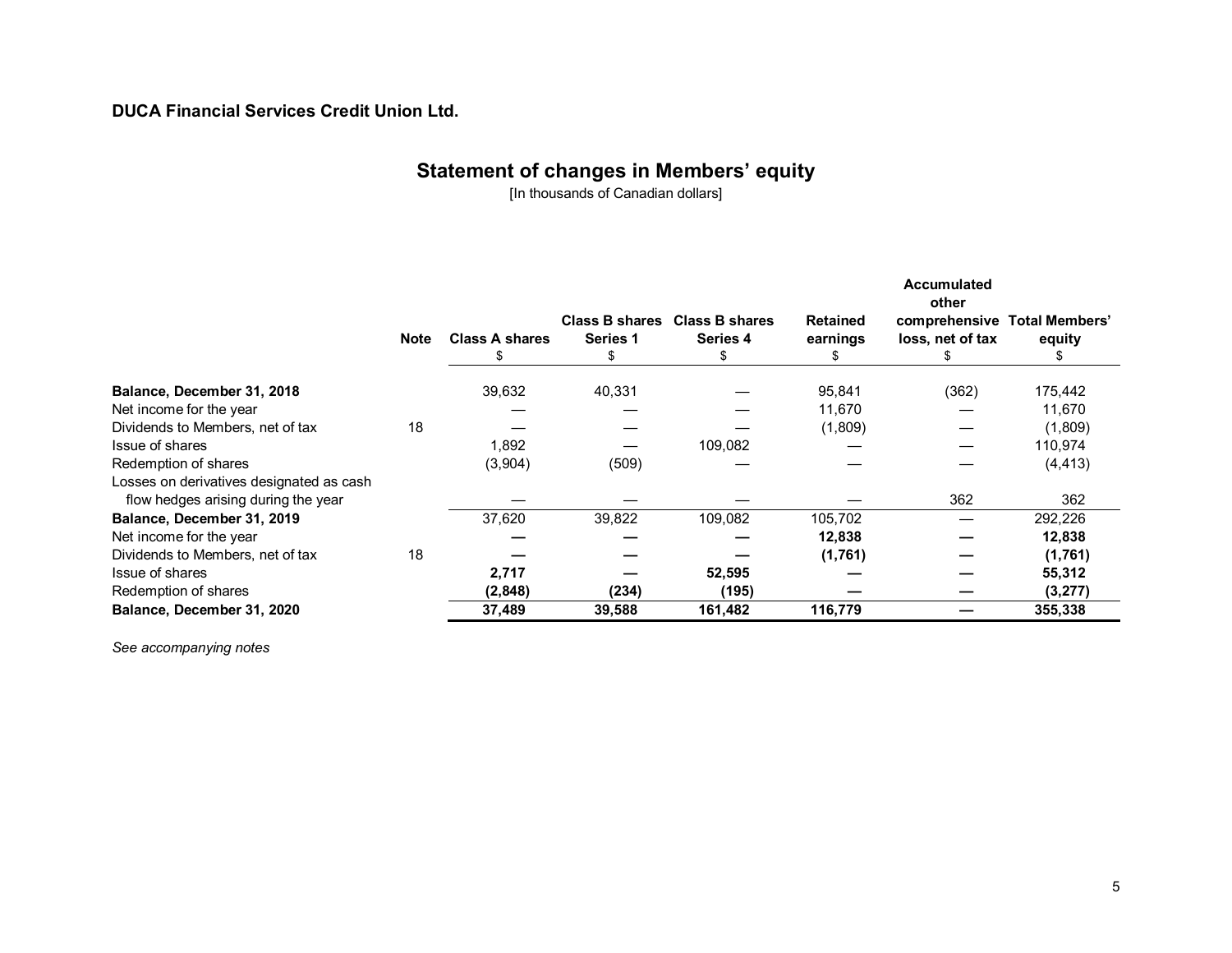# **Statement of cash flows**

[In thousands of Canadian dollars]

Year ended December 31

|                                                                 | <b>Note</b> | 2020<br>\$ | 2019<br>\$ |
|-----------------------------------------------------------------|-------------|------------|------------|
| <b>Operating activities</b>                                     |             |            |            |
| Net income for the year                                         |             | 12,838     | 11,670     |
| Add (deduct) non-cash items:                                    |             |            |            |
| Depreciation and amortization                                   | 11, 13, 26  | 4,157      | 3,264      |
| Provision for (recovery of) credit losses on Members' loans     | 9           | 1,315      | (462)      |
| Current income taxes                                            | 15          | 213        | (2,671)    |
| Deferred income taxes                                           | 15          | 2,701      | 694        |
| Loss on derivative instruments                                  | 16          | 290        | 45         |
| Patronage return                                                | 17          | 1,538      | 2,243      |
| Gain on sale of head office building                            | 19          |            | (6, 893)   |
| Interest paid on lease liabilities                              |             | 299        | 210        |
| Changes in operating assets and liabilities:                    |             |            |            |
| Increase in accrued interest receivable                         |             | (1, 444)   | (836)      |
| Decrease in income taxes recoverable                            |             | 2,912      |            |
| Decrease in income taxes paid                                   |             | (185)      | (665)      |
| Increase in other assets and intangible assets                  |             | (30, 900)  | (17,769)   |
| Increase to Members' loans                                      | 8,9         | (622, 235) | (498, 590) |
| Increase to Members' deposits                                   | 14          | 825,580    | 441,264    |
| Increase in accrued interest payable                            |             | 10,853     | 4,828      |
| Increase (decrease) in accounts payable and accrued liabilities |             | (1, 725)   | 2,721      |
| Increase (decrease) in securitization liabilities               | 10          | 93,398     | (25, 308)  |
| Repayment of lease liability                                    |             | (1, 850)   | (1, 433)   |
| Increase in derivative instruments                              |             | (76)       |            |
| Cash provided by (used in) operating activities                 |             | 297,679    | (87, 688)  |
| <b>Financing activities</b>                                     |             |            |            |
| Increase in securities lent or sold under repurchase agreements |             | 192,089    |            |
| Increase (decrease) in borrowings                               |             | (128,000)  | 133,000    |
| <b>Issuance of Class A shares</b>                               |             | 2,717      | 1,892      |
| <b>Issuance of Class B shares</b>                               |             | 52,595     | 109,082    |
| Redemption of Membership shares                                 |             | (59)       | (71)       |
| Redemption of Class A shares                                    |             | (2,848)    | (3,904)    |
| Redemption of Class B shares                                    |             | (429)      | (509)      |
| Patronage return paid                                           |             | (2, 243)   | (1,386)    |
| Dividend on Class A shares<br>Dividend on Class B shares        |             | (747)      | (788)      |
|                                                                 |             | (1, 414)   | (1, 433)   |
| Cash provided by financing activities                           |             | 111,661    | 235,883    |
| <b>Investing activities</b>                                     |             |            |            |
| Net change in investments, third-party mortgages and mortgage   |             |            |            |
| pools                                                           | 7           | (57, 669)  | (164, 838) |
| Purchase of property and equipment                              | 13          | (1, 403)   | (3,927)    |
| Sale of property and equipment                                  | 13          |            | 14,920     |
| Cash used in investing activities                               |             | (59, 072)  | (153, 845) |
| Net increase (decrease) in cash and cash equivalents            |             | 350,268    | (5,650)    |
| Cash and cash equivalents, beginning of year                    |             | 63,388     | 69,038     |
| Cash and cash equivalents, end of year                          |             | 413,656    | 63,388     |
|                                                                 |             |            |            |

*See accompanying notes*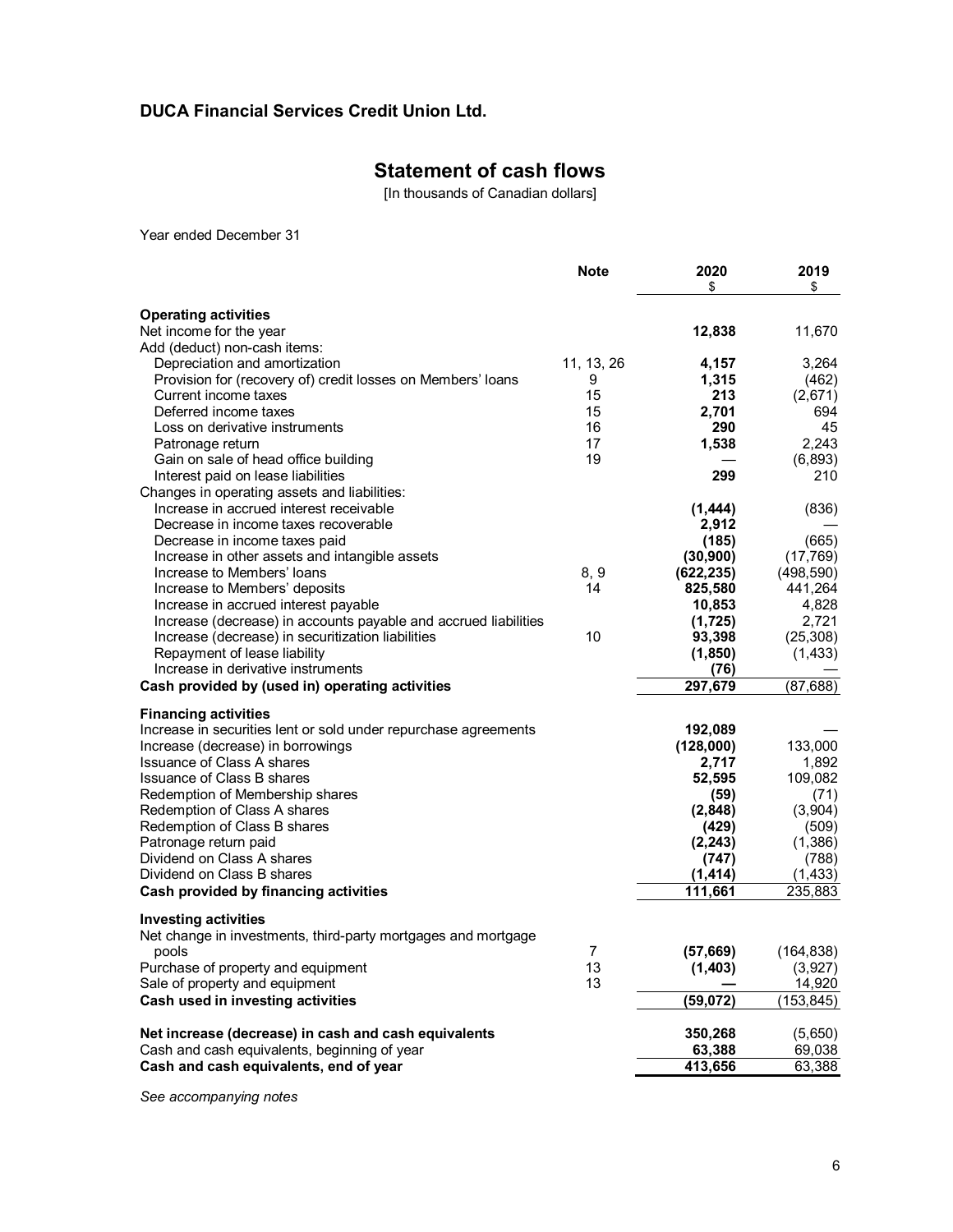### **Notes to financial statements**

[In thousands of Canadian dollars]

December 31, 2020

### **1. Corporate information**

DUCA Financial Services Credit Union Ltd. [the "Credit Union" or "DUCA"] is incorporated under the *Credit Unions and Caisses Populaires Act, 1994* [the "Act"] of Ontario and is a Member of Central 1 Credit Union ["Central 1"].

The Credit Union is primarily involved in providing a full range of retail and commercial services to its Members in Ontario. The activities of the Credit Union are regulated by Financial Services Regulatory Authority of Ontario ["FSRA"]. The Credit Union has 16 branches in Ontario.

### **2. Basis of presentation**

#### **[a] Statement of compliance**

These financial statements have been prepared by Management in accordance with International Financial Reporting Standards ["IFRS"], as issued by the International Accounting Standards Board ["IASB"].

These financial statements have been authorized for issue by the Board of Directors on February 26, 2021.

### **[b] Use of judgments and estimates**

Management has exercised judgments in the process of applying the Credit Union's accounting policies.

The preparation of financial statements in accordance with IFRS requires Management to make estimates and assumptions that affect the reported amounts of assets and liabilities and disclosure of contingent assets and liabilities at the statement of financial position date and the reported amounts of revenue and expenses during the year. Key areas where Management has made estimates include allowance for credit losses, fair values and impairment of financial instruments, goodwill and intangible assets, income taxes, deferred income taxes and useful lives of fixed assets. Actual results could differ from those estimates. Management has applied judgments in the classification of financial instruments within the financial statements.

The global pandemic related to the outbreak of COVID-19 has cast uncertainty on the assumptions used by Management in making its judgments and estimates. The full extent of the impact that COVID-19, including government and/or regulatory responses to the outbreak, will have on the Canadian economy and the Company's business remains uncertain and difficult to predict. Accordingly, there is a higher level of uncertainty with respect to Management's judgments and estimates, which include the inputs, assumptions, models and judgments that directly impact the measurement of expected credit loss ["ECL"] allowances. The forward-looking macroeconomic inputs for each of the scenarios used in the Credit Union's ECL model have changed significantly as a result of the outbreak of COVID-19 and may continue to evolve. Consequently, Management has applied considerable judgment in assessing the appropriate probability weights to assign to each scenario. Management has also needed to apply judgment in incorporating into the ECL measurement the uncertain impact of the significant level of support measures being taken by the federal and provincial governments.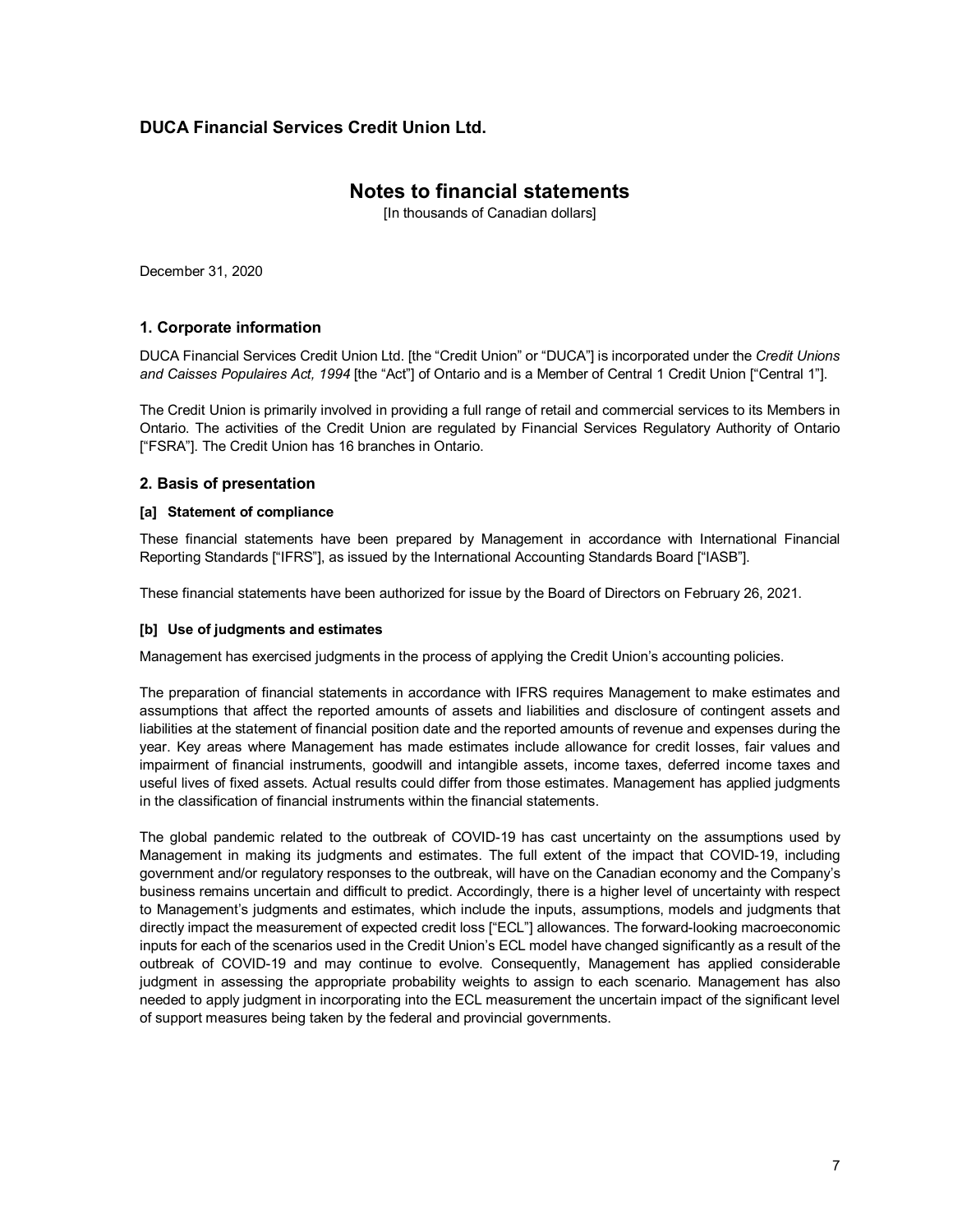# **Notes to financial statements**

[In thousands of Canadian dollars]

December 31, 2020

#### **[c] Basis of measurement**

The financial statements have been prepared on the historical cost basis, except for the following items that are measured at fair value:

- Derivative financial instruments; and
- Financial instruments at fair value through profit or loss ["FVTPL"].

#### **[d] Functional and presentation currency**

These financial statements are presented in Canadian dollars, which is the Credit Union's functional currency. Financial information presented in Canadian dollars has been rounded to the nearest thousand, except where otherwise indicated.

### **3. Changes to accounting policies**

The Credit Union adopted the following new standards and interpretations effective January 1, 2020:

#### **Interest Rate Benchmark Reform – Phase 1**

The IASB released Interest Rate Benchmark Reform, which amends IFRS 9, *Financial Instruments* ["IFRS 9"], IAS 39, *Financial Instruments: Recognition and Measurement* ["IAS 39"] and IFRS 7, *Financial Instruments: Disclosures* ["IFRS 7"], on September 26, 2019. The guidance amends some requirements for hedge accounting and is designed to support the provision of useful financial information by companies during the period of uncertainty arising from the phasing out of interest-rate benchmarks such as interbank offered rates [the "IBOR reform"]. The amendments modify some specific hedge accounting requirements to provide relief from potential effects of the uncertainty caused by the IBOR reform. In addition, the amendments require companies to provide additional information to investors about their hedging relationships, which are directly affected by these uncertainties.

The amendments issued are considered Phase 1 of the IASB's response to the IBOR reform. The Credit Union has determined that the IBOR reform did not have a material impact to the financial statements.

### **4. Significant accounting policies**

#### **[a] Cash and cash equivalents**

Cash and cash equivalents include cash on hand, deposits with banks, other short-term highly liquid investments with original maturities of three months or less, and for the purpose of the statement of cash flows, bank overdrafts that are repayable on demand.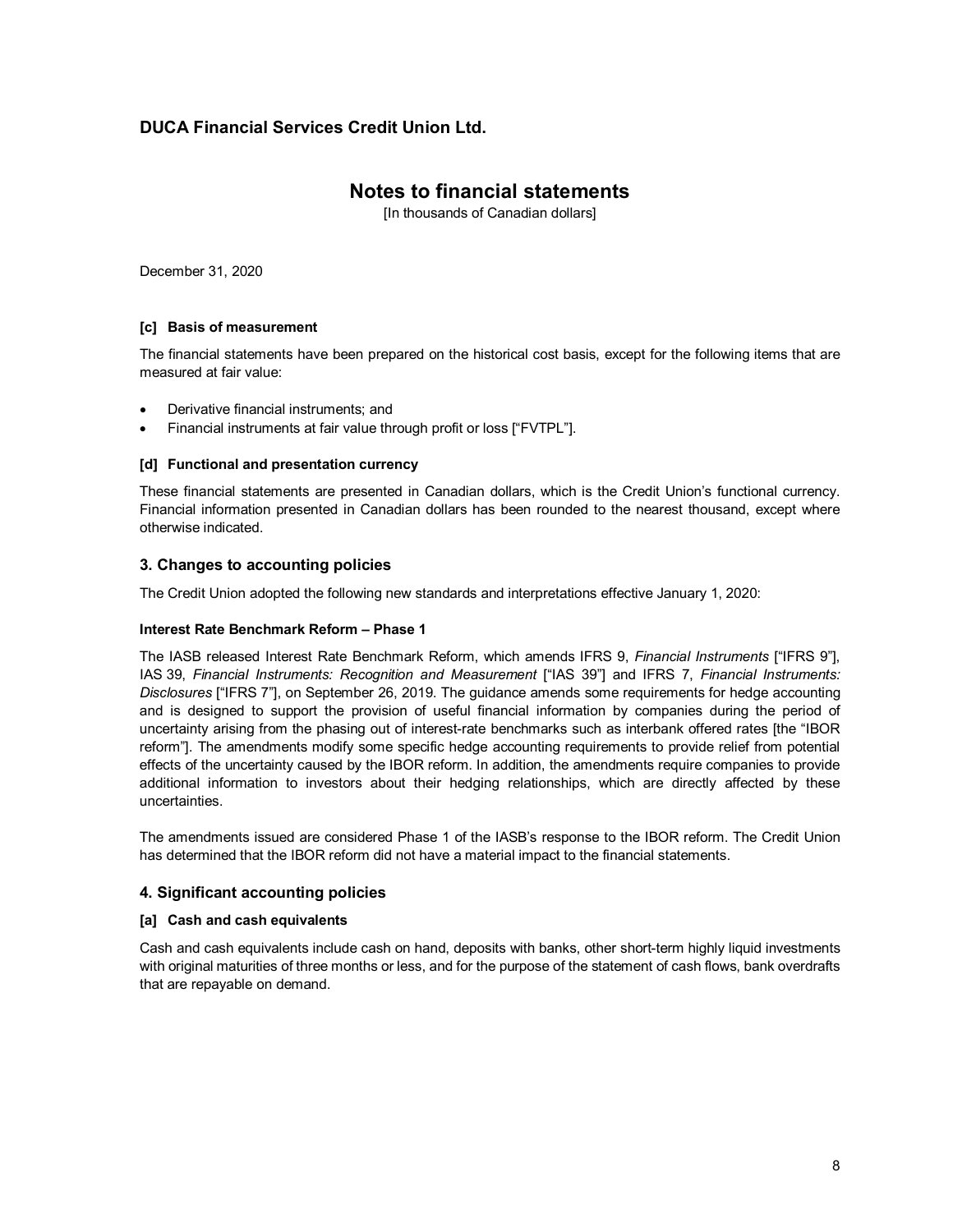# **Notes to financial statements**

[In thousands of Canadian dollars]

December 31, 2020

### **[b] Financial instruments**

#### *[i] Recognition and initial measurement*

The Credit Union initially recognizes loans and advances, deposits and mortgage securitization liabilities on the date on which they are originated. All other financial instruments are recognized on the trade date, which is the date on which the Credit Union becomes a party to the contractual provisions of the instrument.

A financial asset or financial liability is measured initially at fair value plus, for an item not at FVTPL, transaction costs that are directly attributable to its acquisition or issue.

#### *[ii] Classification*

#### *[1] Financial assets*

On initial recognition, a financial asset is classified as measured at amortized cost, fair value through other comprehensive income ["FVOCI"] or FVTPL.

A financial asset is measured at amortized cost only if it meets both of the following conditions and is not designated as measured at FVTPL:

- The asset is held within a business model whose objective is to hold assets to collect contractual cash flows; and
- The contractual terms of the financial asset give rise on specified dates to cash flows that are solely payments of principal and interest on the principal amount outstanding.

A debt instrument is measured at FVOCI only if it meets both of the following conditions and is not designated as measured at FVTPL:

- The asset is held within a business model whose objective is achieved by both collecting contractual cash flows and selling financial assets; and
- The contractual terms of the financial asset give rise on specified dates to cash flows that are solely payments of principal and interest on the principal amount outstanding.

On initial recognition of an equity investment that is not held for trading, the Credit Union may irrevocably elect to present subsequent changes in fair value in other comprehensive income (loss) ["OCI"]. This election is made on an investment-by-investment basis.

All other financial assets are classified as measured at FVTPL.

In addition, on initial recognition, the Credit Union may irrevocably designate a financial asset that otherwise meets the requirements to be measured at amortized cost or at FVOCI as measured at FVTPL if doing so eliminates or significantly reduces an accounting mismatch that would otherwise arise.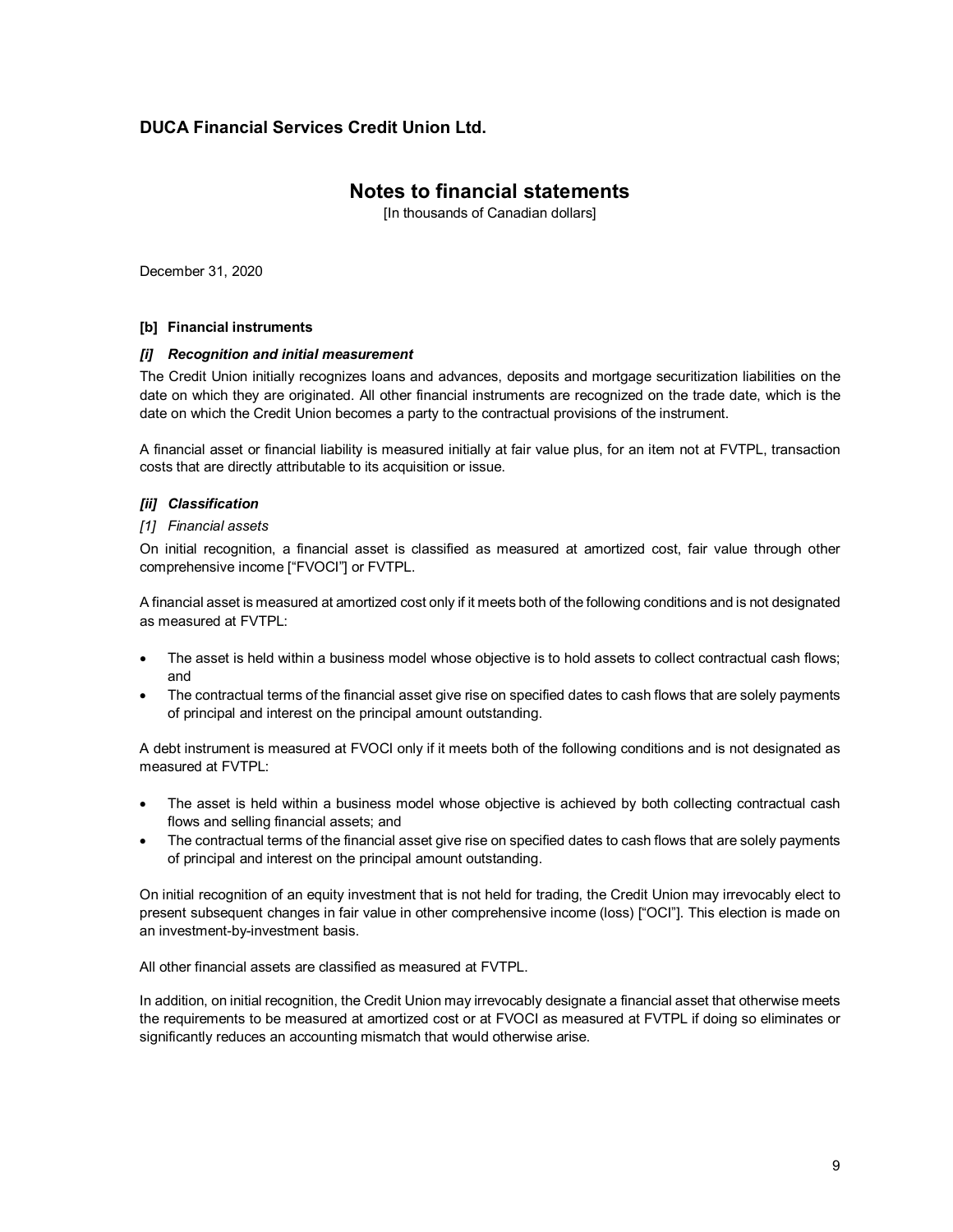# **Notes to financial statements**

[In thousands of Canadian dollars]

December 31, 2020

#### *[a] Business model assessment*

The Credit Union assesses the objective of a business model in which an asset is held at a portfolio level because this best reflects the way the business is managed, and information is provided to Management. The information considered includes:

- The stated policies and objectives for the portfolio and the operation of those policies in practice;
- How the performance of the portfolio is evaluated and reported to the Credit Union's Management;
- The risks that affect the performance of the business model [and the financial assets held within that business model] and how those risks are managed;
- How managers of the business are compensated; and
- The frequency, volume and timing of sales in prior periods, the reasons for such sales and its expectations about future sales activity.

Financial assets that are held for trading or managed and whose performance is evaluated on a fair value basis are measured at FVTPL because they are neither held to collect contractual cash flows nor held both to collect contractual cash flows and to sell financial assets.

### *[b] Assessment whether contractual cash flows are solely payments of principal and interest*

In assessing whether the contractual cash flows are solely payments of principal and interest, the Credit Union considers the contractual terms of the instrument. This includes assessing whether the financial asset contains a contractual term that could change the timing or amount of contractual cash flows such that it would not meet this condition. In making the assessment, the Credit Union considers:

- Contingent events that would change the amount and timing of cash flows;
- Leverage features;
- Prepayment and extension terms;
- Terms that limit the Credit Union's claim to cash flows from specified assets [e.g., non-recourse asset arrangements]; and
- Features that modify consideration of the time value of money e.g., periodical reset of interest rates.

#### *[c] Reclassifications*

Financial assets are not reclassified subsequent to their initial recognition, except in the period after the Credit Union changes its business model for managing financial assets.

### *[2] Financial liabilities*

The Credit Union classifies its financial liabilities, other than financial guarantees and loan commitments, as measured at amortized cost or FVTPL.

Financial assets and financial liabilities measured at FVTPL are those that are designated by Management upon initial recognition, assets part of a portfolio managed on a fair value basis and assets whose cash flows do not represent payments that are solely payments of principal and interest. Financial assets and financial liabilities at FVTPL are recorded in the statement of financial position at fair value. Changes in fair value are recorded in profit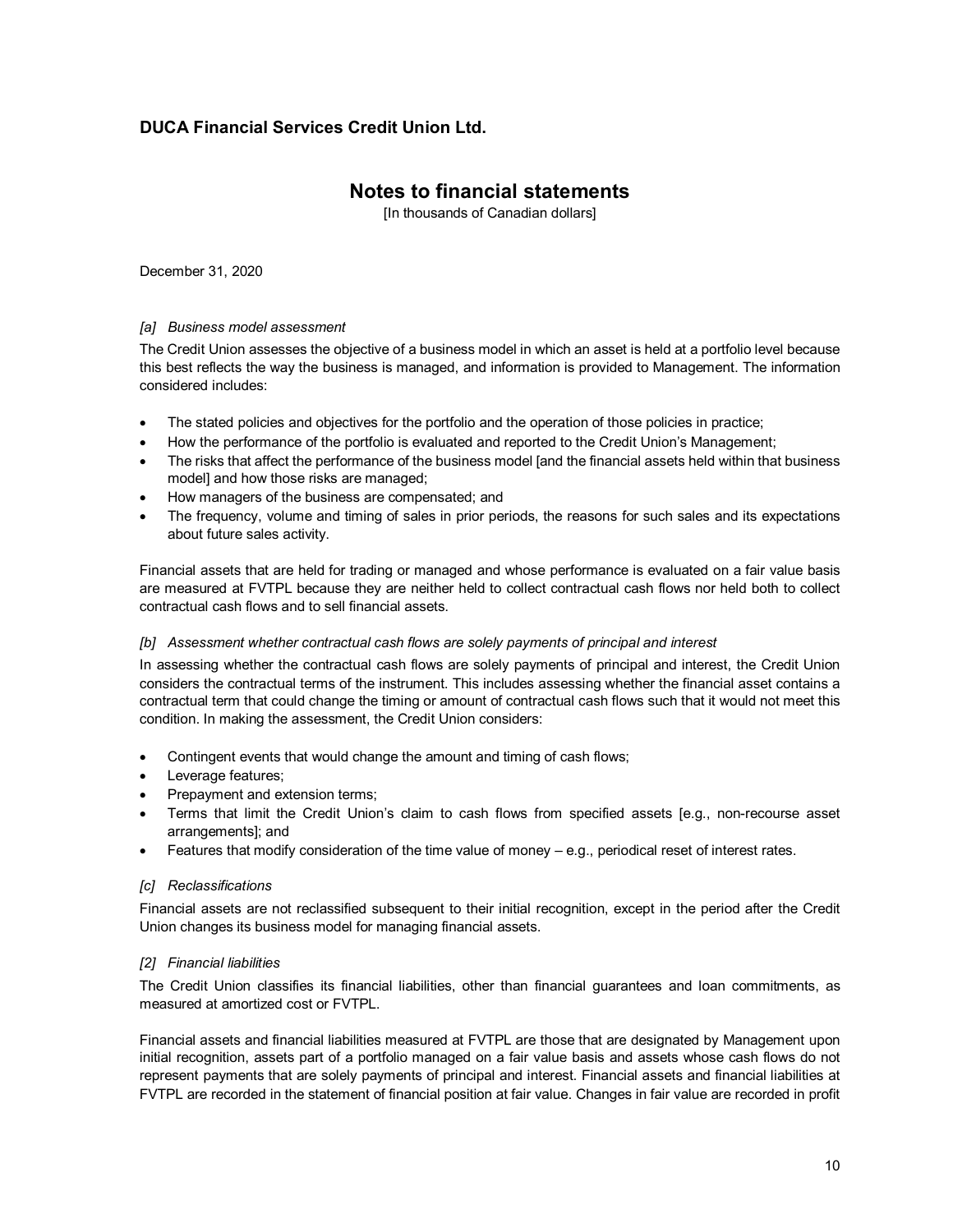### **Notes to financial statements**

[In thousands of Canadian dollars]

December 31, 2020

or loss. Interest earned or incurred on instruments designated at FVTPL is accrued in interest income or interest expense, respectively, using the effective interest rate. Dividend income from equity instruments measured at FVTPL is recorded in profit or loss as other operating income when the right to the payment has been established.

#### *[iii] Derecognition*

#### *[1] Financial assets*

The Credit Union derecognizes a financial asset when the contractual rights to the cash flows from the financial asset expire or it transfers the rights to receive the contractual cash flows in a transaction in which substantially all of the risks and rewards of ownership of the financial asset are transferred or in which the Credit Union neither transfers nor retains substantially all of the risks and rewards of ownership and it does not retain control of the financial asset.

On derecognition of a financial asset, the difference between the carrying amount of the asset [or the carrying amount allocated to the portion of the asset derecognized] and the sum of [i] the consideration received [including any new asset obtained less any new liability assumed] and [ii] any cumulative gain or loss that had been recognized in OCI is recognized in profit or loss.

In transactions in which the Credit Union neither retains nor transfers substantially all of the risks and rewards of ownership of a financial asset and it retains control over the asset, the Credit Union continues to recognize the asset to the extent of its continuing involvement, determined by the extent to which it is exposed to changes in the value of the transferred asset.

The Credit Union periodically enters into asset transfer agreements with third parties including securitization of residential mortgages into special purpose entities, such as programs sponsored by Canada Mortgage Housing Corporation ["CMHC"] that issue bonds to third-party investors. This includes securitization of insured residential mortgages by participating in the *National Housing Act* ["NHA"] mortgage-backed securities ["MBS"] program and Canada Bond ["CMB"] program. Through the programs, the Credit Union issues securities backed by residential mortgages that are insured against borrowers' default. All securitization transactions are reviewed and assessed based on the above-noted derecognition criteria. In instances where the Credit Union's securitizations do not qualify for derecognition based on the above criteria, the Credit Union does not derecognize the transferred financial assets but records a secured borrowing with respect to any consideration received.

#### *[2] Financial liabilities*

The Credit Union derecognizes a financial liability when its contractual obligations are discharged or cancelled or expire.

#### *[iv] Modifications of financial assets and financial liabilities*

#### *[1] Financial assets*

If the terms of a financial asset are modified, the Credit Union evaluates whether the cash flows of the modified asset are substantially different. If the cash flows are substantially different, then the contractual rights to cash flows from the original financial asset are deemed to have expired. In this case, the original financial asset is derecognized, and a new financial asset is recognized at fair value.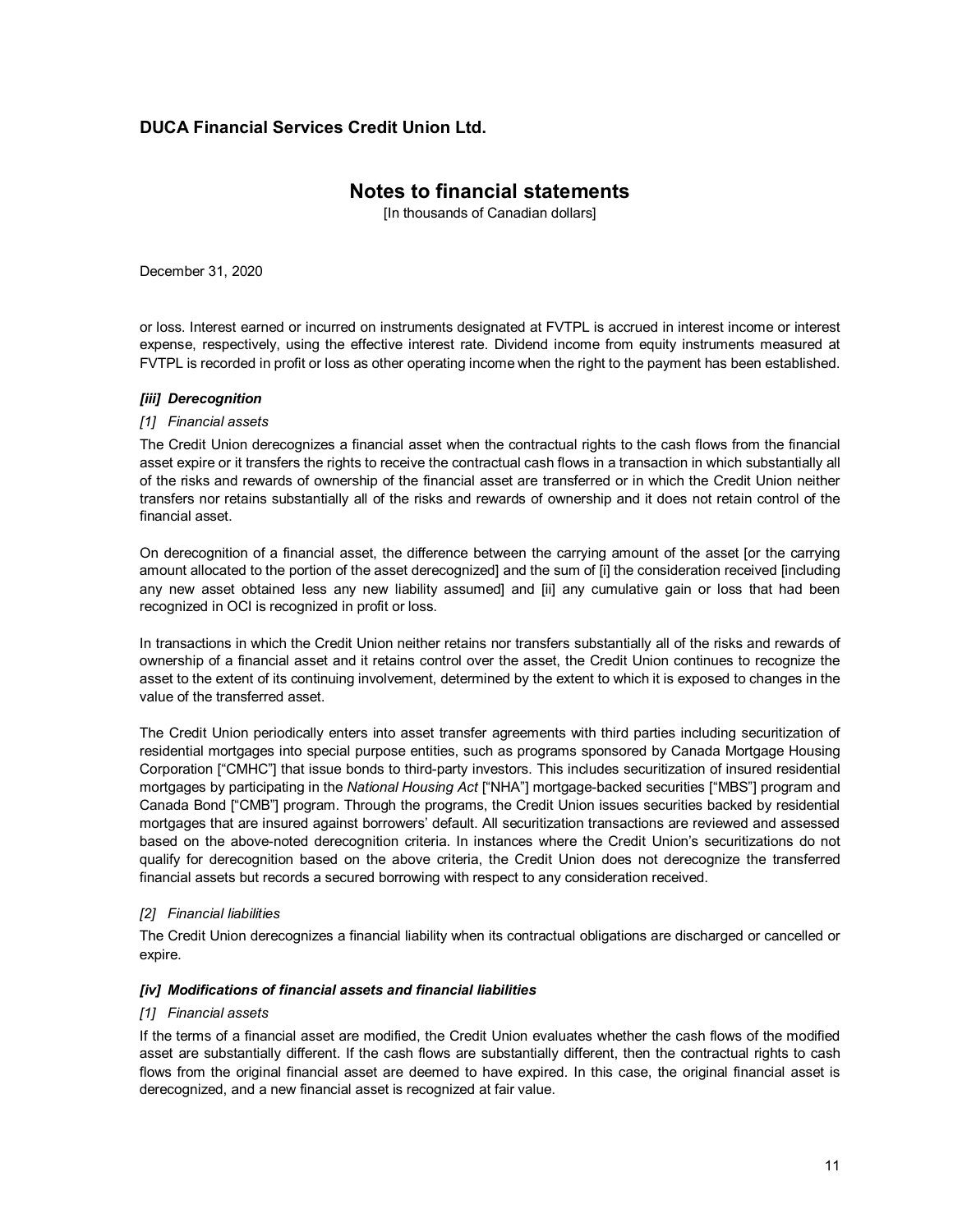# **Notes to financial statements**

[In thousands of Canadian dollars]

December 31, 2020

If the cash flows of the modified asset carried at amortized cost are not substantially different, then the modification does not result in derecognition of the financial asset. In this case, the Credit Union recalculates the gross carrying amount of the financial asset and recognizes the amount arising from adjusting the gross carrying amount as a modification gain or loss in profit or loss. If such a modification is carried out because of financial difficulties of the borrower, then the gain or loss is presented together with impairment losses. In other cases, it is presented as interest income.

### *[2] Financial liabilities*

The Credit Union derecognizes a financial liability when its terms are modified, and the cash flows of the modified liability are substantially different. In this case, a new financial liability based on the modified terms is recognized at fair value. The difference between the carrying amount of the financial liability extinguished and the new financial liability with modified terms is recognized in profit or loss.

### *[v] IFRS 13, Fair Value Measurement*

Fair value is the price that would be received to sell an asset or paid to transfer a liability in an orderly transaction between market participants at the measurement date in the principal, or in its absence, the most advantageous market to which the Credit Union has access at that date. The fair value of a liability reflects its non-performance risk. For assets and liabilities carried at fair value, the Credit Union measures such value using the procedures set out below, irrespective of whether these assets and liabilities are carried at fair value as a result of an election.

When available, the Credit Union uses quoted market prices to determine fair value and classifies such items as Level 1. In some cases where a market price is not available, the Credit Union uses quoted prices for similar instruments in active markets, quoted prices for identical or similar instruments in markets that are not active and model-derived valuations in which all significant inputs and significant value drivers are observable in active markets to calculate fair value, in which case the items are classified as Level 2.

If quoted market prices are not available, fair value is based upon internally developed valuation techniques that use, where possible, current market-based or independently sourced market parameters, such as interest rates, currency rates, option volatilities, etc. Items valued using such internally generated valuation techniques are classified as Level 2 or Level 3 depending on the observability of significant inputs to the model.

Treasury bills, bank deposits, bankers' acceptances, government bonds, Central 1 deposits, other bonds and deposit notes are classified as held-to-maturity and are initially measured at fair value plus transaction costs that are directly attributable to their acquisition. Subsequently, they are carried at amortized cost using the effective interest rate method less any provision for impairment.

Equity instruments and certain bonds are designated at FVTPL and are recognized at fair value at their acquisition. Subsequently, they are carried at fair value, unless they do not have a quoted market price in an active market and fair value is not reliably measured, in which case they are carried at cost. Transaction costs that are directly attributable to their acquisition are expensed through net income.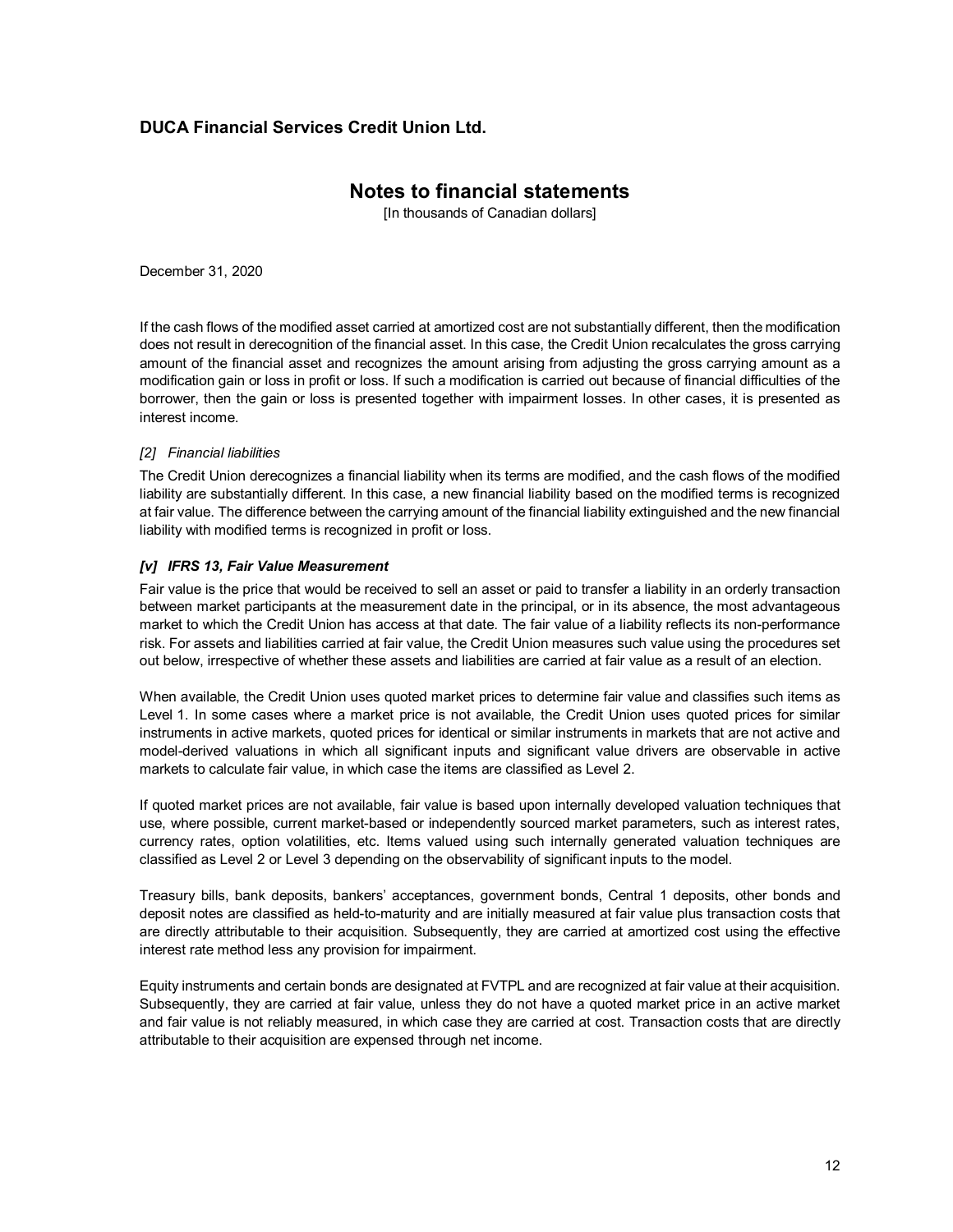# **Notes to financial statements**

[In thousands of Canadian dollars]

December 31, 2020

Purchases and sales of equity instruments are recognized on the settlement date with any change in fair value between trade date and settlement date being recognized in net income.

The Credit Union manages interest rate risk through interest rate swaps. These derivatives are carried at fair value and are reported as assets when they have a positive fair value and as liabilities when they have a negative fair value, in both cases shown on the statement of financial position. As the interest rate swap agreements are classified as FVTPL, changes in fair value of the interest rate swaps are reflected immediately in net income.

As part of its interest rate risk management process, the Credit Union may utilize bond forwards to maintain its interest exposure on forecasted debt issuances associated with securitization activity. These hedging relationships are designated as cash flow hedges. Realized gains (losses) on these derivatives are deferred and amortized in accordance with the effective interest rate method along with the debt originated.

The Credit Union manages the risk of foreign currency fluctuation using forward contracts. These derivatives are carried at fair value and are reported as assets where they have a positive fair value and as liabilities where they have a negative fair value, in both cases, shown on the statement of financial position. As the forward rate agreements are classified as FVTPL, changes in fair value of the forward rate agreements are reflected immediately in net income.

### *[vi] Impairment*

The Credit Union recognizes ECL allowances on the following financial instruments that are not measured at FVTPL:

- Financial assets that are debt instruments [loans and advances and certain investment securities]; and
- Loan commitments issued.

The Credit Union measures loss allowances at an amount equal to lifetime ECL or 12-month ECL. 12-month ECL is the portion of ECL that results from default events on a financial instrument that are possible within the 12 months after the reporting date.

The impairment model measures ECL using a three-stage approach as described below:

- **Stage 1**: When a financial asset has not shown a significant increase in credit risk ["SICR"] since origination, the Credit Union records a 12-month ECL. Interest income is calculated on the gross carrying amount.
- **Stage 2**: When a financial asset has shown a SICR since origination, the Credit Union records a lifetime ECL. Interest income is calculated on the gross carrying amount.
- **Stage 3**: When a financial asset is credit-impaired, the Credit Union records a lifetime ECL. Interest income is calculated on the gross carrying amount net of impairment allowance.

#### *[a] Measurement of ECL*

IFRS 9 requires consideration of past events, current market conditions and reasonable supportable information about future economic conditions in determining whether there has been a SICR and in calculating the amount of expected losses. The standard also requires future economic conditions be based on an unbiased, probability-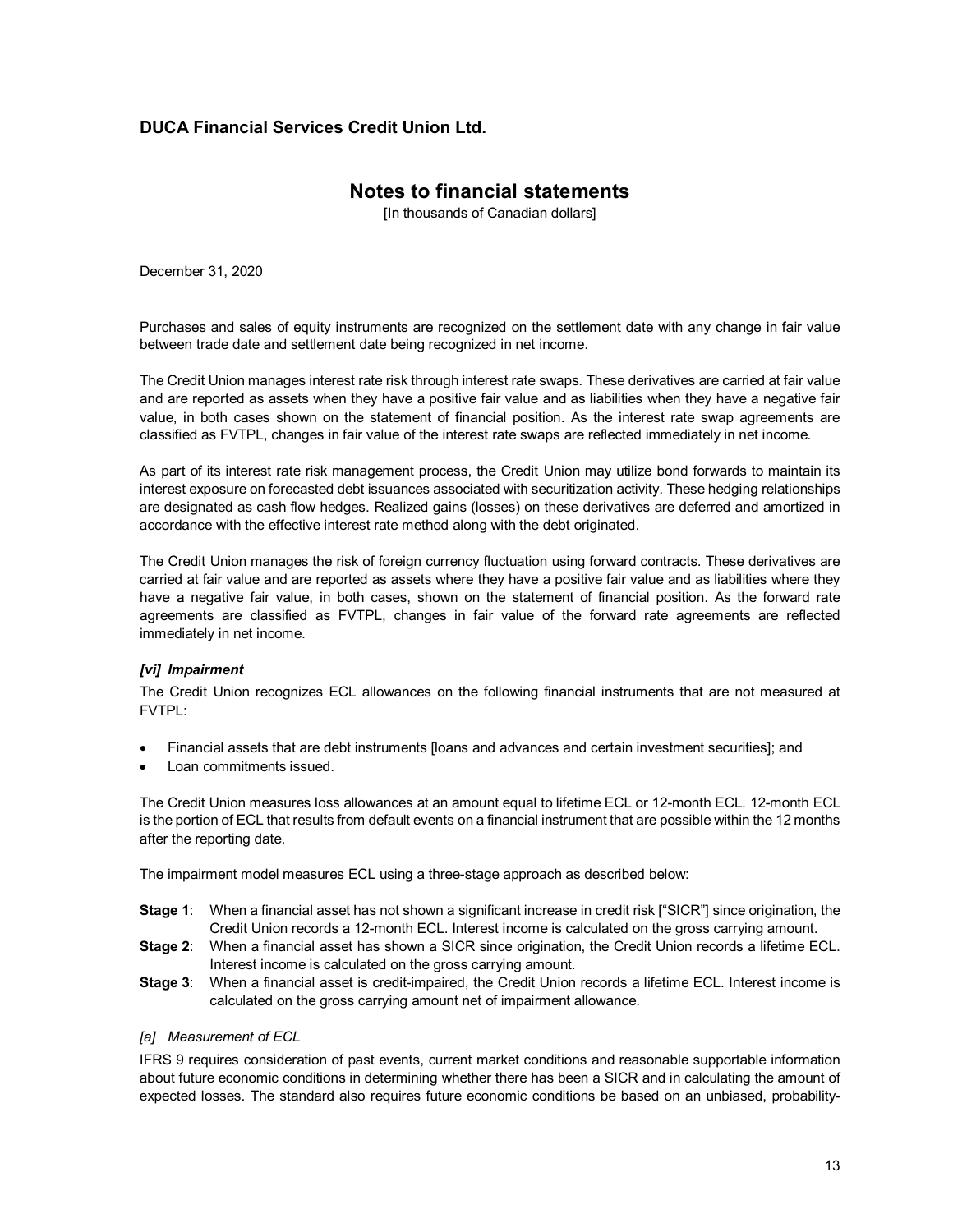# **Notes to financial statements**

[In thousands of Canadian dollars]

December 31, 2020

weighted assessment of possible future outcomes. In considering the lifetime of an instrument, IFRS 9 generally requires the use of the contractual period, including pre-payment, extension and other options.

### *[b] Significant increase in credit risk*

The determination of a SICR considers many different factors and will vary by product and risk segment. The main factors considered in making this determination are relative changes in probability-weighted probability of default since origination and certain other criteria such as 30-day past due and watchlist status.

### *[c] Expected life*

For instruments in Stage 2 or Stage 3, loss allowances reflect ECLs over the expected remaining lifetime of the instrument. For most instruments, the expected life is limited to the remaining contractual life.

### *[d] Forward-looking information*

The Credit Union incorporates forward-looking information into both its assessment of whether the credit risk of an instrument has increased significantly since its initial recognition and its measurement of ECL. The Credit Union formulates a "base case" view of the future direction of relevant economic variables as well as a representative range of other possible forecast scenarios. This process involves developing two more additional economic scenarios and considering the relative probabilities of each outcome. External information includes economic data and forecasts published by governmental bodies and Bank of Canada, forecasts by large Canadian banks and financial institutions and other selected private-sector and academic forecasters. The base case represents a mostlikely outcome and is aligned with information used by the Credit Union for other purposes such as strategic planning and budgeting.

### *[e] Restructured financial assets*

If the terms of a financial asset are renegotiated or modified or an existing financial asset is replaced with a new one due to financial difficulties of the borrower, then an assessment is made of whether the financial asset should be derecognized, and ECL is measured as follows:

- If the expected restructuring will not result in derecognition of the existing asset, then the expected cash flows arising from the modified financial asset are included in calculating the cash shortfalls from the existing asset; and
- If the expected restructuring will result in derecognition of the existing asset, then the expected fair value of the new asset is treated as the final cash flow from the existing financial asset at the time of its derecognition. This amount is included in calculating the cash shortfalls from the existing financial asset that are discounted from the expected date of derecognition to the reporting date using the original effective interest rate of the existing financial asset.

### *[f] Credit-impaired financial assets*

At each reporting date, the Credit Union assesses whether financial assets carried at amortized cost and debt financial assets carried at FVOCI are credit impaired. A financial asset is "credit-impaired" when one or more events that have a detrimental impact on the estimated future cash flows of the financial asset have occurred.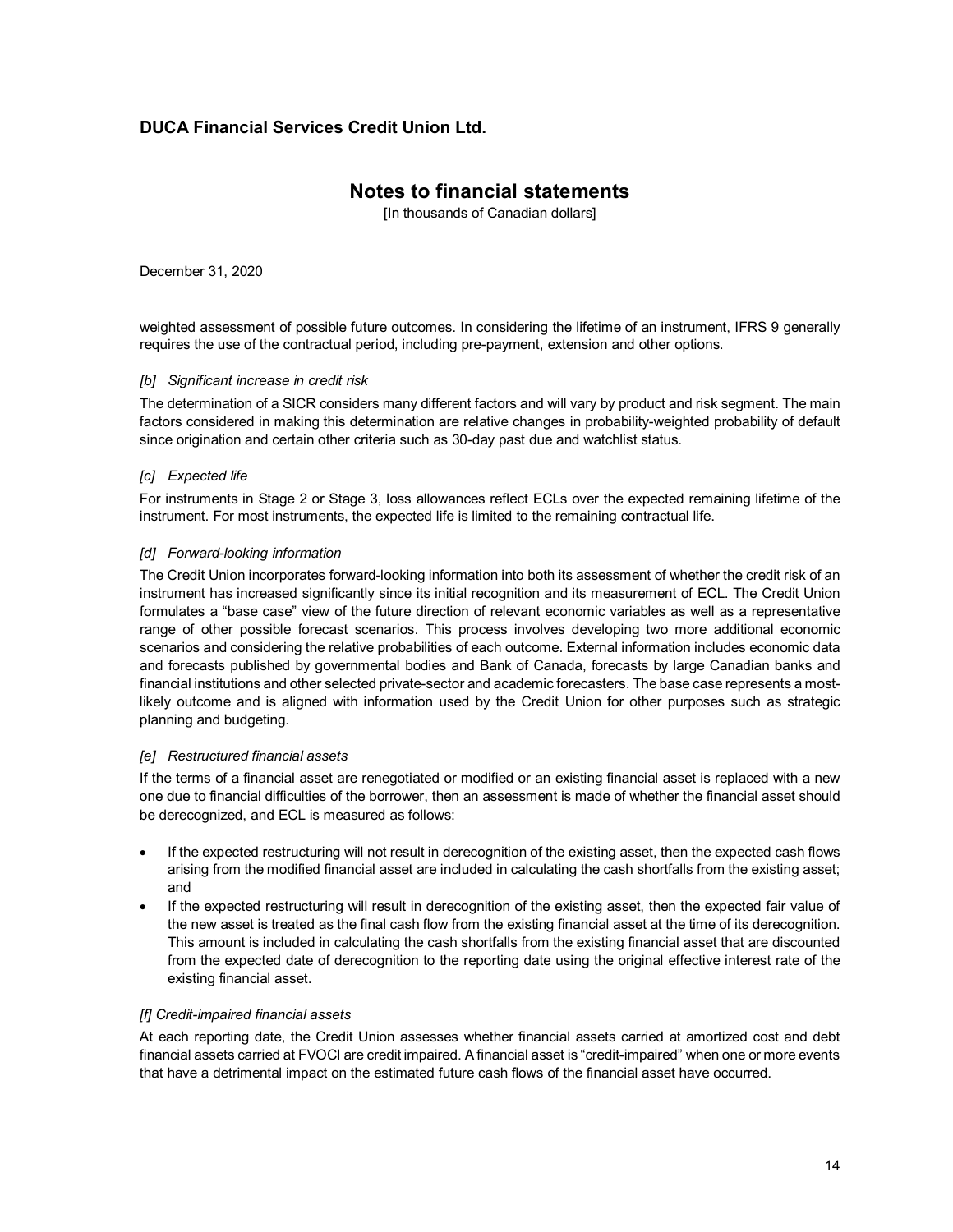# **Notes to financial statements**

[In thousands of Canadian dollars]

December 31, 2020

Evidence that a financial asset is credit-impaired includes the following observable data:

- Significant financial difficulty of the borrower or issuer, including delinquency;
- A breach of contract such as a default or past due event;
- The restructuring of a loan or advance by the Credit Union on terms that the Credit Union would not consider otherwise;
- It is becoming probable that the borrower will enter bankruptcy or other financial reorganization; or
- The disappearance of an active market for a security because of financial difficulties.

A loan that has been renegotiated due to a deterioration in the borrower's condition is usually considered to be credit-impaired unless there is evidence that the risk of not receiving contractual cash flows has reduced significantly and there are no other indicators of impairment.

### *[g] Write-off*

Loans and debt securities are written off, either partially or in full, when there is no realistic prospect of recovery. This is generally the case when the Credit Union determines that the borrower does not have assets or sources of income that could generate sufficient cash flows to repay the amounts subject to the write-off. However, financial assets that are written off could still be subject to enforcement activities in order to comply with the Credit Union's procedures for recovery of amounts due.

### *[vii] Designation of fair value through profit or loss*

### *[1] Financial assets*

At initial recognition, the Credit Union has designated certain financial assets as at FVTPL because this designation eliminates or significantly reduces an accounting mismatch that would otherwise arise.

### *[2] Financial liabilities*

The Credit Union has designated certain financial liabilities as at FVTPL in either of the following circumstances:

- The liabilities are managed, evaluated and reported internally on a fair value basis; or
- The designation eliminates or significantly reduces an accounting mismatch that would otherwise arise.

#### **[c] Derivatives held for risk management**

Derivatives held for risk management purposes are measured at fair value in the statement of financial position and reported as assets where they have a positive fair value and as liabilities where they have a negative fair value.

Derivatives held for risk management purposes are designated as either cash flow hedges, fair value hedges or economic hedges that do not qualify for hedge accounting. The Credit Union has generally entered into cash flow hedges only. Cash flow hedges are utilized to hedge the variability in cash flows associated with floating rate debt liabilities by converting them to fixed rate debt liabilities.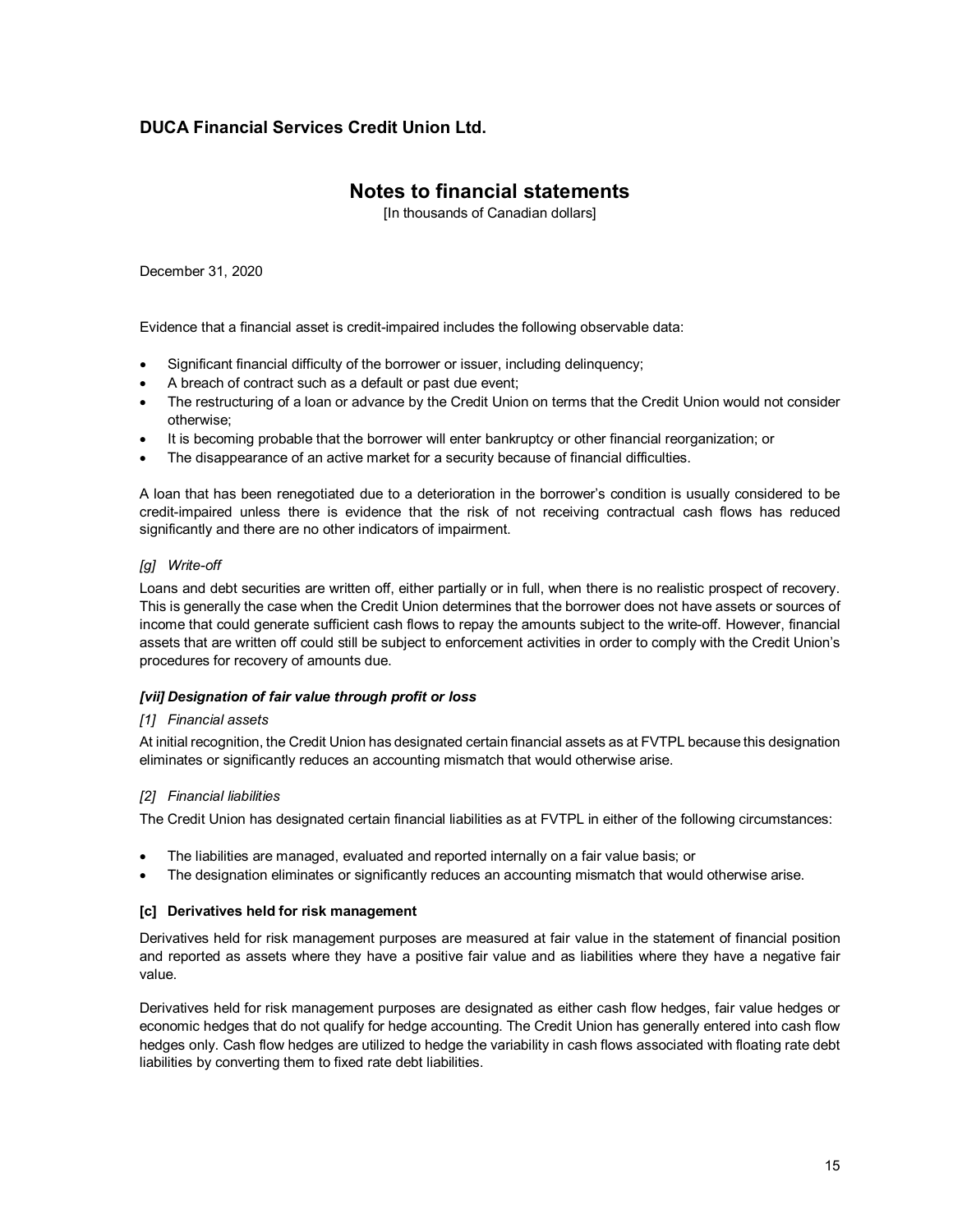# **Notes to financial statements**

[In thousands of Canadian dollars]

December 31, 2020

#### **[d] Members' loans**

All Members' loans are non-derivative financial assets with fixed or determinable payments that are not quoted in an active market and have been classified as measured at amortized cost.

Members' loans are initially measured at fair value, net of loan origination fees and inclusive of transaction costs incurred and subsequently measured at amortized cost, using the effective interest rate method net of an allowance for credit losses.

Deferred revenue consists primarily of commitment fee revenue received on commercial loans and is recognized using the effective interest rate method.

### **[e] Securitized loans and securitization liabilities**

The Credit Union periodically securitizes mortgages and sells the securities to CMHC's sponsored entities. Mortgage loan securitization is part of the Credit Union's liquidity and funding strategy. In the absence of sales of retained interests, most transfers of pools of mortgages under the current programs do not result in derecognition of the mortgages from the Credit Union's statement of financial position. As such, these transactions result in the recognition of securitization liabilities when cash is received from the securitization entities. Such mortgages are recognized as securitized residential mortgages and continue to be accounted for as loans, as described above. The securitization liabilities are recorded at amortized cost using the effective interest rate method. Interest expense is allocated over the expected term of the borrowing by applying the effective interest rate to the carrying amount of the liability. The effective interest rate is the rate that exactly discounts estimated future cash outflows over the expected life of the liability. Transaction costs and premiums or discounts are applied to the carrying amount of the liability.

#### **[f] Property, equipment and right-of-use assets**

Property and equipment are initially recorded at cost and subsequently measured at cost less accumulated depreciation and amortization and any accumulated impairment losses, with the exception of land, which is not depreciated.

| <b>Asset</b>                      | <b>Basis</b>  | Rate          |  |
|-----------------------------------|---------------|---------------|--|
|                                   |               |               |  |
| <b>Buildings</b>                  | Straight-line | 20 years      |  |
| Computer hardware                 | Straight-line | 3-5 years     |  |
| Equipment, furniture and fixtures | Straight-line | 5 years       |  |
| Leasehold improvements            | Straight-line | Term of lease |  |
| Right of use assets - buildings   | Straight-line | Term of lease |  |

Depreciation methods, useful lives and residual values are reviewed annually and adjusted, if necessary.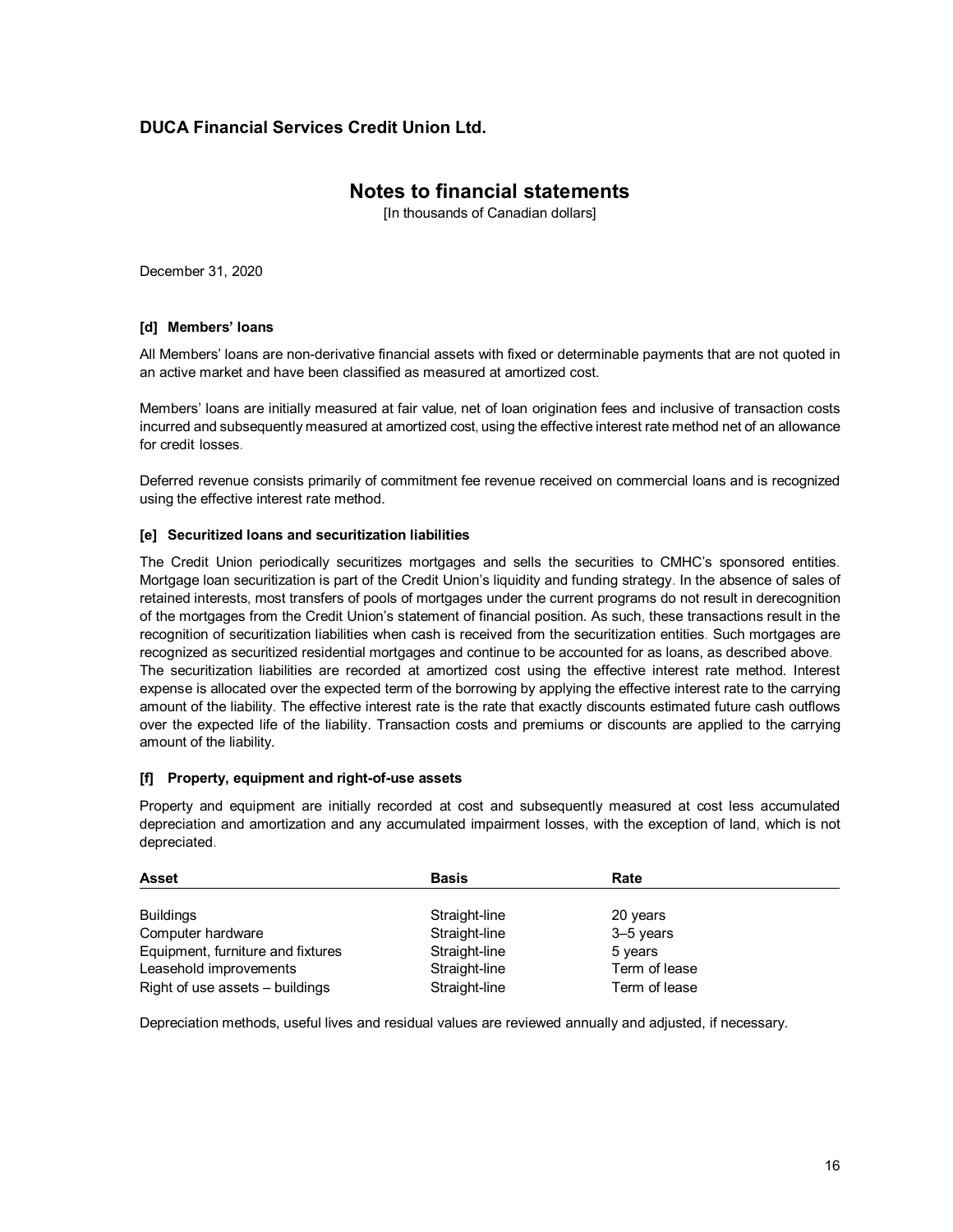# **Notes to financial statements**

[In thousands of Canadian dollars]

December 31, 2020

Assets and liabilities arising from a lease are initially measured on a present value basis. Lease liabilities include the net present value of the following lease payments:

- Fixed payments [including in-substance fixed payments], less any lease incentives receivable;
- Variable lease payment that are based on an index or a rate;
- Amounts expected to be payable by the lessee under residual value guarantee;
- The exercise price of a purchase option if the lessee is reasonably certain to exercise that option; and
- Payments of penalties for terminating the lease, if the lease term reflects the lessee exercising that option.

The lease payments are discounted using the interest rate implicit in the lease. If that rate cannot be determined, the lessee's incremental borrowing rate is used, being the rate that the lessee would have to pay to borrow the funds necessary to obtain an asset of similar value in a similar economic environment with similar terms and conditions.

Right-of-use assets are measured at cost comprising the following:

- The amount of the initial measurement of lease liability;
- Any lease payments made at or before the commencement date less any lease incentives received;
- Any initial direct costs; and
- Restoration costs.

Each lease payment is allocated between the liability and finance cost. The finance cost is charged to profit or loss over the lease period so as to produce a constant periodic rate of interest on the remaining balance of the liability for each period. The right-of-use asset is depreciated over the shorter of the asset's useful life and the lease term on a straight-line basis.

#### **[g] Impairment of non-financial assets**

Non-financial assets are subject to impairment tests whenever events or changes in circumstances indicate that their carrying amount may not be recoverable. Where the carrying value of an asset exceeds its recoverable amount, which is the higher of value in use and fair value less costs to sell, the asset is written down accordingly.

Where it is not possible to estimate the recoverable amount of an individual asset, the impairment test is carried out on the asset's cash-generating unit ["CGU"], which is the lowest group of assets in which the asset belongs for which there are separately identifiable cash flows. The Credit Union has one CGU for which impairment testing is performed.

### **[h] Income taxes**

Income tax expense comprises current and deferred taxes. Current tax and deferred tax are recognized in net income, except to the extent that they relate to a business combination or items recognized directly in equity.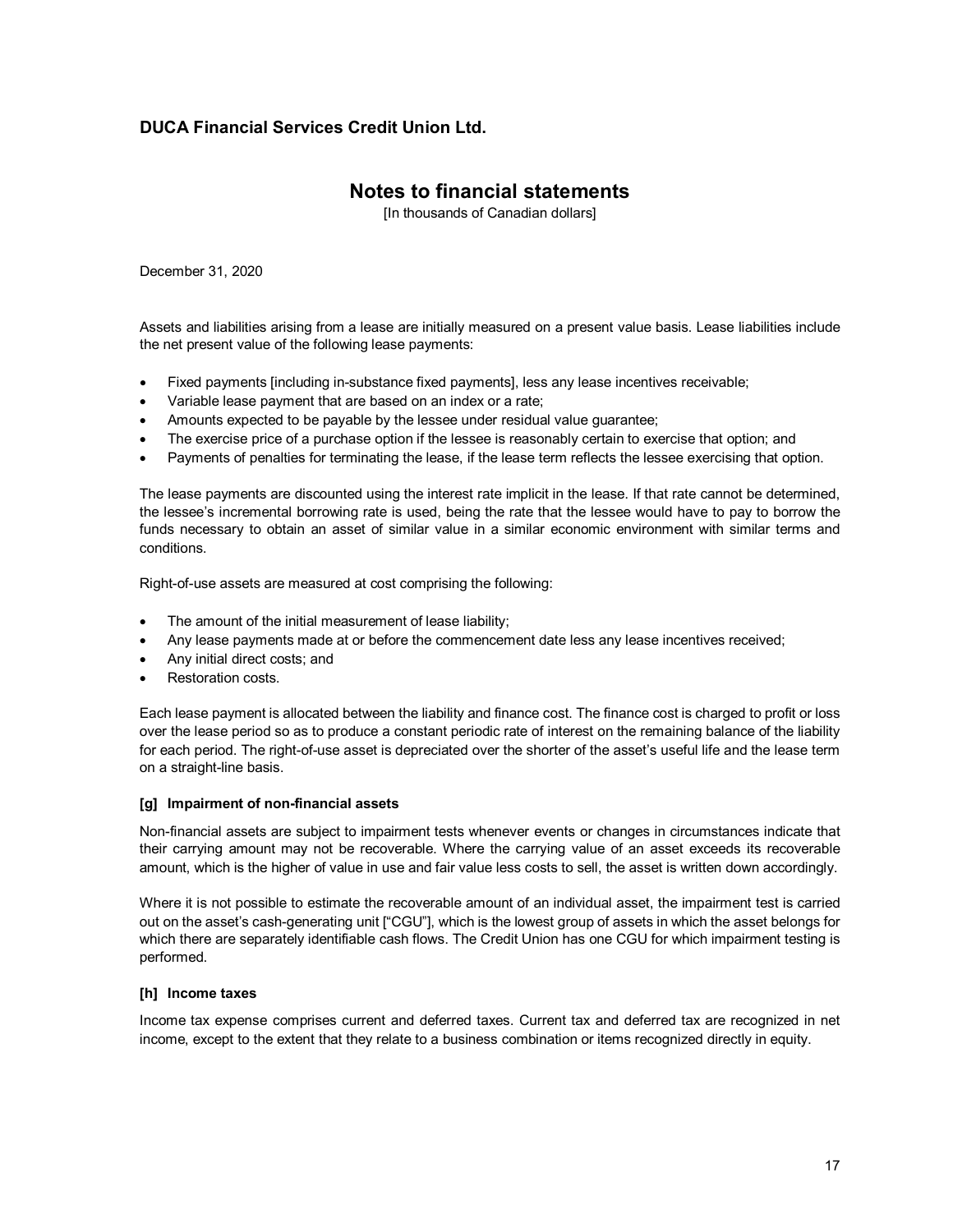# **Notes to financial statements**

[In thousands of Canadian dollars]

December 31, 2020

Current income taxes are recognized for the estimated income taxes payable or recoverable on taxable income or loss for the current year and any adjustment to income taxes payable in respect of previous years. Current income taxes are measured at the amount expected to be recovered from or paid to the taxation authorities. This amount is determined using tax rates and tax laws that have been enacted or substantively enacted by the year-end date.

Deferred tax assets and liabilities are recognized where the carrying amount of an asset or liability differs from its tax base, except for taxable temporary differences arising on the initial recognition of goodwill and temporary differences arising on the initial recognition of an asset or liability in a transaction that is not a business combination and at the time of the transaction affects neither accounting nor taxable profit or loss.

Recognition of deferred tax assets for unused tax losses, tax credits and deductible temporary differences is restricted to those instances where it is probable that future taxable profit will be available that allows the deferred tax asset to be utilized. Deferred tax assets are reviewed at each reporting date and are reduced to the extent that it is no longer probable that the related tax benefit will be realized.

The amount of the deferred tax asset or liability is measured at the amount expected to be recovered from or paid to the taxation authorities. This amount is determined using tax rates and tax laws that have been enacted or substantively enacted by the year-end date and are expected to apply when the liabilities (assets) are settled (recovered).

### **[i] Members' deposits**

All Members' deposits are initially measured at fair value, net of any transaction costs directly attributable to the issuance of the instrument, and have been classified as financial liabilities.

Members' deposits are subsequently measured at amortized cost, using the effective interest rate method.

#### **[j] Pension plan**

The Credit Union accrues its obligations under the supplementary executive retirement plan ["SERP"] and the related costs, net of plan assets, and has adopted the following policies:

- [i] The cost of the SERP is valued using the projected benefit method based on service and Management's best estimate of expected plan investment performance, salary escalation and retirement ages of employees; and
- [ii] For the purpose of calculating the expected return on plan assets, those assets are valued at fair value.

The Credit Union also has a defined contribution pension plan. Contributions to this plan are expensed as incurred.

#### **[k] Provisions**

A provision is recognized if, as a result of a past event, the Credit Union has a present legal or constructive obligation that can be estimated reliably, and it is probable that an outflow of economic benefits will be required to settle the obligation. Provisions are determined by discounting the expected future cash flows at a pre-tax rate that reflects current market assessments of the time value of money and, where appropriate, the risks specific to the liability.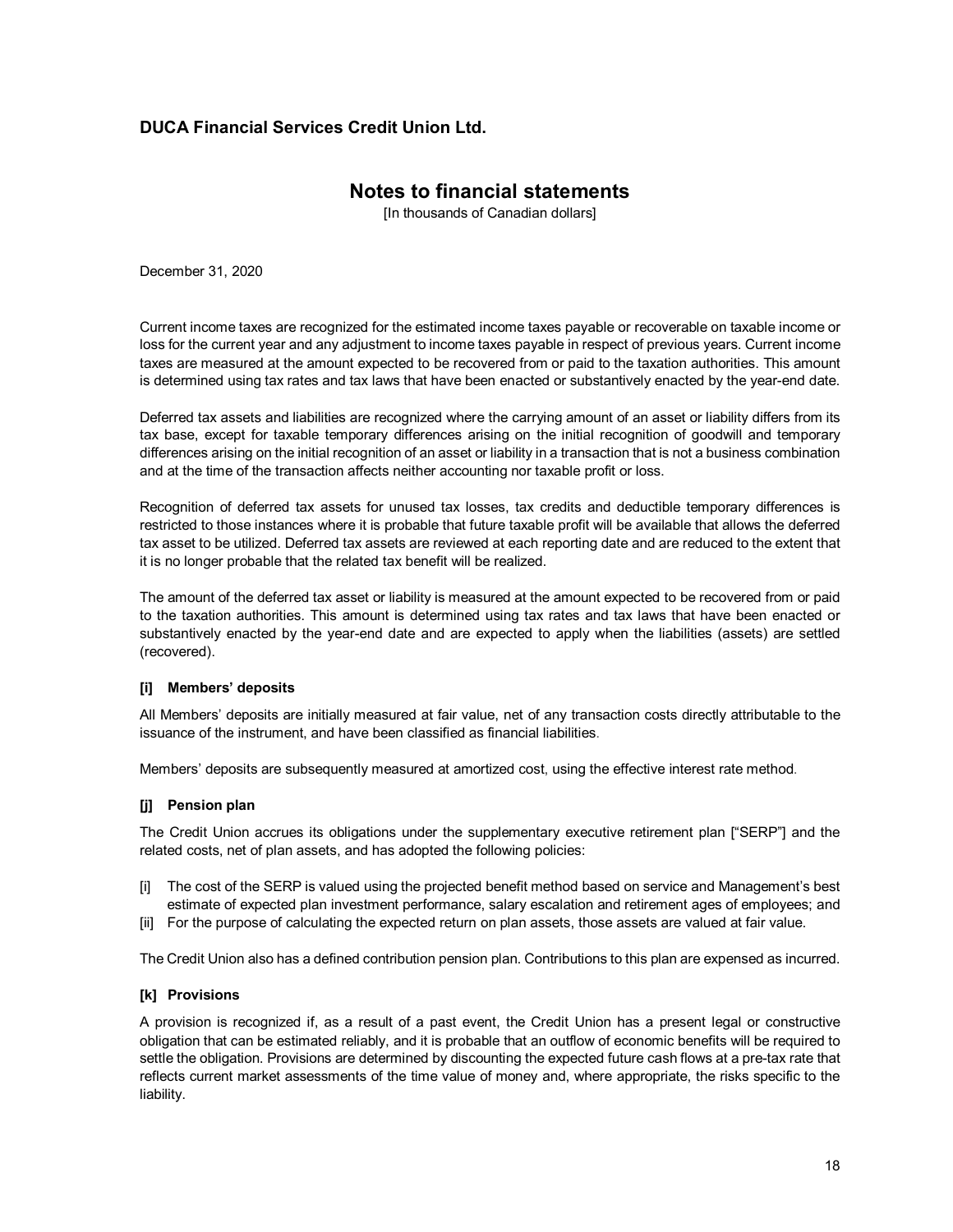# **Notes to financial statements**

[In thousands of Canadian dollars]

December 31, 2020

#### **[l] Members' shares**

Members' shares issued by the Credit Union are classified as equity only to the extent that they do not meet the definition of a financial liability or financial asset.

Shares that contain redemption features subject to the Credit Union maintaining adequate regulatory capital are accounted for using the requirements of International Financial Reporting Interpretations Committee ["IFRIC"] 2, *Members' Shares in Cooperative Entities and Similar Instruments* ["IFRIC 2"].

#### **[m] Patronage return**

Patronage returns are recognized in the statement of income and comprehensive income when declared payable by the Board of Directors.

#### **[n] Revenue recognition**

Revenue from the provision of services to Members is recognized when earned, specifically when amounts are fixed or can be determined and the ability to collect is reasonably assured.

#### **[o] Intangible assets**

The Credit Union capitalizes costs relating to the development of internal-use software. Costs incurred during the application development phase are capitalized when it is probable that the development will result in new or additional functionality. The types of costs capitalized during the application development phase include employee salaries and benefits as well as professional and other vendor costs arising directly from bringing the asset to its working condition. Costs related to the preliminary project stage and post-implementation activities are expensed as incurred.

Intangible assets are amortized over their estimated useful life on the following basis:

| Asset                   | <b>Basis</b>  | Rate          |  |
|-------------------------|---------------|---------------|--|
| Computer software       | Straight-line | $1 - 3$ years |  |
| Banking system software | Straight-line | 5–10 years    |  |

#### **[p] Goodwill**

Goodwill represents the excess of the cost of a business combination over the total acquisition date fair value of the identifiable assets, liabilities and contingent liabilities acquired.

The carrying amounts of the Credit Union's intangible assets are reviewed at each reporting date to determine whether there is any indication of impairment. If any such indication exists, then the asset's recoverable amount is estimated. For goodwill and intangible assets that have indefinite useful lives, the recoverable amount is estimated each year at the same time.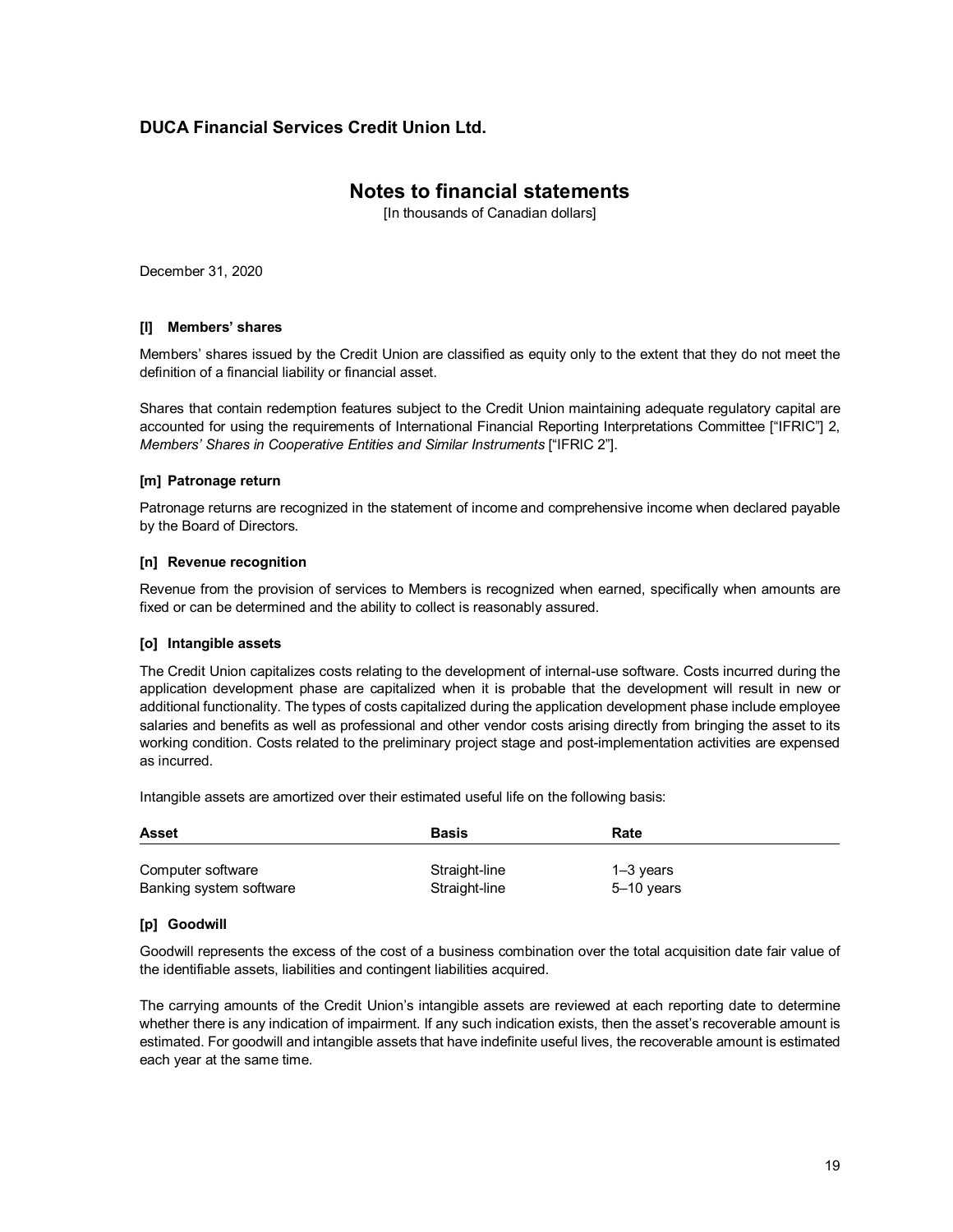# **Notes to financial statements**

[In thousands of Canadian dollars]

December 31, 2020

The recoverable amount of an asset or CGU is the greater of its value in use and its fair value less costs to sell. In assessing value in use, the estimated future cash flows are discounted to their present value using a pre-tax discount rate that reflects current market assessments of the time value of money and the risks specific to the asset.

An impairment loss is recognized if the carrying amount of an asset or a CGU exceeds its recoverable amount. Impairment losses are recognized in profit or loss. Impairment losses recognized in respect of the CGU are allocated first to reduce the carrying amount of any goodwill allocated to the CGU and then to reduce the carrying amount of the other assets in the unit [group of units] on a pro rata basis.

An impairment loss in respect of goodwill is not reversed. In respect of other intangible assets, impairment losses recognized in prior periods are assessed at each reporting date for any indications that the loss has decreased or no longer exists. An impairment loss is reversed if there has been a change in the estimates used to determine the recoverable amount. An impairment loss is reversed only to the extent that the asset's carrying amount does not exceed the carrying amount that would have been determined, net of depreciation or amortization, if no impairment loss had been recognized.

### **[q] Foreign currency translation**

Foreign currency accounts are translated into Canadian dollars as follows:

At the transaction date, each asset, liability, revenue and expense denominated in a foreign currency is translated into Canadian dollars by the use of the exchange rate in effect at that date. As at the year-end date, monetary assets and liabilities are translated into Canadian dollars by using the exchange rate in effect at the year-end date and the related translation differences are recognized in net income. Non-monetary assets and liabilities that are measured at historical cost are translated into Canadian dollars by using the exchange rate in effect at the date of the initial transaction and are not subsequently restated. Non-monetary assets and liabilities that are measured at fair value or a revalued amount are translated into Canadian dollars by using the exchange rate in effect at the date the value is determined, and the related translation differences are recognized in net income.

### **5. Future changes in accounting policies**

The following accounting pronouncement issued by the IASB was not effective as at December 31, 2020 and therefore has not been applied in preparing these financial statements.

### **Interest Rate Benchmark Reform – Phase 2**

On August 27, 2020, the IASB published Interest Rate Benchmark Reform - Phase 2, which amends IFRS 9, IAS 39, IFRS 7, IFRS 4, *Insurance Contracts* ["IFRS 4"] and IFRS 16, *Leases* ["IFRS 16"]. The Phase 2 amendments aim to support companies in applying IFRS when changes are made to contractual cash flows or hedging relationships due to the IBOR reform. The key areas addressed by the Phase 2 amendments include:

- Provision of practical expedients for changes to contractual cash flows resulting from the reform;
- Offering relief for specific hedge accounting requirements; and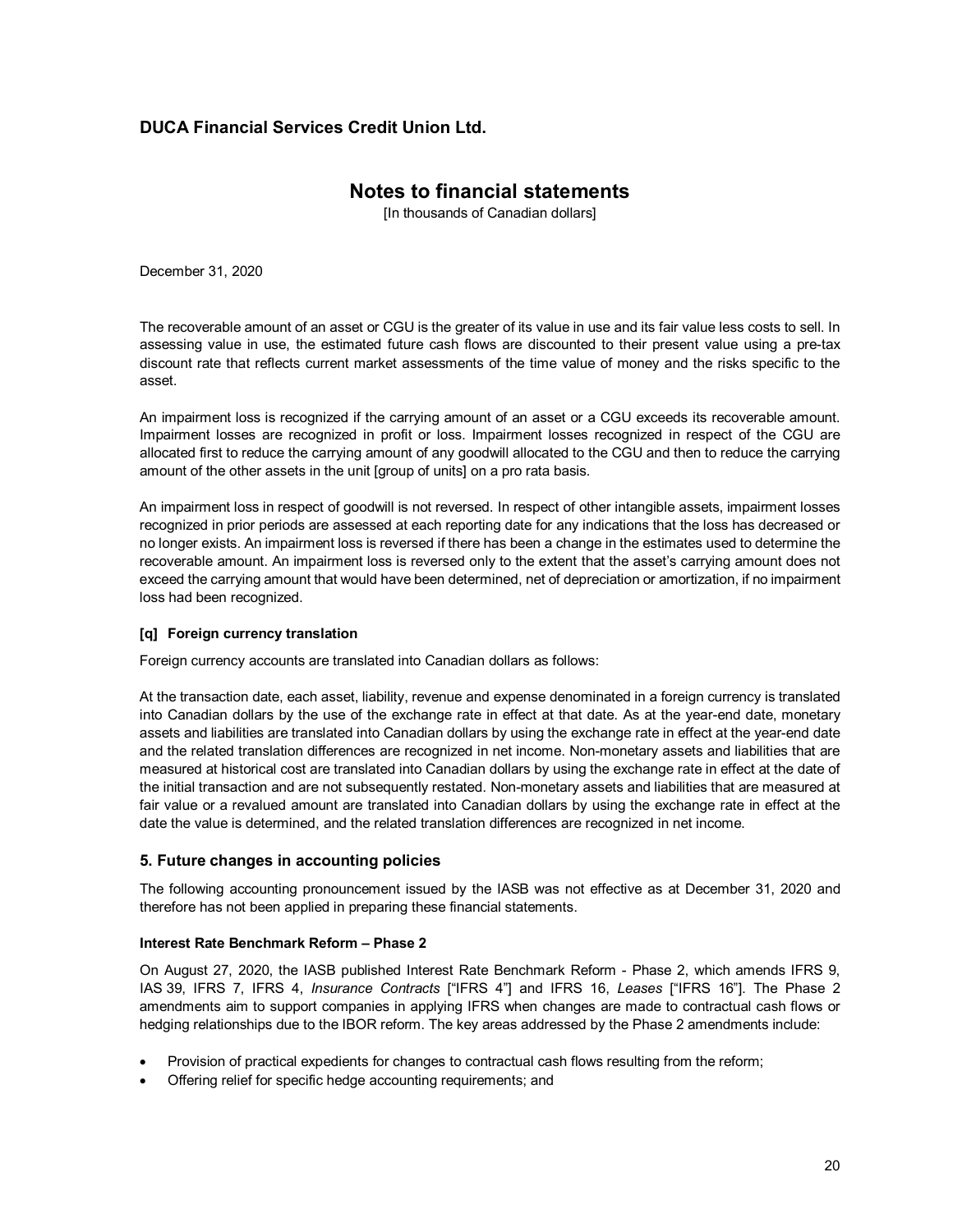### **Notes to financial statements**

[In thousands of Canadian dollars]

December 31, 2020

• Guidance on disclosure requirements to enable investors to better understand the effect of the reform on the Credit Union.

The amendments issued are considered Phase 2 of the IASB's response to the IBOR reform and will be effective for the Credit Union on January 1, 2021, with the option to adopt early. The Credit Union continues to evaluate the potential impact to existing contractual relationships, systems and processes that will be impacted by the IBOR reform in Canada, and the additional disclosures required by the new amendments.

#### **6. Cash and cash equivalents**

|                                                          | 2020    | 2019   |
|----------------------------------------------------------|---------|--------|
|                                                          | \$      | \$     |
| Cash                                                     | 79.331  | 19,880 |
| Cash resources where maturities are within three months: |         |        |
| Deposits and bankers' acceptances:                       |         |        |
| Schedule 1 banks                                         | 24,280  | 12,206 |
| Central 1 Liquidity Reserve Deposit                      | 310,045 | 31,302 |
|                                                          | 334,325 | 43,508 |
|                                                          | 413,656 | 63,388 |

The Credit Union has pledged \$2,000 [2019 – \$3,500] of deposits and bankers' acceptances with BMO Nesbitt Burns to secure its comprehensive credit facility.

Interest rates on deposits and bankers' acceptances range from 0.20% to 2.60% [2019 – 0.91% to 2.80%].

On October 16, 2020, the Credit Union signed a termination agreement of its pre-existing liquidity agreement with Central 1 as credit unions are no longer required to hold assets in trust with Central 1 and can manage their own liquidity in accordance with the Liquidity Guidance issued by FSRA. The Credit Union's Management reached a decision to immediately liquidate all liquidity reserve deposit assets expected to be received in cash on January 4, 2021. The business model of these investments has changed such that the criteria for being measured at amortized cost are no longer met. These assets are instead held for trading or managed and whose performance is evaluated on a fair value basis. As a result, effective November 1, 2020, the liquidity reserve deposits are measured at FVTPL.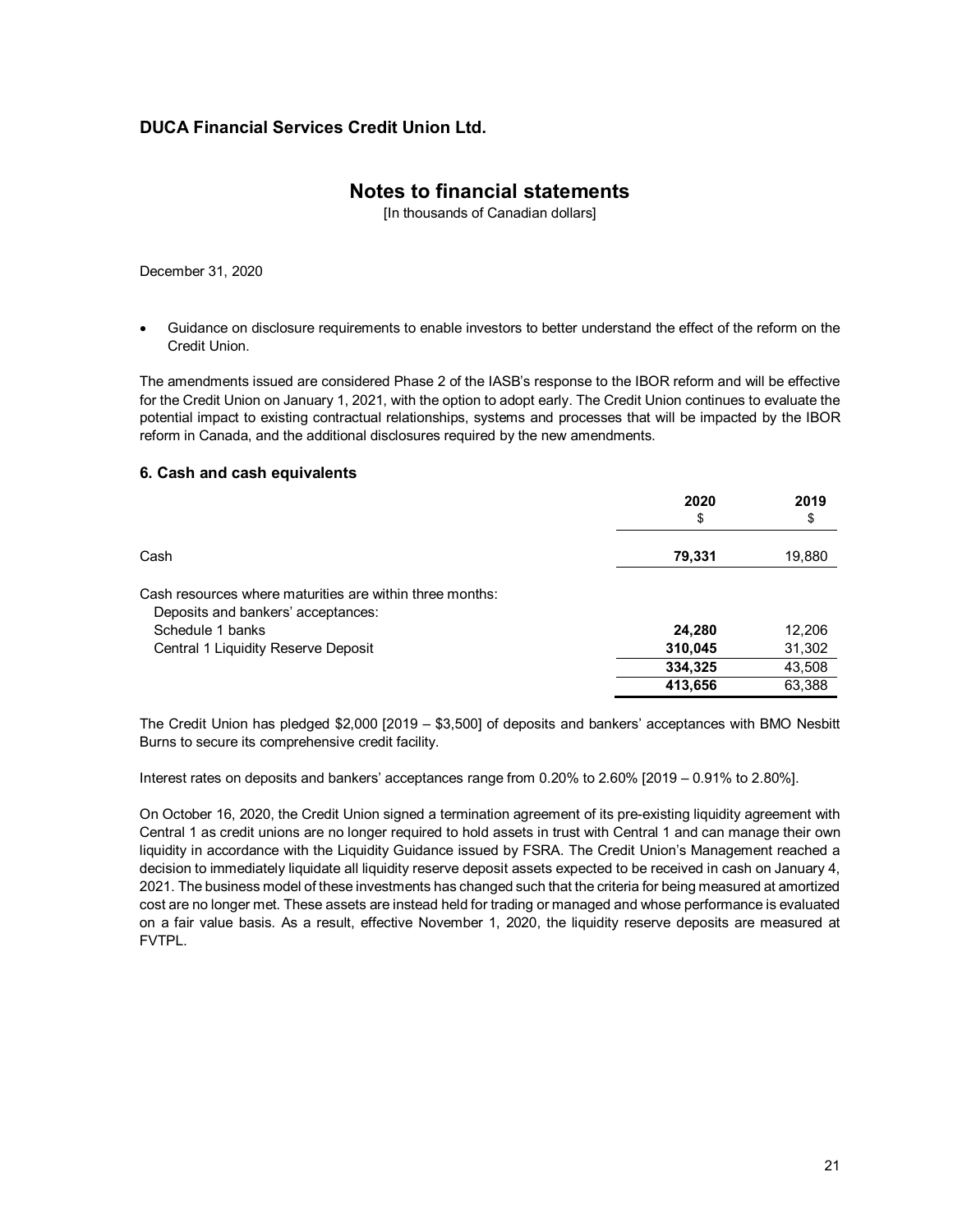### **Notes to financial statements**

[In thousands of Canadian dollars]

December 31, 2020

#### **7. Investments, third-party mortgages and mortgage pools**

The following table provides information on the Credit Union's investments. The maximum exposure to credit risk would be the fair value as detailed below:

|                                                       | 2020<br>\$ | 2019<br>\$ |
|-------------------------------------------------------|------------|------------|
| Investment securities measured at FVTPL               | 16.635     | 239.032    |
| Investment securities measured at amortized cost      | 262.444    | 31.092     |
| Investment in third-party mortgages at amortized cost | 225.557    | 164.323    |
| Investment in mortgage pools at amortized cost        |            | 12,654     |
|                                                       | 504.636    | 447.101    |

The Credit Union has pledged \$8,000 [2019 – \$6,500] of deposits and bankers' acceptances with BMO Nesbitt Burns to secure its comprehensive credit facility.

#### **Investment securities measured at FVTPL**

|                                                  | 2020   | 2019    |
|--------------------------------------------------|--------|---------|
|                                                  | \$     | \$      |
| Shares of Social Finance Inc. ["SoFi"]           | 1,790  | 1,900   |
| Preferred shares and dividend-bearing equities   | 272    | 6,550   |
| Central 1 Liquidity Reserve Deposit              |        | 216,961 |
| Central 1 Class A shares                         | 1,355  | 1,216   |
| Central 1 Class F shares                         | 13.209 | 12.396  |
| Other                                            | 9      | 9       |
|                                                  | 16,635 | 239,032 |
| Investment securities measured at amortized cost |        |         |

|                                                        | 2020<br>S | 2019<br>S |
|--------------------------------------------------------|-----------|-----------|
| Treasury bills, bank deposits and bankers' acceptances | 262,444   | 25.841    |
| Central 1 deposits                                     |           | 5,251     |
|                                                        | 262.444   | 31.092    |

The Central 1 shares, including Classes A and F, are required as a condition of Membership and are redeemable upon withdrawal of Membership or at the discretion of the Board of Directors of Central 1. In addition, the member credit unions are subject to additional capital calls at the discretion of the Board of Directors of Central 1.

Central 1 Class A shares are subject to an annual rebalancing mechanism and are issued and redeemable at par value of \$100 [2019 – \$100]. Central 1 Class F shares are rebalanced twice per year. There is no separately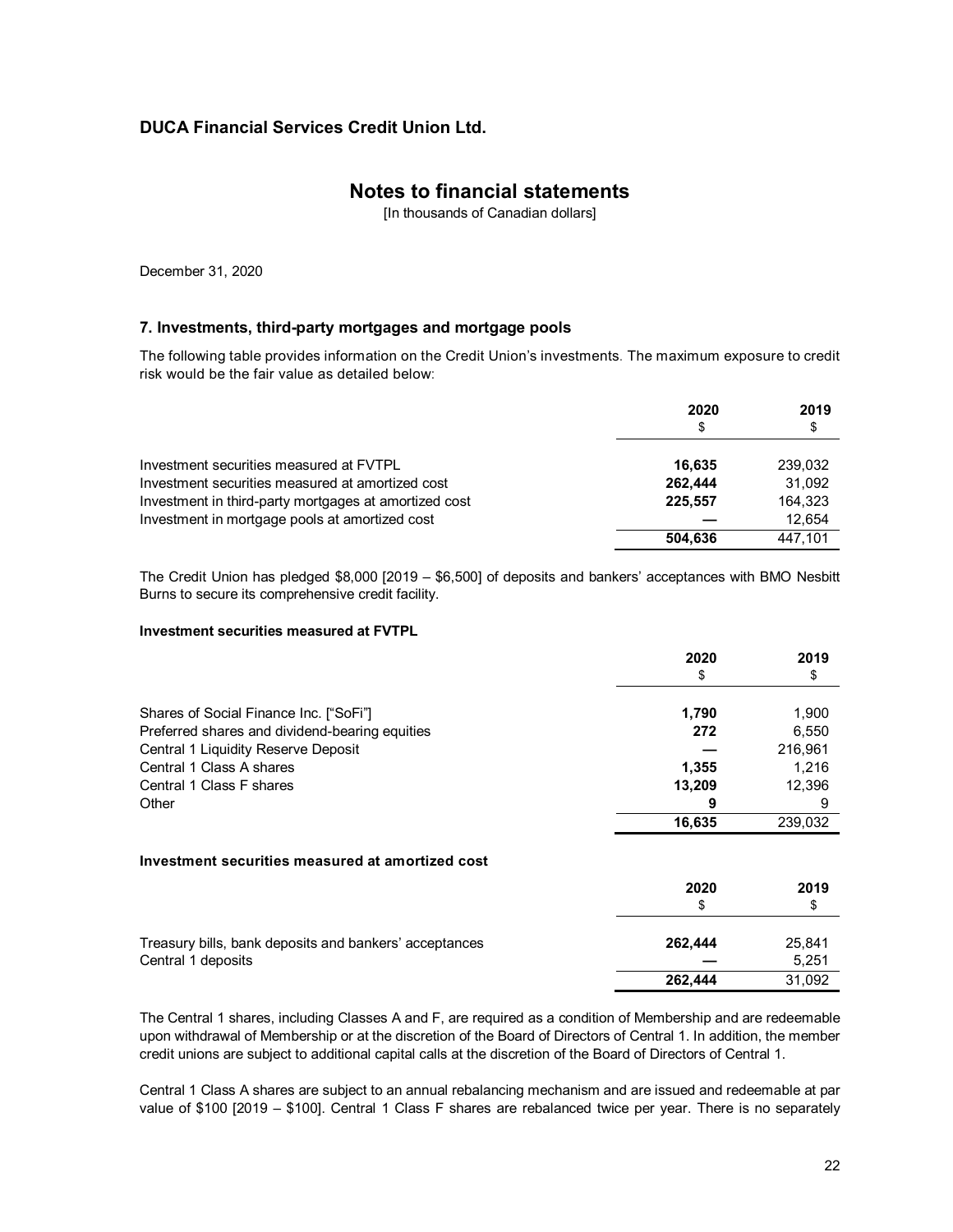### **Notes to financial statements**

[In thousands of Canadian dollars]

December 31, 2020

quoted market value for these shares; however, fair value is determined to be equivalent to the par value due to the fact that transactions occur at par value on a regular and recurring basis.

The Credit Union is not intending to dispose of Central 1 Class A shares as the services supplied by Central 1 are relevant to the day-to-day activities of the Credit Union. Dividends on these shares are at the discretion of the Board of Directors of Central 1.

#### **Investment in third-party mortgages and mortgage pools at amortized cost:**

As part of its liquidity management program, the Credit Union invests in third-party mortgages and mortgage pools originated by other financial institutions. The weighted average interest rate for third-party mortgages and mortgage pools as at December 31, 2020 was 3.55% [2019 – 3.82%].

As at December 31, 2020, the Credit Union's investment in third-party mortgages and mortgage pools was presented net of ECL allowances of \$135 [2019 – nil] and the related provision for credit losses ["PCL"] was \$135 [2019 – nil]. The Credit Union's ECL allowance and related PCL on Members' loans are included in note 9.

### **8. Members' loans**

|                                              | 2020<br>\$ | 2019<br>\$ |
|----------------------------------------------|------------|------------|
| <b>Residential mortgages</b>                 |            |            |
| Uninsured                                    | 2,035,204  | 1,755,641  |
| Insured by CMHC                              | 345,446    | 169.526    |
| Insured by Genworth or Canada Guaranty Corp. | 724,551    | 667,996    |
|                                              | 3,105,201  | 2,593,163  |
| Personal loans                               | 26.807     | 18.068     |
| Commercial loans                             | 982,632    | 884,670    |
|                                              | 4,114,640  | 3,495,901  |
| Unamortized mortgage fees                    | 17,976     | 14.782     |
| Deferred loan revenue                        | (3,337)    | (3, 557)   |
| Accrued interest receivable                  | 7,025      | 5,581      |
| Allowance for credit losses                  | (6, 844)   | (5,746)    |
| Net Members' loans                           | 4,129,460  | 3.506.961  |

### **[a] Terms and conditions**

Members' loans can have either a variable or fixed rate of interest and they generally mature within five years.

Variable rate loans are based on a prime rate formula, ranging from prime minus 0.50% to prime plus 9.50%. The rate is determined by the type of security offered and the Member's creditworthiness. The Credit Union's prime rate as at December 31, 2020 was 2.95% [2019 – 3.95%].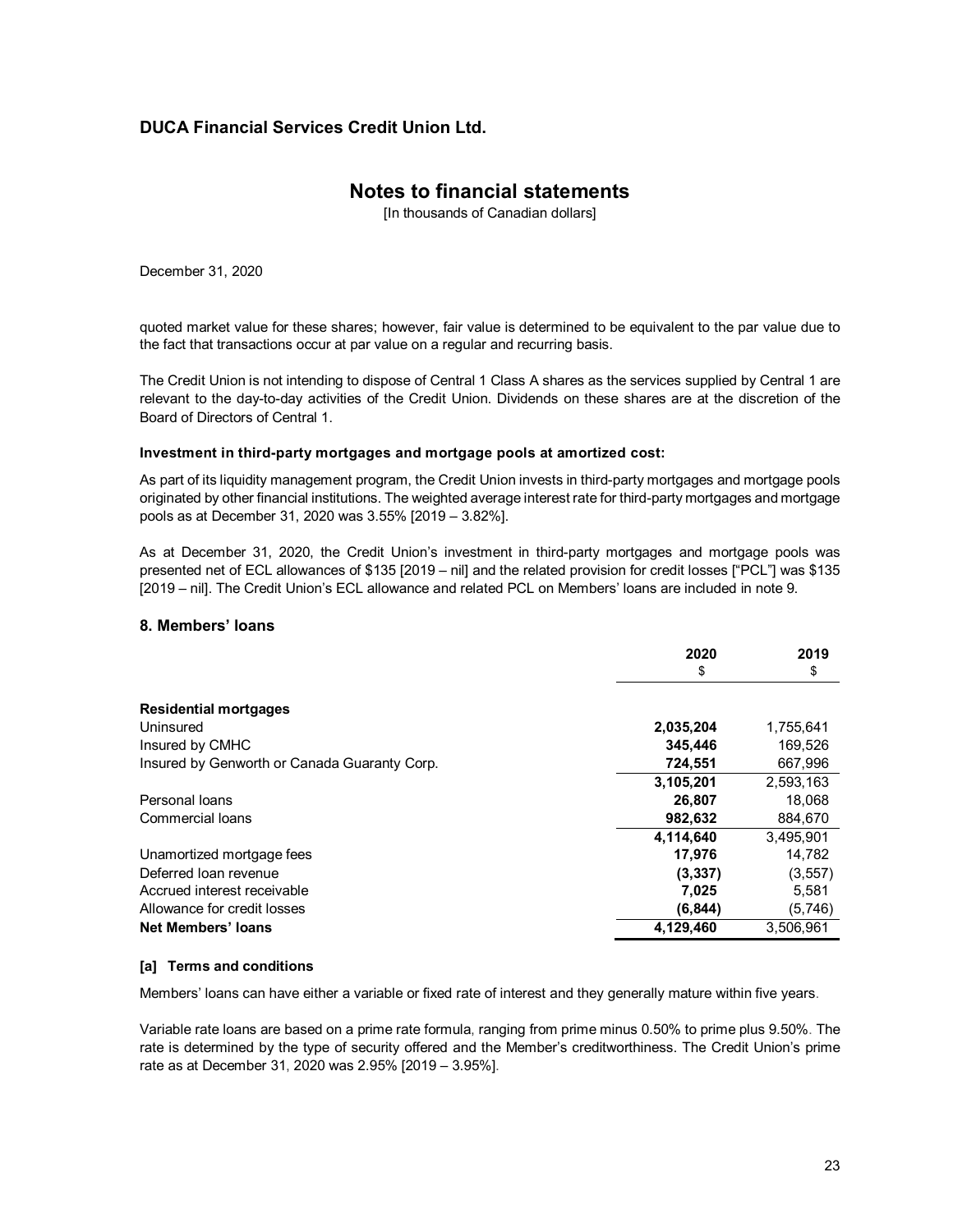### **Notes to financial statements**

[In thousands of Canadian dollars]

December 31, 2020

The interest rate offered on fixed rate loans being advanced as at December 31, 2020 ranges from 1.88% to 18.00%. The rate offered to a Member varies with the type of security offered and the Member's creditworthiness.

Residential mortgages are loans and lines of credit secured by residential property and are generally repayable monthly with either blended payments of principal and interest or interest only.

Personal loans consist of term loans and lines of credit that are not secured by real estate and, as such, have various repayment terms. Some of the personal loans are secured by wage assignments and personal property or investments.

Commercial loans consist primarily of term loans, operating lines of credit, co-ops and non-owner-occupied mortgages to partnerships and corporations, and have various repayment terms. They are secured by various types of collateral, including mortgages on real property, general security agreements, and charges on specific equipment, investments and personal guarantees.

#### **[b] Average yields to maturity**

Loans bear interest at both variable and fixed rates with the following yields as at December 31:

|                                      | 2020             |                    |                  | 2019               |
|--------------------------------------|------------------|--------------------|------------------|--------------------|
|                                      | <b>Principal</b> | Average yield<br>% | <b>Principal</b> | Average yield<br>% |
| Variable rate                        | 762,539          | 4.51               | 573,354          | 5.40               |
| Fixed rate due less than 1 year      | 609,519          | 3.63               | 432,126          | 4.19               |
| Fixed rate due between 1 and 5 years | 2,742,582        | 3.40               | 2,490,421        | 3.51               |
|                                      | 4,114,640        |                    | 3,495,901        |                    |

#### **[c] Concentration of risk**

The Credit Union has no exposure to groupings of individual loans, which concentrate risk and create exposure, as no individual or related groups of Members' loans exceed 10% of Members' loans outstanding. All Members' loans are with Members whose assets are in Ontario, except for syndicated loans totaling \$11,297 and \$9,401 as at December 31, 2020 and 2019, respectively.

#### **[d] Credit risk**

The determination of impairment losses follows an ECL model under IFRS 9 where provisions are taken upon the initial recognition of the financial asset, based on expectations of potential credit losses at the time of initial recognition.

IFRS 9 introduces a three-stage approach to impairment to financial assets that are performing at the date of origination or purchase as follows:

**Stage 1:** A credit loss allowance is recognized at an amount equal to 12-month ECL.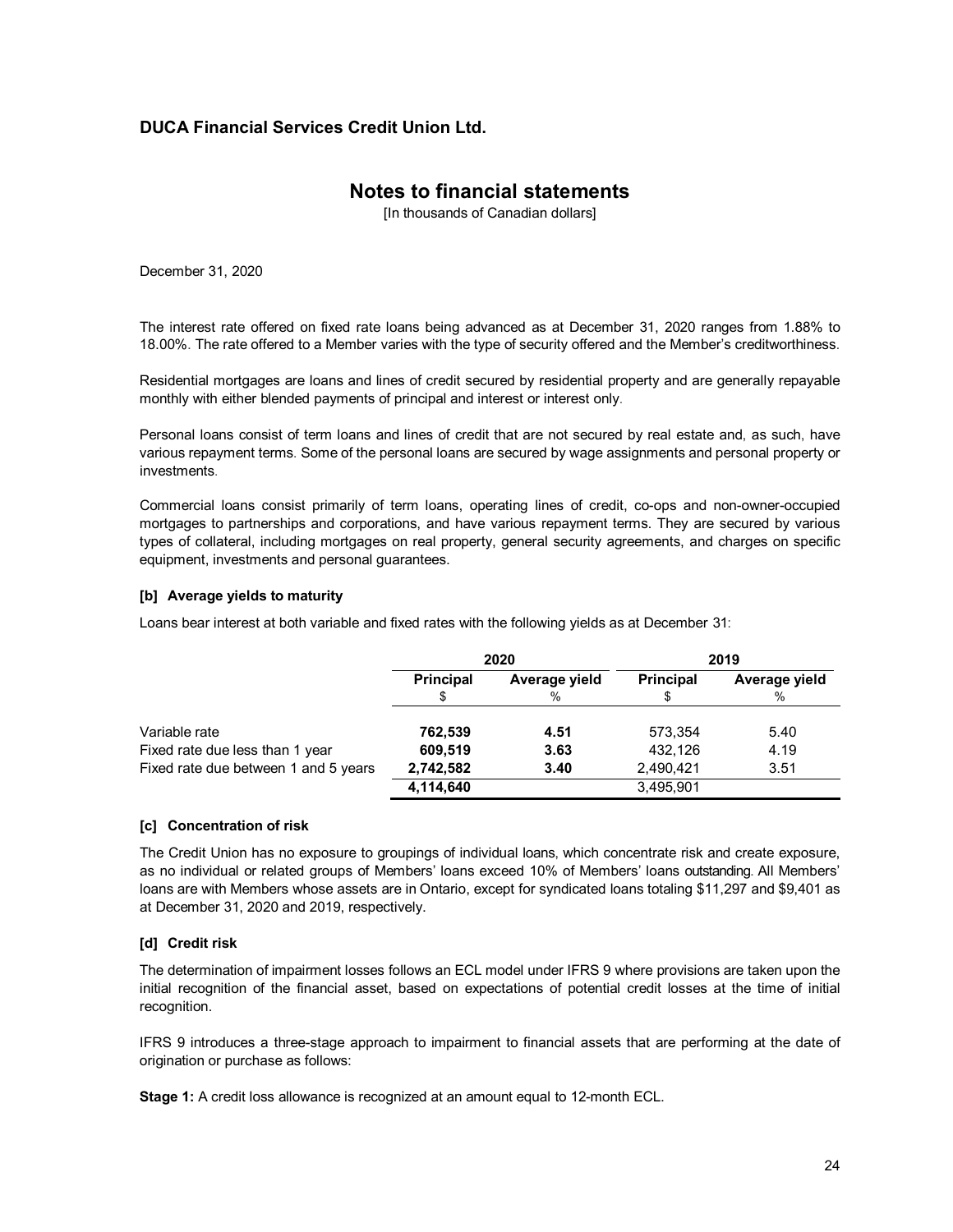### **Notes to financial statements**

[In thousands of Canadian dollars]

December 31, 2020

**Stage 2:** A credit loss allowance is recognized at an amount equal to lifetime ECL. This requires the computation of ECL based on lifetime probability of default that represents the probability of default occurring over the remaining lifetime of the financial asset. The credit loss allowance is higher in this stage because of an increase in credit risk and the impact of a longer time horizon being considered compared to 12 months in Stage 1.

**Stage 3:** A credit loss allowance is recognized based at an amount equal to a lifetime ECL, reflecting a probability of default of 100%.

The determination of a SICR considers many different factors and will vary by product and risk segment. The main factors considered in making this determination are relative changes in probability-weighted probability of default since origination and certain other criteria such as 30-day past due and watchlist status. The allowance for assets in Stage 2 will be higher than for those in Stage 1 as a result of the longer time horizon associated with this stage. Stage 3 requires the recognition of lifetime losses for all credit-impaired assets.

IFRS 9 requires consideration of past events, current market conditions and reasonable supportable information about future economic conditions, in determining whether there has been a SICR and in calculating the amount of expected losses. The standard also requires future economic conditions be based on an unbiased, probabilityweighted assessment of possible future outcomes. In considering the lifetime of an instrument, IFRS 9 generally requires the use of the contractual period, including pre-payment, extension and other options.

### **Commercial risk rating**

Risk rating involves the categorization of individual credit facilities based on credit analysis and both economic and market conditions, into a series of graded categories based on risk. A primary function of a risk rating model is to assist in the underwriting of new loans and assessment of existing loans. As well, risk ratings assist Management in predicting changes in portfolio quality and the subsequent financial impact. Risk rating can lead to earlier response to potential deteriorating trends and a wider choice of corrective action to decrease exposure to unexpected loan losses. Finally, risk ratings are useful for loan pricing and overseeing the commercial loan portfolio exposure within acceptable levels of risk as established in policy.

The Credit Union uses a 10-point risk rating model to measure and manage its exposure on its commercial loan portfolio. This risk rating model aligns with equivalent public debt ratings published by rating agencies. The 10 point rating scale ranges from Substantially Risk Free (1) to Unacceptable/Impaired Risk (10). A risk rating in the range of 1 to 6 is deemed to be acceptable risk for new loans.

#### **Retail risk rating**

The Credit Union uses the borrower's credit score as one benchmark to manage the risk of the retail portfolio. A credit score is one measure on how likely a person is to repay a loan. DUCA's risk rating ranges across three bands: above standard, standard and below standard. For Members who have credit scores below standard, DUCA has lending programs that assist Members who are in need of credit, notwithstanding the borrower's credit score. These loans are priced accordingly based on risk profile.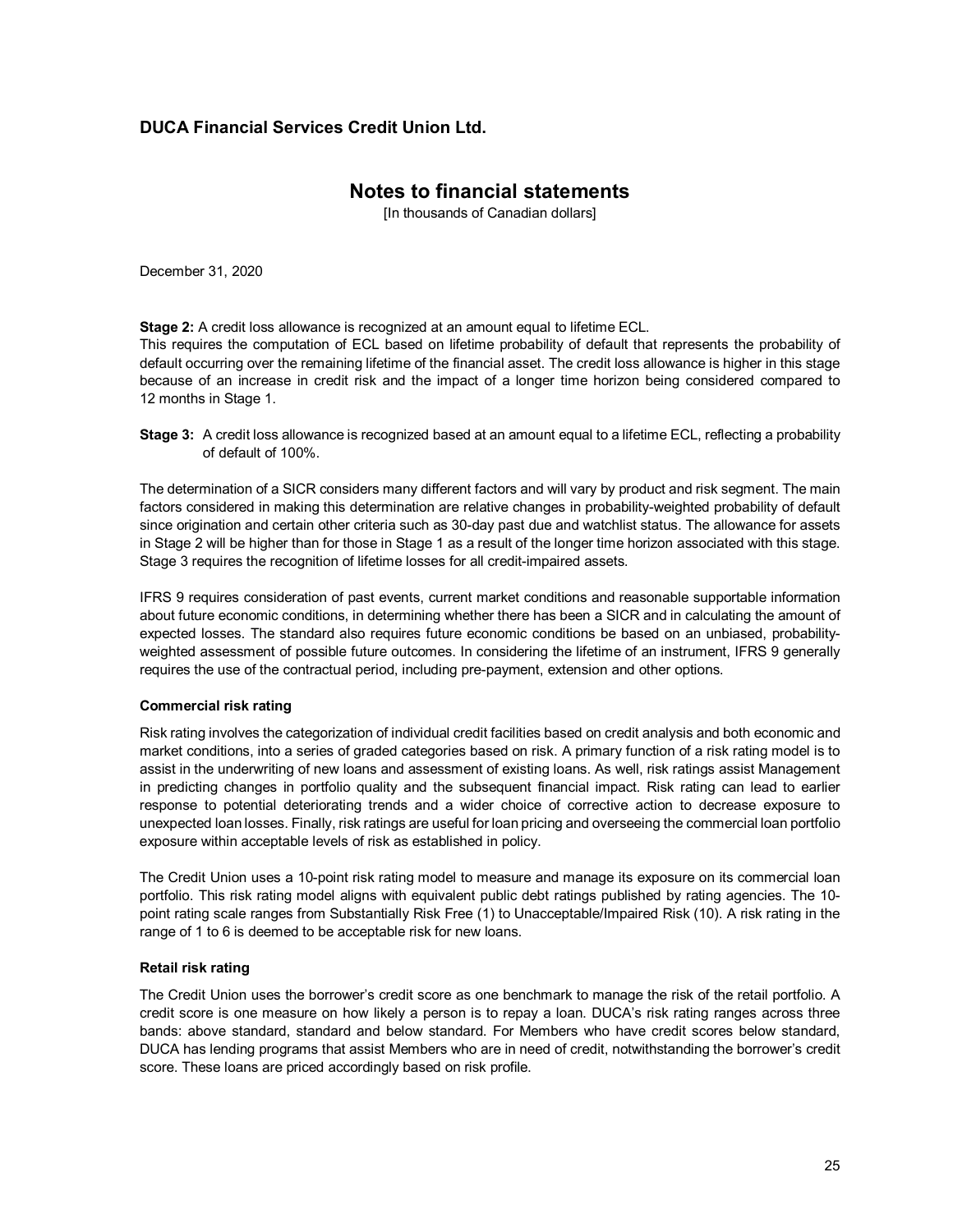### **Notes to financial statements**

[In thousands of Canadian dollars]

December 31, 2020

#### **[e] Loan deferral**

The Credit Union permitted payment deferrals to eligible Members starting in the second quarter of 2020 after the outbreak of COVID-19. While payment of principal and interest for these Members was deferred, the Credit Union continues to accrue and recognize interest income on the loans. At December 31, 2020, a total of 10 loans with a combined loan balance of \$3,830 are under a payment deferral arrangement. Active payment deferrals at yearend have decreased substantially from peak levels experienced in the second quarter [1,197 loans with a combined loan balance of \$793,330]. Substantially all loans that were previously granted payment deferrals have resumed payment and remained current.

#### **9. Allowance for credit losses**

The following table presents the carrying amount of loans by portfolio and the balance of their respective ECL allowance as at December 31, 2020:

|                  | Stage 1                     |                        | Stage 2                           |                         | Stage 3                           |                        | Total                             |                        |
|------------------|-----------------------------|------------------------|-----------------------------------|-------------------------|-----------------------------------|------------------------|-----------------------------------|------------------------|
|                  | Gross<br>carrying<br>amount | ECL<br>allowance<br>\$ | Gross<br>carrying<br>amount<br>\$ | <b>ECL</b><br>allowance | Gross<br>carrying<br>amount<br>\$ | ECL<br>allowance<br>\$ | Gross<br>carrying<br>amount<br>\$ | ECL<br>allowance<br>\$ |
| Residential      |                             |                        |                                   |                         |                                   |                        |                                   |                        |
| mortgages        | 3,060,257                   | 716                    | 41.837                            | 162                     | 3.107                             | 71                     | 3,105,201                         | 949                    |
| Commercial loans | 892,395                     | 3,510                  | 52.914                            | 1,088                   | 37,323                            | 1,062                  | 982,632                           | 5,660                  |
| Personal loans   | 26.438                      | 202                    | 363                               | 30                      | 6                                 | 3                      | 26,807                            | 235                    |
| <b>Total</b>     | 3.979.090                   | 4.428                  | 95.114                            | 1.280                   | 40.436                            | 1,136                  | 4.114.640                         | 6.844                  |

The following table presents the carrying amount of loans by portfolio and the balance of their respective ECL allowance as at December 31, 2019:

|                  | Stage 1                           |                               | Stage 2                          |                        | Stage 3                                  |                        | Total                             |                        |
|------------------|-----------------------------------|-------------------------------|----------------------------------|------------------------|------------------------------------------|------------------------|-----------------------------------|------------------------|
|                  | Gross<br>carrying<br>amount<br>\$ | <b>ECL</b><br>allowance<br>\$ | Gross<br>carrying<br>amount<br>S | ECL<br>allowance<br>\$ | <b>Gross</b><br>carrying<br>amount<br>\$ | ECL<br>allowance<br>\$ | Gross<br>carrying<br>amount<br>\$ | ECL<br>allowance<br>\$ |
| Residential      |                                   |                               |                                  |                        |                                          |                        |                                   |                        |
| mortgages        | 2,502,310                         | 1,232                         | 88,367                           | 690                    | 2.486                                    | 231                    | 2,593,163                         | 2,153                  |
| Commercial loans | 737,797                           | 2.189                         | 141.489                          | 689                    | 5.384                                    | 582                    | 884.670                           | 3.460                  |
| Personal loans   | 17,553                            | 85                            | 496                              | 37                     | 19                                       | 11                     | 18.068                            | 133                    |
| <b>Total</b>     | 3,257,660                         | 3,506                         | 230,352                          | 1.416                  | 7.889                                    | 824                    | 3.495.901                         | 5.746                  |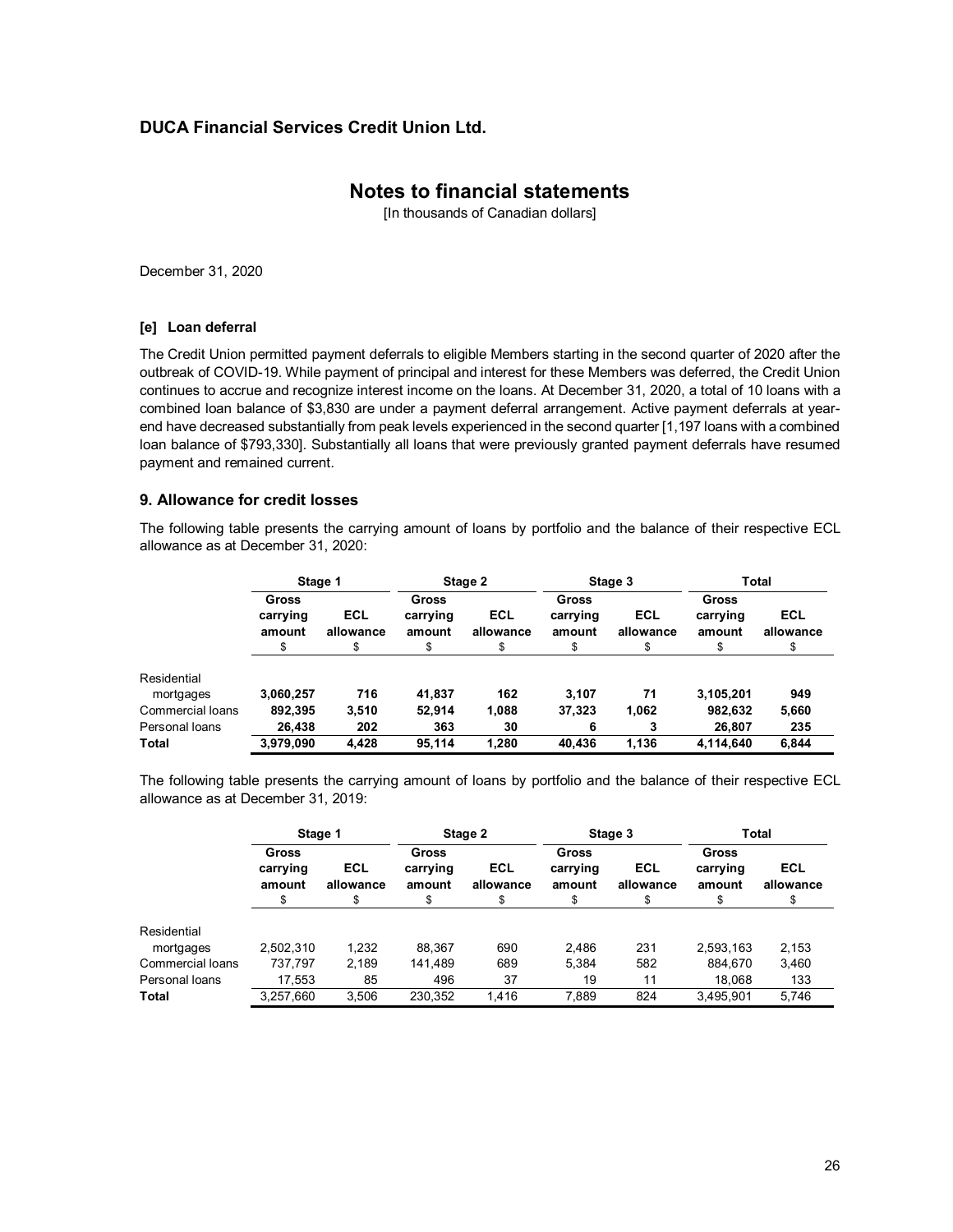# **Notes to financial statements**

[In thousands of Canadian dollars]

December 31, 2020

The following table shows the continuity of the IFRS 9 ECL allowance for all portfolios:

|                                            |          | 2020        |         |              |
|--------------------------------------------|----------|-------------|---------|--------------|
|                                            | Stage 1  | Stage 2     | Stage 3 | <b>Total</b> |
|                                            | \$       | \$          | \$      | \$           |
| <b>Residential mortgages</b>               |          |             |         |              |
| Balance, January 1, 2020                   | 1,232    | 690         | 231     | 2,153        |
| New loans originated                       | 777      | 90          | 30      | 897          |
| Financial assets derecognized              | (372)    | (129)       | (205)   | (706)        |
| Net remeasurement                          | (1, 334) | (75)        | 14      | (1, 395)     |
| Transfers to Stage 1 ECL                   | 457      | (457)       |         |              |
| Transfers to Stage 2 ECL                   | (43)     | 43          |         |              |
| Transfers to Stage 3 ECL                   | (1)      |             | 1       |              |
| Reversal of credit losses                  | (516)    | (528)       | (160)   | (1, 204)     |
| Write-offs                                 |          |             |         |              |
| Recoveries on loans previously written off |          |             |         |              |
| Balance, December 31, 2020                 | 716      | 162         | 71      | 949          |
| <b>Commercial loans</b>                    |          |             |         |              |
| Balance, January 1, 2020                   | 2,189    | 689         | 582     | 3,460        |
| New loans originated                       | 1,105    | 261         |         | 1,366        |
| Financial assets derecognized              | (233)    | (207)       | (6)     | (446)        |
| Net remeasurement                          | 18       | 413         | 857     | 1,288        |
| Transfers to Stage 1 ECL                   | 455      | (83)        | (372)   |              |
| Transfers to Stage 2 ECL                   | (18)     | 101         | (83)    |              |
| Transfers to Stage 3 ECL                   | (6)      | (86)        | 92      |              |
| Provision for credit losses                | 1,321    | 399         | 488     | 2,208        |
| Write-offs                                 |          |             | (8)     | (8)          |
| Recoveries on loans previously written off |          |             |         |              |
| Balance, December 31, 2020                 | 3,510    | 1,088       | 1,062   | 5,660        |
| <b>Personal loans</b>                      |          |             |         |              |
| Balance, January 1, 2020                   | 85       | 37          | 11      | 133          |
| New loans originated                       | 72       | $\mathbf 2$ |         | 74           |
| Financial assets derecognized              | (14)     | (5)         | (10)    | (29)         |
| Net remeasurement                          | 35       | 20          | 76      | 131          |
| Transfers to Stage 1 ECL                   | 28       | (28)        |         |              |
| Transfers to Stage 2 ECL                   | (4)      | 4           |         |              |
| Transfers to Stage 3 ECL                   |          |             |         |              |
| Provision for (reversal of) credit losses  | 117      | (7)         | 66      | 176          |
| Write-offs                                 |          |             | (100)   | (100)        |
| Recoveries on loans previously written off |          |             | 26      | 26           |
| Balance, December 31, 2020                 | 202      | 30          | 3       | 235          |
| <b>Total ECL allowance</b>                 | 4,428    | 1,280       | 1,136   | 6,844        |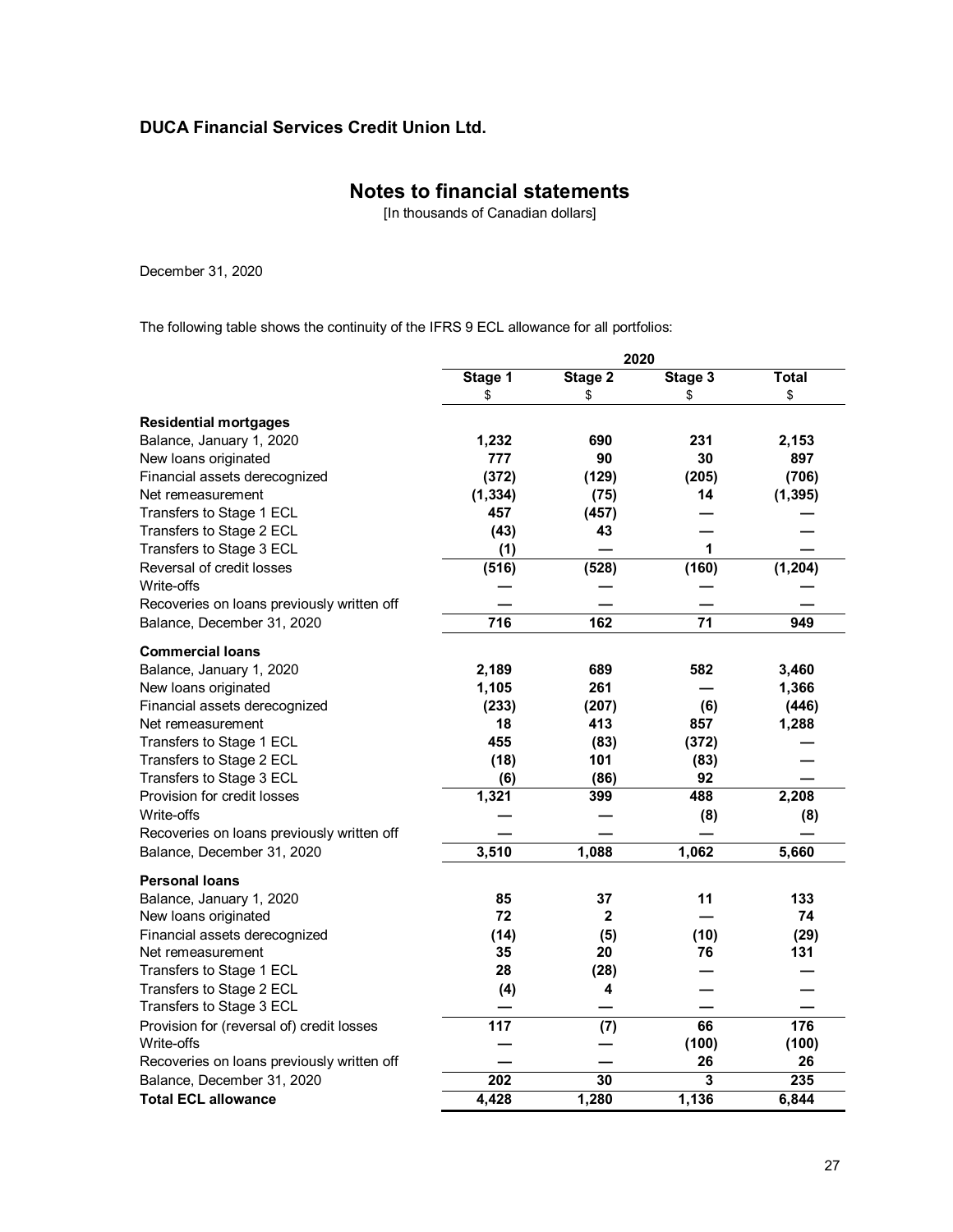# **Notes to financial statements**

[In thousands of Canadian dollars]

December 31, 2020

|                                            |         | 2019            |                 |              |
|--------------------------------------------|---------|-----------------|-----------------|--------------|
|                                            | Stage 1 | Stage 2         | Stage 3         | <b>Total</b> |
|                                            | \$      | \$              | \$              | \$           |
| <b>Residential mortgages</b>               |         |                 |                 |              |
| Balance, January 1, 2019                   | 1,036   | 322             | 36              | 1,394        |
| New loans originated                       | 679     | 316             | 13              | 1,008        |
| Financial assets derecognized              | (205)   | (138)           | (37)            | (380)        |
| Net remeasurement                          | (305)   | 223             | 213             | 131          |
| Transfers to Stage 1 ECL                   | 82      | (82)            |                 |              |
| Transfers to Stage 2 ECL                   | (52)    | 52              |                 |              |
| Transfers to Stage 3 ECL                   | (3)     | (3)             | 6               |              |
| Provision for credit losses                | 196     | 368             | 195             | 759          |
| Write-offs                                 |         |                 |                 |              |
| Recoveries on loans previously written off |         |                 |                 |              |
| Balance, December 31, 2019                 | 1,232   | 690             | 231             | 2,153        |
| <b>Commercial loans</b>                    |         |                 |                 |              |
| Balance, January 1, 2019                   | 2,664   | 1.447           | 779             | 4,890        |
| New loans originated                       | 369     | 98              |                 | 467          |
| Financial assets derecognized              | (363)   | (988)           | (1)             | (1, 352)     |
| Net remeasurement                          | (487)   | 142             | (22)            | (367)        |
| Transfers to Stage 1 ECL                   | 206     | (206)           |                 |              |
| Transfers to Stage 2 ECL                   | (200)   | 200             |                 |              |
| Transfers to Stage 3 ECL                   |         | (4)             | 4               |              |
| Reversal of credit losses                  | (475)   | (758)           | (19)            | (1,252)      |
| Write-offs                                 |         |                 | (189)           | (189)        |
| Recoveries on loans previously written off |         |                 | 11              | 11           |
| Balance, December 31, 2019                 | 2,189   | 689             | 582             | 3,460        |
| <b>Personal loans</b>                      |         |                 |                 |              |
| Balance, January 1, 2019                   | 60      | 47              | 25              | 132          |
| New loans originated                       | 42      |                 | $\mathbf{1}$    | 43           |
| Financial assets derecognized              | (11)    | (3)             | (25)            | (39)         |
| Net remeasurement                          | (19)    | 6               | 40              | 27           |
| Transfers to Stage 1 ECL                   | 16      | (15)            | (1)             |              |
| Transfers to Stage 2 ECL                   | (2)     | $\overline{c}$  |                 |              |
| Transfers to Stage 3 ECL                   | (1)     |                 | 1               |              |
| Provision for (reversal of) credit losses  | 25      | (10)            | 16              | 31           |
| Write-offs                                 |         |                 | (56)            | (56)         |
| Recoveries on loans previously written off |         |                 | 26              | 26           |
| Balance, December 31, 2019                 | 85      | $\overline{37}$ | $\overline{11}$ | 133          |
| <b>Total ECL allowance</b>                 | 3,506   | 1,416           | 824             | 5,746        |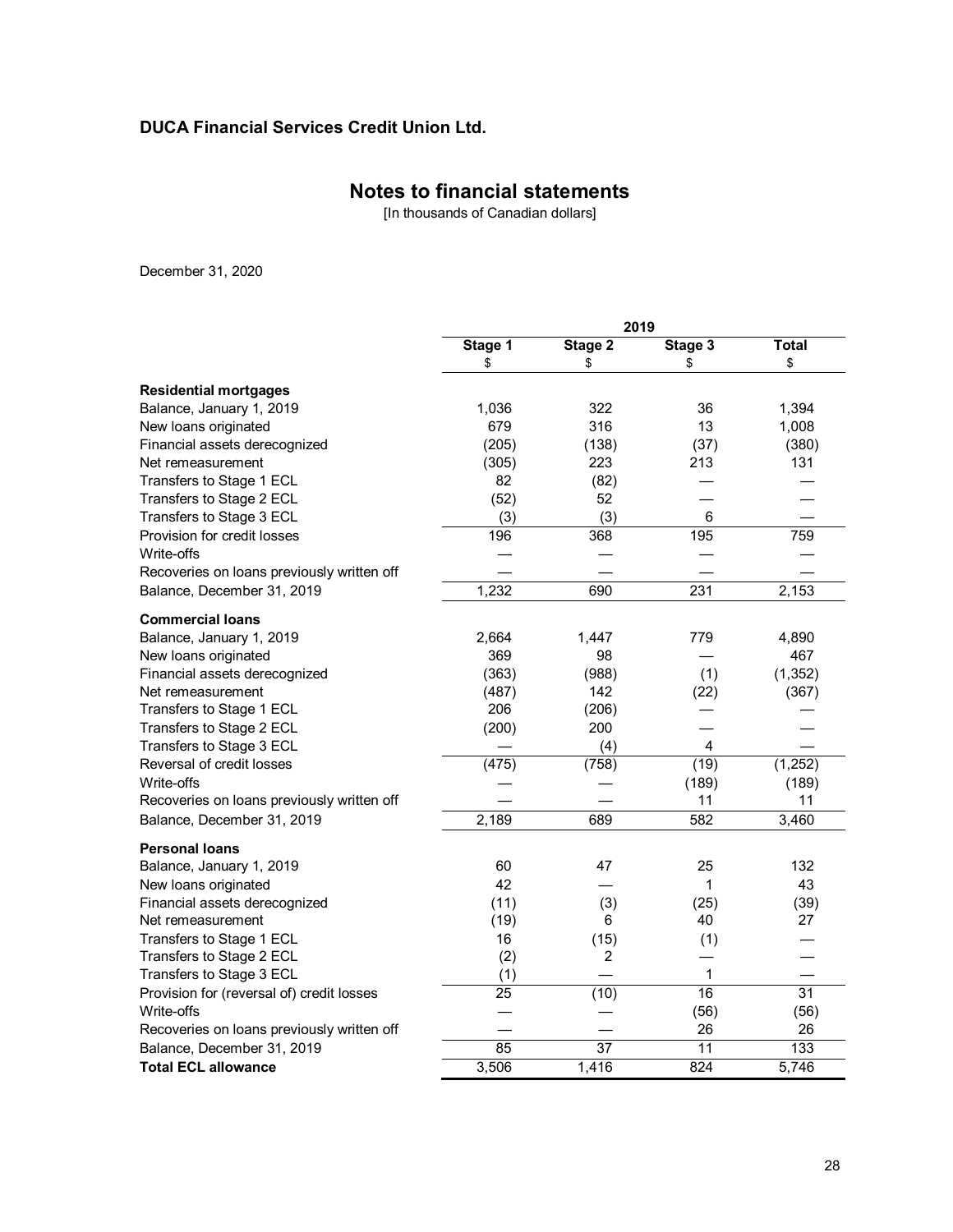### **Notes to financial statements**

[In thousands of Canadian dollars]

December 31, 2020

As at December 31, 2020, the Credit Union's ECL allowance for Members' loans was \$6,844 [2019 – \$5,746] and the related provision for (recovery of) credit losses was \$1,180 [2019 – \$(462)]. As indicated in note 7, the Credit Union's investment in third-party mortgages and mortgage pools was presented net of ECL allowances of \$135 [2019 – nil] and the related PCL was \$135 [2019 – nil].

The following table sets out the Credit Union's credit risk exposure for all Members' loans carried at amortized cost as at December 31, 2020. Stage 1 represents those performing loans carried with a 12-month ECL, Stage 2 represents those performing loans carried with a lifetime ECL, and Stage 3 represents those loans with a lifetime ECL that are credit impaired.

|                       | Stage 1   | Stage 2 | Stage 3 | <b>Total</b> |
|-----------------------|-----------|---------|---------|--------------|
|                       | \$        | \$      | \$      | \$           |
| <b>Residential</b>    |           |         |         |              |
| Above standard        | 1,986,250 | 1,535   | 175     | 1,987,960    |
| Standard              | 968,852   | 8,968   | 832     | 978,652      |
| <b>Below standard</b> | 105,155   | 31,334  | 2,100   | 138,589      |
|                       | 3,060,257 | 41,837  | 3,107   | 3,105,201    |
| <b>Commercial</b>     |           |         |         |              |
| Above standard        | 117,377   |         |         | 117,377      |
| Standard              | 775,018   | 190     |         | 775,208      |
| Below standard        |           | 52,724  | 37,323  | 90,047       |
|                       | 892,395   | 52,914  | 37,323  | 982,632      |
| <b>Personal</b>       |           |         |         |              |
| Above standard        | 18,317    | 40      |         | 18,357       |
| Standard              | 7,866     | 67      |         | 7,934        |
| Below standard        | 255       | 256     | 5       | 516          |
|                       | 26,438    | 363     | 6       | 26,807       |
|                       | 3,979,090 | 95,114  | 40,436  | 4,114,640    |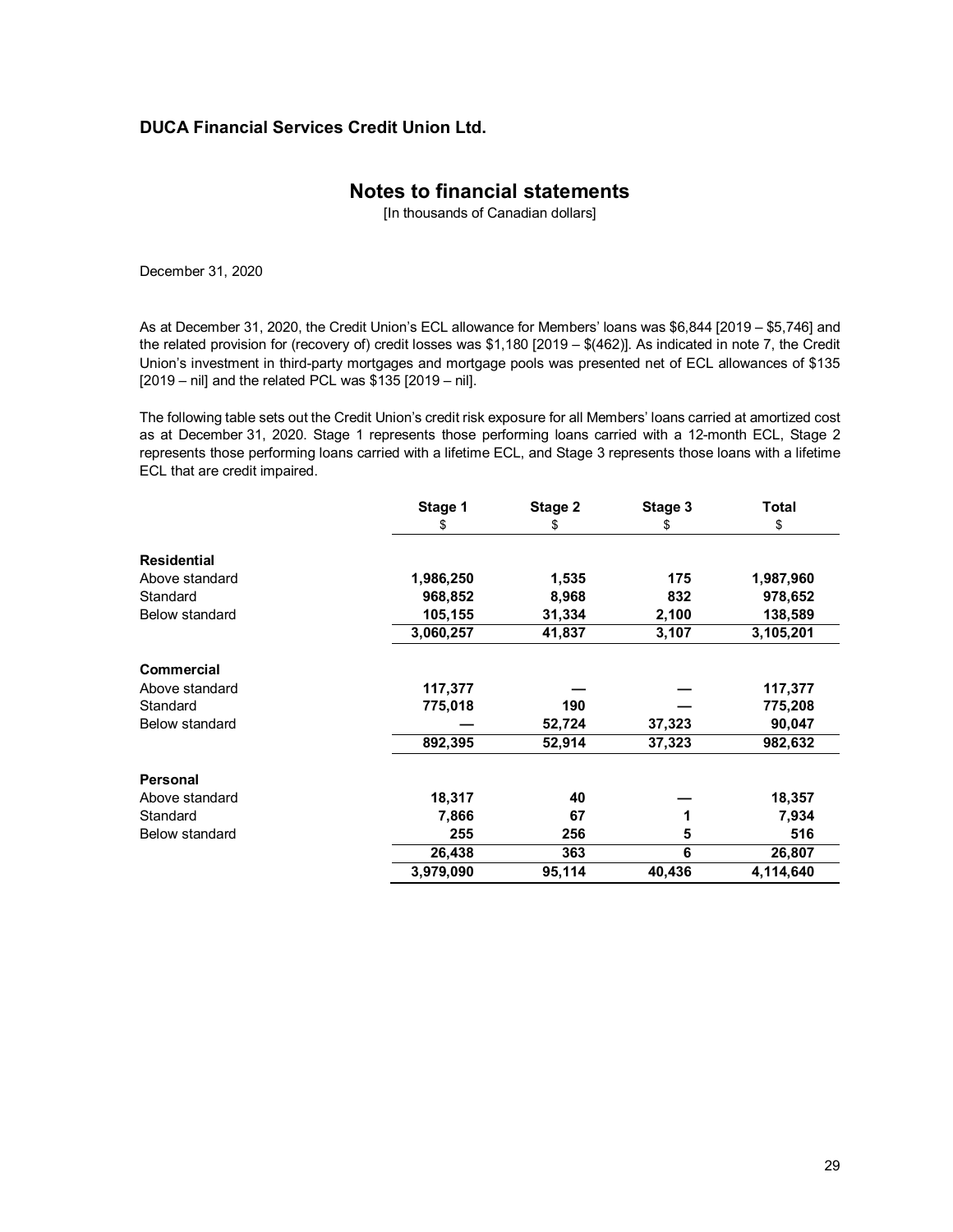# **Notes to financial statements**

[In thousands of Canadian dollars]

December 31, 2020

The following table sets out the Credit Union's credit risk exposure for all Members' loans carried at amortized cost as at December 31, 2019. Stage 1 represents those performing loans carried with a 12-month ECL, Stage 2 represents those performing loans carried with a lifetime ECL, and Stage 3 represents those loans with a lifetime ECL that are credit impaired.

|                    | Stage 1   | Stage 2 | Stage 3 | <b>Total</b> |
|--------------------|-----------|---------|---------|--------------|
|                    | \$        | \$      | \$      | \$           |
| <b>Residential</b> |           |         |         |              |
| Above standard     | 1,682,430 | 2,172   | 960     | 1,685,562    |
| Standard           | 719,133   | 35,523  | 597     | 755,253      |
| Below standard     | 100,747   | 50,672  | 929     | 152,348      |
|                    | 2,502,310 | 88,367  | 2,486   | 2,593,163    |
| <b>Commercial</b>  |           |         |         |              |
| Above standard     | 126,724   | 399     |         | 127,123      |
| Standard           | 610,445   | 18,424  | 4,712   | 633,581      |
| Below standard     | 628       | 122,666 | 672     | 123,966      |
|                    | 737,797   | 141,489 | 5,384   | 884,670      |
| <b>Personal</b>    |           |         |         |              |
| Above standard     | 12,631    | 67      |         | 12,698       |
| Standard           | 4,437     | 203     | 6       | 4,646        |
| Below standard     | 485       | 226     | 13      | 724          |
|                    | 17,553    | 496     | 19      | 18,068       |
|                    | 3,257,660 | 230,352 | 7,889   | 3,495,901    |

As at December 31, 2020, 91% of outstanding commercial loans are risk rated 6 or lower [2019 – 94%] based on the Credit Union's model.

The following table shows the Credit Union's gross loan balances by security type:

|              | 2020                             |                                       |                  |                                   |  |  |
|--------------|----------------------------------|---------------------------------------|------------------|-----------------------------------|--|--|
|              | <b>Secured by</b><br>real estate | <b>Secured by</b><br>other collateral | <b>Unsecured</b> | <b>Total gross</b><br>loans<br>\$ |  |  |
| Residential  | 3,105,201                        |                                       |                  | 3,105,201                         |  |  |
| Commercial   | 979,542                          |                                       | 3,090            | 982,632                           |  |  |
| Personal     |                                  | 23,758                                | 3,049            | 26,807                            |  |  |
| <b>Total</b> | 4,084,743                        | 23,758                                | 6,139            | 4,114,640                         |  |  |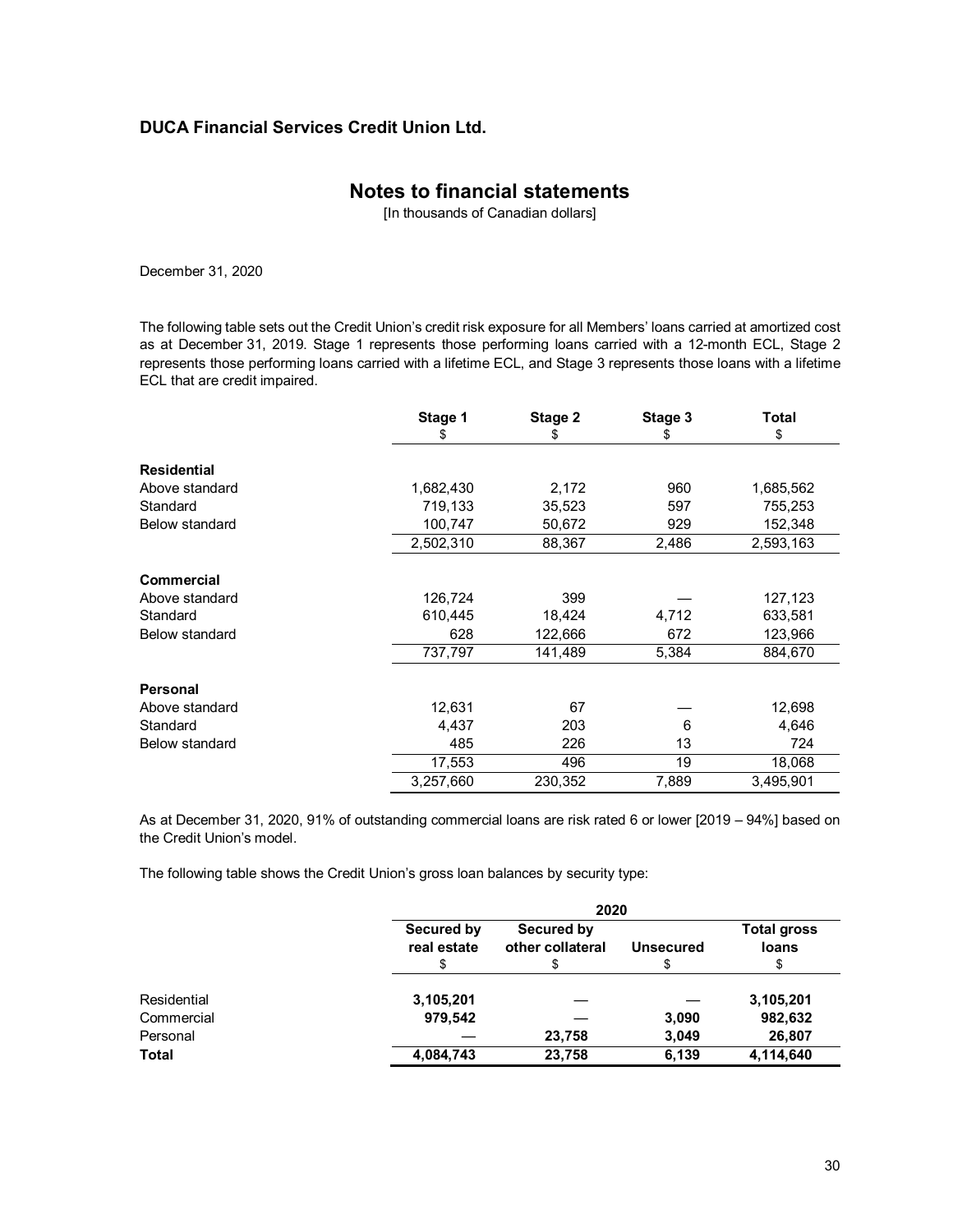### **Notes to financial statements**

[In thousands of Canadian dollars]

December 31, 2020

|              |                           | 2019                           |                  |                                   |  |  |  |
|--------------|---------------------------|--------------------------------|------------------|-----------------------------------|--|--|--|
|              | Secured by<br>real estate | Secured by<br>other collateral | <b>Unsecured</b> | <b>Total gross</b><br>loans<br>\$ |  |  |  |
| Residential  | 2,593,163                 |                                |                  | 2,593,163                         |  |  |  |
| Commercial   | 883,967                   |                                | 703              | 884,670                           |  |  |  |
| Personal     |                           | 10.964                         | 7,104            | 18,068                            |  |  |  |
| <b>Total</b> | 3,477,130                 | 10,964                         | 7,807            | 3,495,901                         |  |  |  |

As indicated in note 2, the outbreak of COVID-19 has resulted in significant changes to the forward-looking macroeconomic inputs and the probability weights assigned to the forward-looking scenarios used in the Credit Union's measurement of ECL.

The scenarios presented in the table above incorporate assumptions about COVID-19 based on epidemiological, economic and policy impacts during the pandemic, based on information and facts available at December 31, 2020. The base scenario assumes the following assumptions:

- Second-wave COVID-19 effects still linger;
- Unemployment resumes its slow decline back to pre-pandemic levels;
- Home prices continue to increase due to low interest rates, albeit at a lower rate of increase vs. historically;
- Recovery continues, albeit slowly, as some restrictions remain and vaccine roll-out begins;
- Interest rates remain near zero, and are not expected to increase significantly until 2022; and
- GDP is expected to increase and accelerate during the second half of 2021, reaching pre-recession levels in Q4 2021.

Relative to the base scenario, the adverse scenario assumes that the second wave of COVID-19 requires stronger lockdown measures leading to rising unemployment and a more prolonged recovery, as well as progressively lower growth in home prices reaching 0% by Q4 2021 before rebounding in early 2022. The benign scenario assumes a similar duration to recovery, but with lower unemployment rates and higher growth in home prices over the next 12 months. The forward-looking macroeconomic scenarios described above reflect Management's best estimate of the forward-looking information as at December 31, 2020. The rapidly evolving nature of this pandemic and its impacts on the economy have led to continuously changing macroeconomic assumptions. While these changing assumptions may result in current forward-looking scenarios that are different from those used by the Credit Union in its ECL measurement as at December 31, 2020 based on the information available at the end of the year, IFRS 9 does not permit the use of hindsight in measuring ECL. Accordingly, any changes in forward-looking information subsequent to December 31, 2020 will be reflected in the measurement of ECL in future periods as appropriate.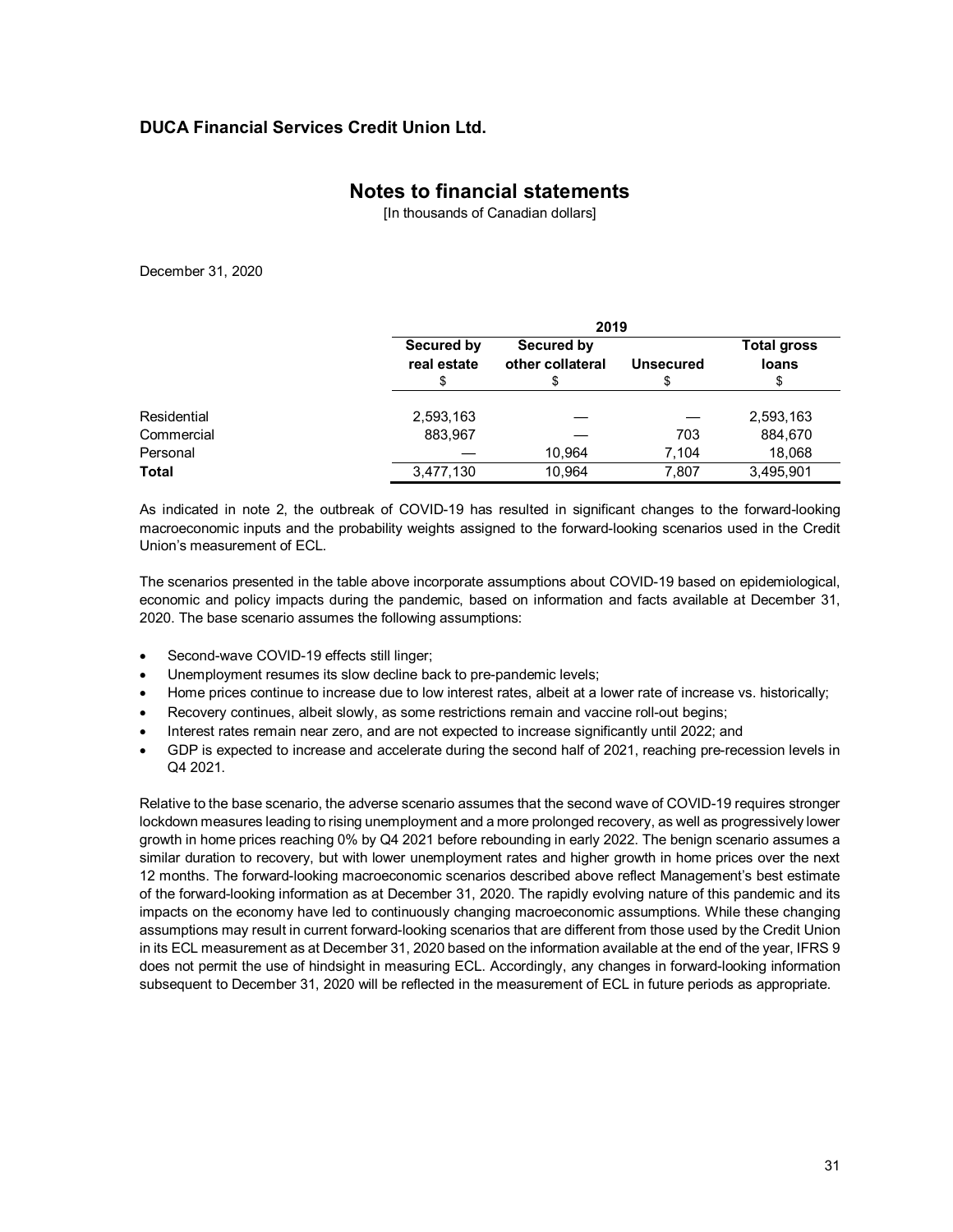### **Notes to financial statements**

[In thousands of Canadian dollars]

December 31, 2020

The following table shows the key macroeconomic inputs the Credit Union uses to estimate its allowance on performing loans during the forecast period. The values shown represent the end-of-period average values for the first 12 months and then the average value for the remaining forecast period of four years.

|                                               | <b>Benign scenario</b>                              |                                                                      | <b>Base scenario</b>                                |                                                                      | Adverse scenario                                    |                                                                      |
|-----------------------------------------------|-----------------------------------------------------|----------------------------------------------------------------------|-----------------------------------------------------|----------------------------------------------------------------------|-----------------------------------------------------|----------------------------------------------------------------------|
|                                               | Average<br>value over<br>the next 12<br>months<br>% | Average<br>value over<br>the<br>remaining<br>forecast<br>period<br>% | Average<br>value over<br>the next 12<br>months<br>% | Average<br>value over<br>the<br>remaining<br>forecast<br>period<br>% | Average<br>value over<br>the next 12<br>months<br>% | Average<br>value over<br>the<br>remaining<br>forecast<br>period<br>% |
| Canadian GDP year-over-                       |                                                     |                                                                      |                                                     |                                                                      |                                                     |                                                                      |
| year growth                                   | 6.0                                                 | 2.8                                                                  | 4.8                                                 | 2.4                                                                  | 3.6                                                 | 1.8                                                                  |
| Canadian unemployment<br>rate                 | 7.1                                                 | 5.1                                                                  | 7.8                                                 | 6.0                                                                  | 9.0                                                 | 6.9                                                                  |
| <b>National Housing Price</b><br>Index growth | 7.4                                                 | 3.0                                                                  | 5.0                                                 | 2.4                                                                  | 2.4                                                 | 2.2                                                                  |

The following table compares the probability weighted ECL (determined as the reported allowance for credit losses) against the base case ECL to illustrate the impact of applying probability weights to each of the scenarios in the determination of allowance for credit losses.

The differences presented in the following table are isolated to the measurement of ECL without considering the impact of migration between stages.

|                                                                 | 2020<br>S | 2019<br>S |
|-----------------------------------------------------------------|-----------|-----------|
| Probability-weighted ECL (reported allowance for credit losses) | 6.844     | 5,746     |
| Base case ECL                                                   | 6.808     | 5,750     |
| <b>Difference</b>                                               | 36        | (4)       |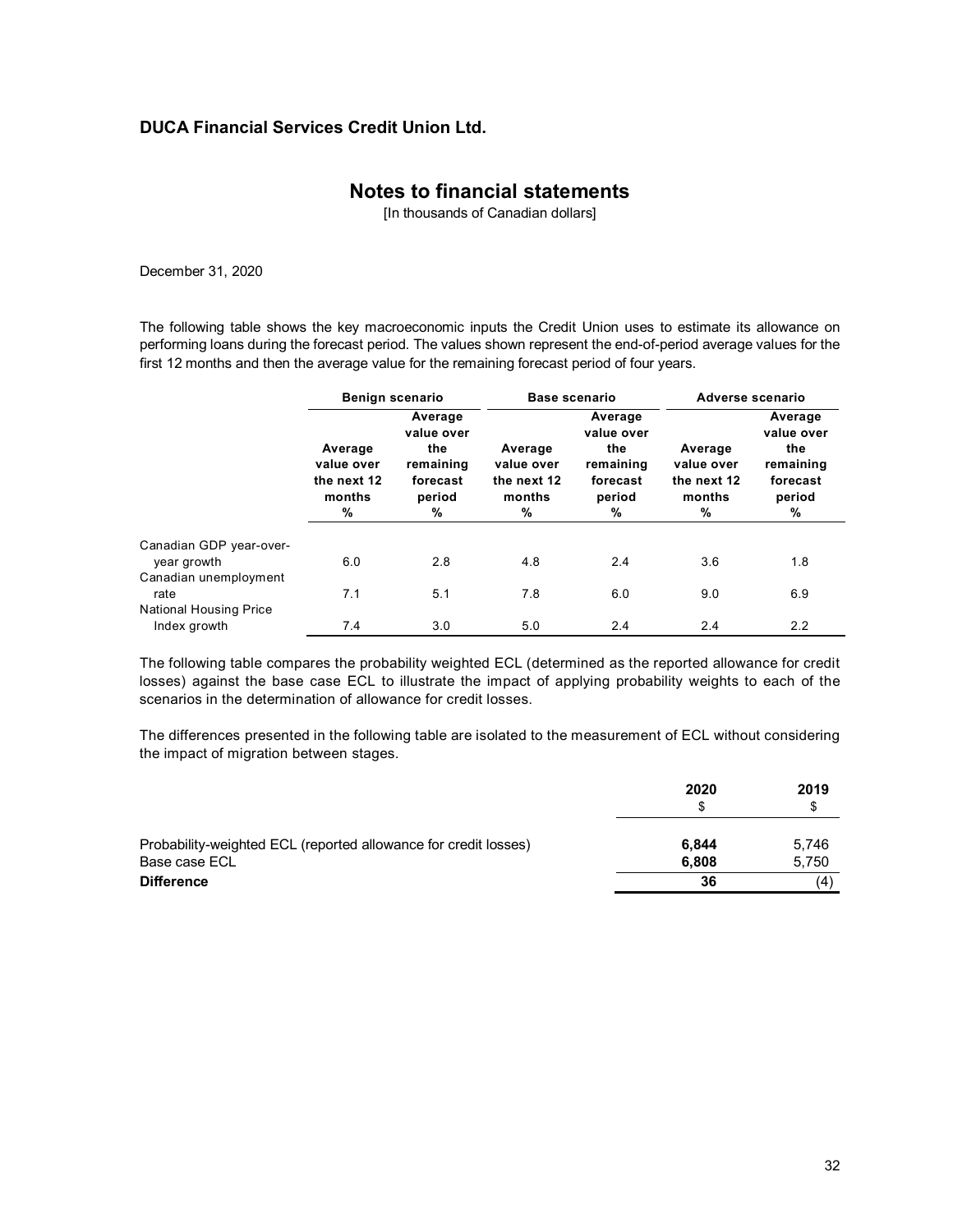# **Notes to financial statements**

[In thousands of Canadian dollars]

December 31, 2020

Analysis of individual loans that are past due based on age is shown below:

|                            | 2020              |                    |                 |           |  |  |
|----------------------------|-------------------|--------------------|-----------------|-----------|--|--|
|                            | <b>Commercial</b> | <b>Residential</b> | <b>Personal</b> | Total     |  |  |
|                            | \$                | \$                 | \$              | \$        |  |  |
| Less than 30 days          | 5,293             | 43,588             | 345             | 49,226    |  |  |
| $30 - 89$ days             | 34,316            | 6,564              | 110             | 40,990    |  |  |
| $90 - 179$ days            | 1,228             | 1,633              | 6               | 2,867     |  |  |
| $180 - 365$ days           | 4,672             | 279                |                 | 4,951     |  |  |
| Over 365 days              | 712               | 545                |                 | 1,257     |  |  |
| Total loans in arrears     | 46,221            | 52,609             | 461             | 99.291    |  |  |
| Total loans not in arrears | 936,411           | 3,052,592          | 26,346          | 4,015,349 |  |  |
| Balance, December 31, 2020 | 982,632           | 3,105,201          | 26,807          | 4,114,640 |  |  |

|                            |                   | 2019               |          |           |  |  |  |
|----------------------------|-------------------|--------------------|----------|-----------|--|--|--|
|                            | <b>Commercial</b> | <b>Residential</b> | Personal | Total     |  |  |  |
|                            | \$                | \$                 | \$       | \$        |  |  |  |
| Less than 30 days          | 31,820            | 28,648             | 623      | 61,091    |  |  |  |
| $30 - 89$ days             | 3,275             | 5,342              | 81       | 8,698     |  |  |  |
| $90 - 179$ days            | 1,282             | 1.078              | 19       | 2,379     |  |  |  |
| $180 - 365$ days           | 117               | 291                |          | 408       |  |  |  |
| Over 365 days              |                   | 335                |          | 342       |  |  |  |
| Total loans in arrears     | 36,501            | 35,694             | 723      | 72.918    |  |  |  |
| Total loans not in arrears | 848,169           | 2,557,469          | 17,345   | 3,422,983 |  |  |  |
| Balance, December 31, 2019 | 884,670           | 2,593,163          | 18,068   | 3,495,901 |  |  |  |

### **10. Securitization activity**

As a requirement of the NHA MBS and CMB programs, the Credit Union assigns to CMHC all its interest in securitized mortgage pools. If the Credit Union fails to make timely payment under an NHA MBS or CMB security, CMHC may enforce the assignment of the mortgages included in all the mortgage pools backing the mortgagebacked securities issued.

The following table summarizes DUCA's securitization activity:

|                                                                             | 2020<br>\$         | 2019<br>\$         |
|-----------------------------------------------------------------------------|--------------------|--------------------|
| Amount securitized                                                          | 352.646            | 162.024            |
| Net cash proceeds received<br>Outstanding balances of securitized mortgages | 351.660<br>694.843 | 160,434<br>597.673 |
| Outstanding balance of mortgage-backed securities                           | 692,518            | 583,225            |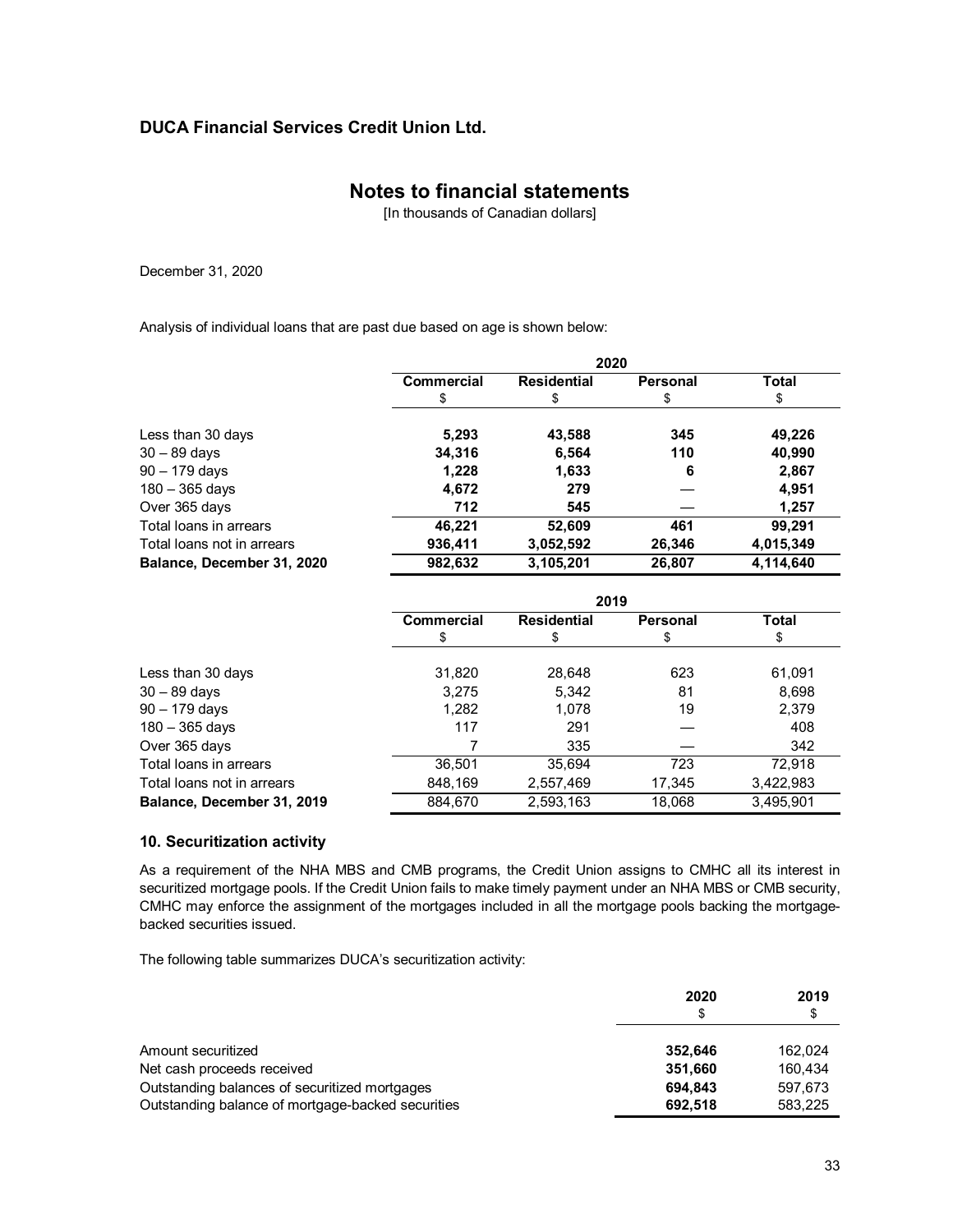### **Notes to financial statements**

[In thousands of Canadian dollars]

December 31, 2020

The average yield on mortgage-backed securities pools was 1.37% [2019 – 1.82%]. The outstanding balance of mortgage-backed securities is net of fees.

In addition to the securitization activity noted in the table above, the Credit Union has securitized mortgages of \$331,313 [2019 – \$136,435], which are being held in NHA MBS for liquidity purposes.

The Credit Union securitizes and sells mortgage-backed securities of certain insured multi-unit residential mortgages with no prepayment or credit risk associated with the sold mortgage-backed securities. The Credit Union enters into certain transactions that allow the transfer of the contractual right to receive the residual cash flows from the mortgages and transfer substantially all of the risks and rewards of ownership, including credit, interest rate, prepayment and other price risks. The present value of the future cash flows is recorded on the statement of financial position under other assets. The outstanding balance for these multi-unit residential mortgages totals \$668,854 as at December 31, 2020 [2019 – \$182,777].

#### **11. Other assets**

|                                                    | 2020<br>\$ | 2019<br>\$ |
|----------------------------------------------------|------------|------------|
| Securitization receivables and deferred charges    | 36.197     | 9,962      |
| Third-party mortgage and mortgage pool receivables | 5.948      | 5,564      |
| Prepaid expenses                                   | 1,180      | 1,135      |
| Right-of-use assets, net                           | 6.794      | 8,457      |
| Other                                              | 970        | 102        |
|                                                    | 51.089     | 25.220     |

Set out below are the carrying amounts of right-of-use assets recognized and the movement during the year:

|                                  | 2020<br>\$ | 2019<br>\$ |
|----------------------------------|------------|------------|
| <b>Balance as at January 1</b>   | 8.457      | 3,337      |
| Additions                        | 264        | 6,609      |
| Depreciation                     | (1,927)    | (1,489)    |
| <b>Balance as at December 31</b> | 6.794      | 8,457      |

#### **12. Pension plan**

The Credit Union has a defined contribution pension plan and a SERP for senior executives, under which costs and obligations are determined using the projected benefit method of actuarial valuation prorated on service.

On December 31, 2012, the SERP was closed to new Members. Included in other assets is a net pension amount of \$44 [2019 – \$72] relating to the SERP.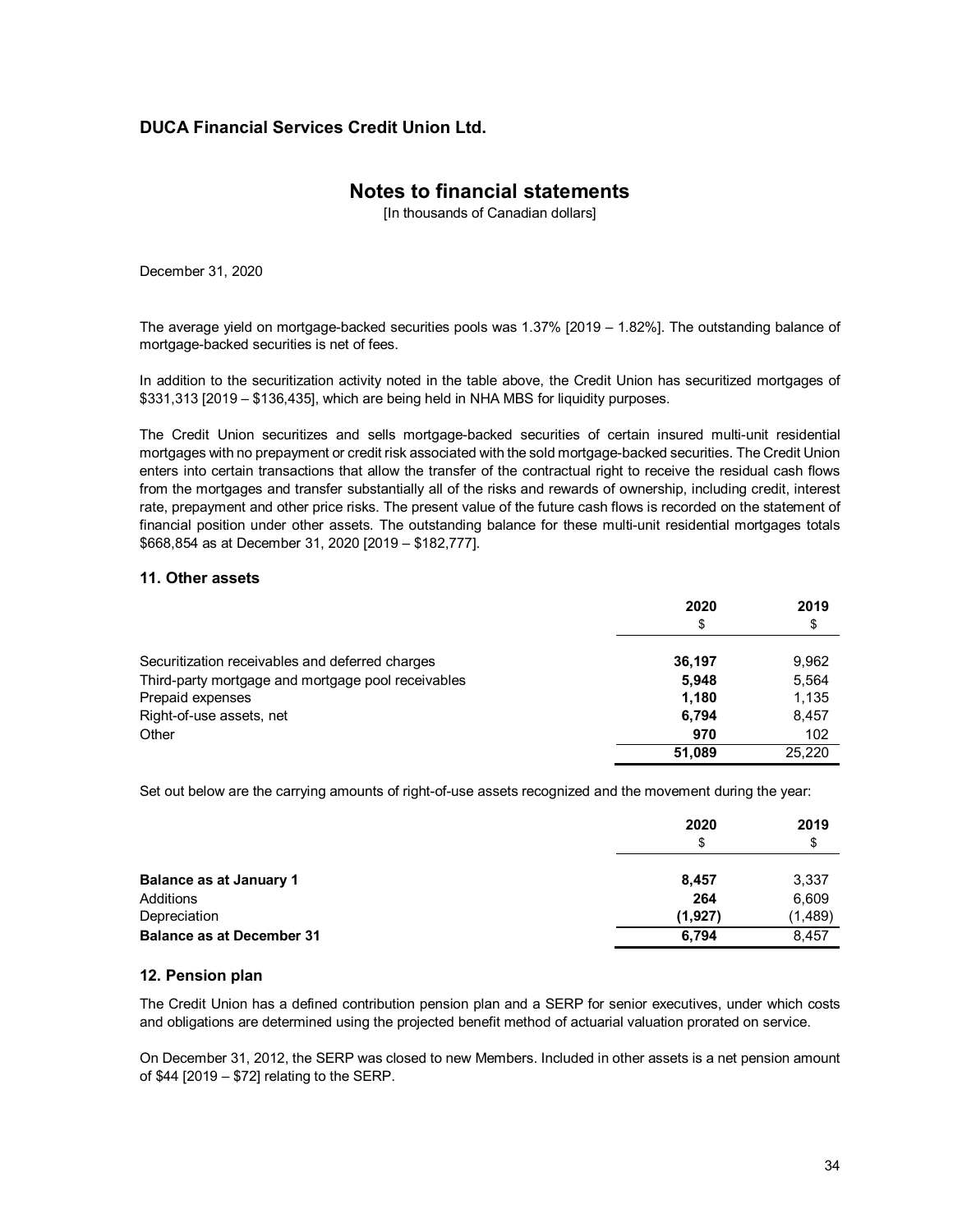# **Notes to financial statements**

[In thousands of Canadian dollars]

December 31, 2020

The Credit Union contributes a percentage of employee salaries to the defined contribution plan. The amount of the expense for the year was  $$1,065$  [2019 –  $$836$ ].

### **13. Property and equipment**

| furniture and<br>Leasehold<br>Computer                           |        |
|------------------------------------------------------------------|--------|
| <b>Buildings</b><br>hardware<br>fixtures<br>Land<br>improvements | Total  |
| \$<br>\$<br>\$<br>\$<br>\$                                       | \$     |
| Cost                                                             |        |
| Balance, December 31,                                            |        |
| 2019<br>891<br>296<br>5,740<br>7,289<br>9,325                    | 23,541 |
| Additions<br>326<br>779<br>298                                   | 1,403  |
| Balance, December 31,                                            |        |
| 2020<br>7,587<br>296<br>891<br>6,519<br>9,651                    | 24,944 |
| <b>Accumulated depreciation</b><br>and amortization              |        |
| Balance, December 31,                                            |        |
| 2019<br>476<br>2,858<br>6,555<br>7,099                           | 16,988 |
| Depreciation and<br>26<br>925<br>676<br>amortization<br>399      | 2,026  |
| Balance, December 31,                                            |        |
| 2020<br>502<br>3,783<br>6,954<br>7,775                           | 19,014 |
| Net book value                                                   |        |
| 296<br>389<br>2,736<br>December 31, 2020<br>633<br>1,876         | 5,930  |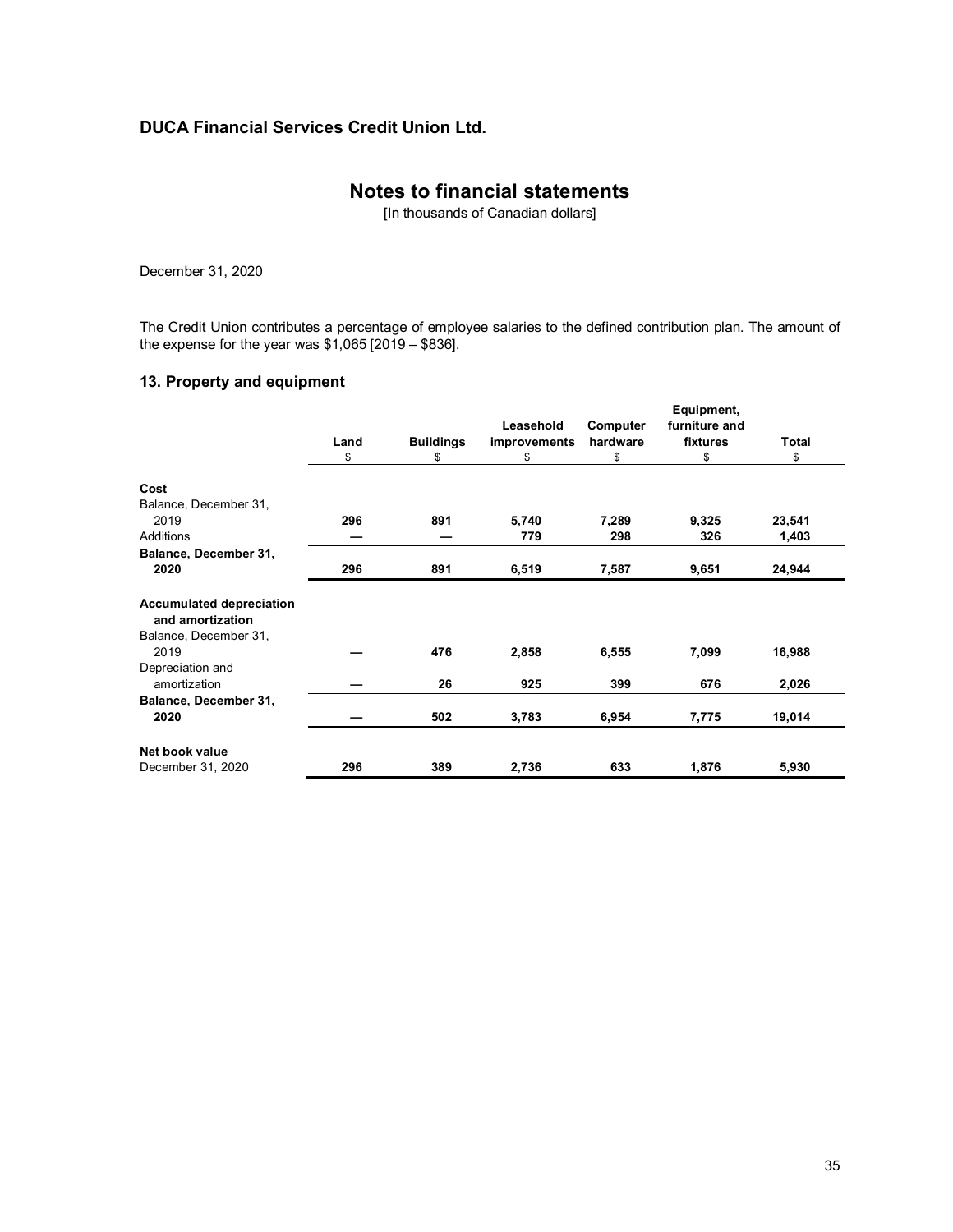# **Notes to financial statements**

[In thousands of Canadian dollars]

December 31, 2020

|                                                     |       |                  |              |          | Equipment,    |          |
|-----------------------------------------------------|-------|------------------|--------------|----------|---------------|----------|
|                                                     |       |                  | Leasehold    | Computer | furniture and |          |
|                                                     | Land  | <b>Buildings</b> | improvements | hardware | fixtures      | Total    |
|                                                     | \$    | \$               | \$           | \$       | \$            | \$       |
| Cost                                                |       |                  |              |          |               |          |
|                                                     |       |                  |              |          |               |          |
| Balance, December 31,                               |       |                  |              |          |               |          |
| 2018                                                | 929   | 11,033           | 4,130        | 6,950    | 8,896         | 31,938   |
| Additions                                           |       | 22               | 1,871        | 339      | 1,695         | 3,927    |
| <b>Dispositions</b>                                 | (633) | (10, 164)        | (261)        |          | (1,266)       | (12,324) |
| Balance, December 31,                               |       |                  |              |          |               |          |
| 2019                                                | 296   | 891              | 5,740        | 7,289    | 9,325         | 23,541   |
| <b>Accumulated depreciation</b><br>and amortization |       |                  |              |          |               |          |
| Balance, December 31,                               |       |                  |              |          |               |          |
| 2018                                                |       | 3,631            | 2,435        | 6,130    | 7,341         | 19,537   |
| Depreciation and                                    |       |                  |              |          |               |          |
| amortization                                        |       | 195              | 510          | 425      | 645           | 1,775    |
| <b>Dispositions</b>                                 |       | (3,350)          | (87)         |          | (887)         | (4, 324) |
| Balance, December 31,                               |       |                  |              |          |               |          |
| 2019                                                |       | 476              | 2,858        | 6,555    | 7,099         | 16,988   |
| Net book value                                      |       |                  |              |          |               |          |
| December 31, 2019                                   | 296   | 415              | 2,882        | 734      | 2,226         | 6,553    |

### **14. Members' deposits**

|                           | 2020      | 2019      |
|---------------------------|-----------|-----------|
|                           | \$        | \$        |
| Demand deposit accounts   | 1,077,321 | 1,178,846 |
| Term deposits             | 2,044,113 | 1,174,016 |
| Registered deposits       | 663,147   | 608,000   |
| Foreign currency accounts | 22,210    | 19,499    |
|                           | 3,806,791 | 2,980,361 |
| Accrued interest payable  | 36,558    | 25,705    |
| Unamortized broker fees   | (1,944)   | (1,094)   |
|                           | 3,841,405 | 3,004,972 |

### **[a] Terms and conditions**

Demand deposit accounts include chequing accounts, savings accounts, and daily interest accounts, and are due on demand and bear interest at a variable rate up to 2.50% as at December 31, 2020 [2019 – 1.40%].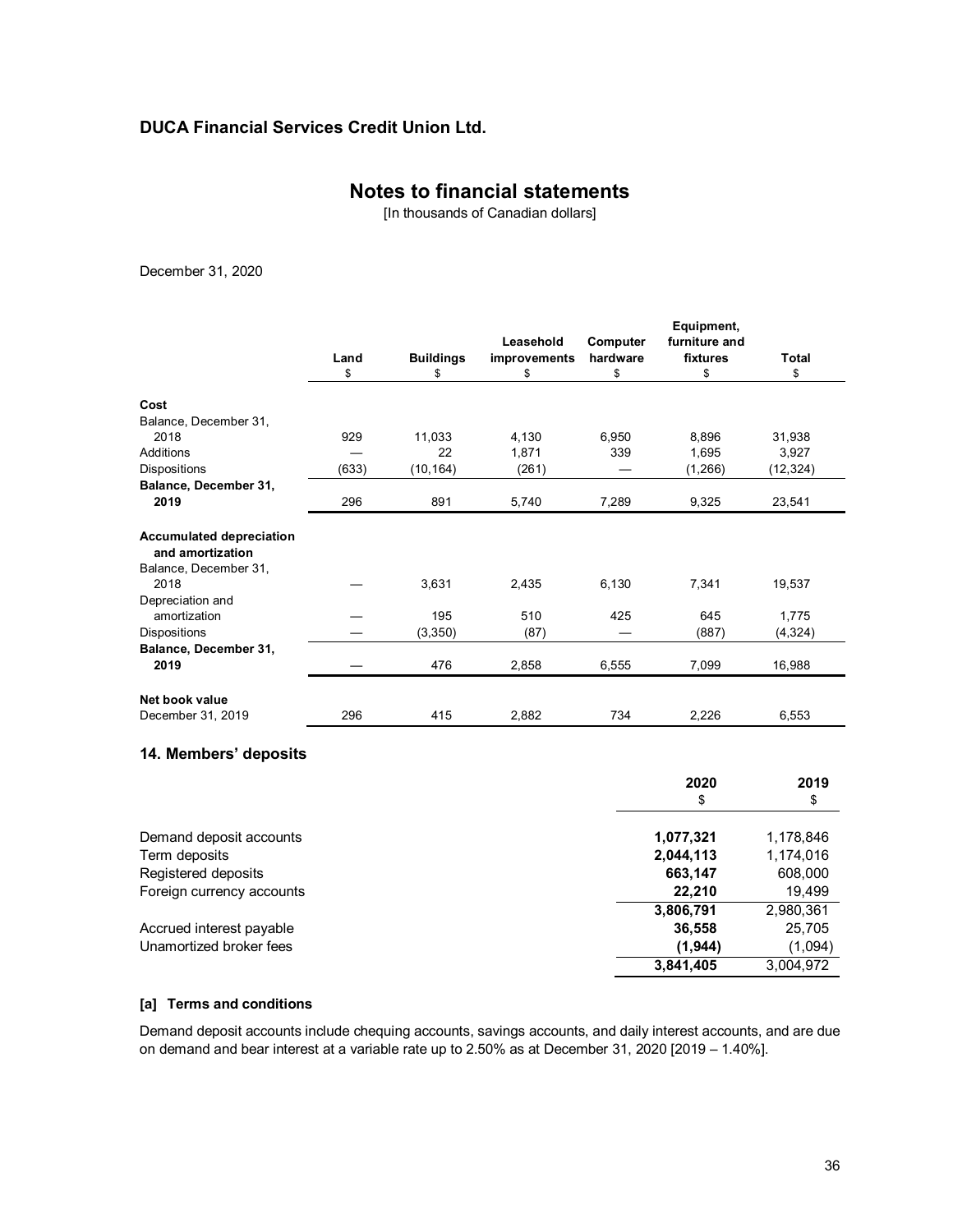### **Notes to financial statements**

[In thousands of Canadian dollars]

December 31, 2020

Term deposits bear fixed rates of interest for terms of up to seven years. Interest can be paid annually, semiannually, monthly or upon maturity. The interest rates offered on term deposits issued on December 31, 2020 range from 0.30% to 2.00% [2019 – 0.25% to 3.25%].

The registered retirement savings plans accounts can be fixed or variable rate. The fixed rate accounts have terms and rates similar to the term deposit accounts described above. The variable rate accounts bear interest at rates of 0.45% as at December 31, 2020 [2019 – 1.40%]. Registered retirement income funds consist of both fixed and variable rate products with terms and conditions similar to those of the registered retirement savings plans accounts described above. Members may make withdrawals from a registered retirement income fund account on a monthly, semi-annual, or annual basis. The regular withdrawal amounts vary according to individual needs and statutory requirements. The tax-free savings accounts can be fixed or variable rate with terms and conditions similar to those of the registered retirement savings plans accounts described above.

Foreign currency accounts include accounts from all of the above balances.

#### **[b] Average yields to maturity**

Members' deposits bear interest at both variable and fixed rates with the following yields at:

|                                                                          | <b>Principal</b><br>S | 2020 yield<br>% | <b>Principal</b><br>\$ | 2019 yield<br>% |
|--------------------------------------------------------------------------|-----------------------|-----------------|------------------------|-----------------|
| Variable rate                                                            | 1,183,997             | 0.73            | 1,288,080              | 1.88            |
| Fixed rate due less than one year<br>Fixed rate due between one and five | 1,256,569             | 2.07            | 453.164                | 2.47            |
| years                                                                    | 1,366,225             | 2.70            | 1,239,117              | 2.95            |
|                                                                          | 3,806,791             |                 | 2,980,361              |                 |

#### **[c] Concentration of risk**

The Credit Union does not have an exposure to groupings of individual deposits that concentrate risk as no individual or related groups of Members' deposits exceed 8% of Members' deposits.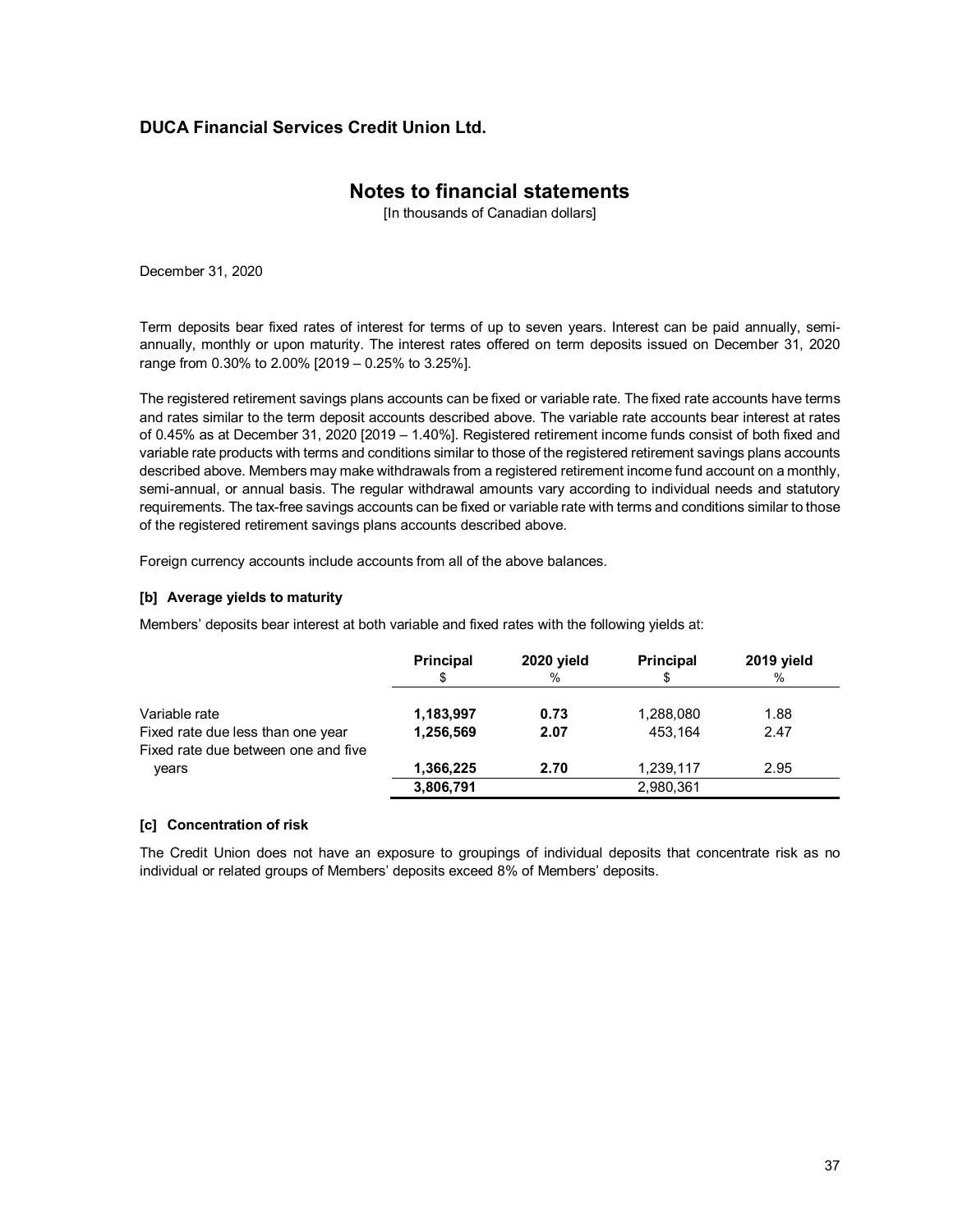# **Notes to financial statements**

[In thousands of Canadian dollars]

December 31, 2020

#### **15. Income taxes**

The significant components of the deferred tax liability of the Credit Union are as follows:

|                                                   | Balance,<br>December 31,<br>2019<br>\$ | <b>Statement of</b><br>income<br>\$ | <b>Retained</b><br>earnings<br>\$ | OCI<br>\$ | Balance,<br>December 31,<br>2020<br>\$ |
|---------------------------------------------------|----------------------------------------|-------------------------------------|-----------------------------------|-----------|----------------------------------------|
|                                                   |                                        |                                     |                                   |           |                                        |
| Allowance for credit losses                       | 909                                    | 166                                 |                                   |           | 1,075                                  |
| <b>Broker fees</b>                                | (3, 180)                               | (505)                               |                                   |           | (3,685)                                |
| Fixed assets                                      | (30)                                   | (769)                               |                                   |           | (799)                                  |
| Deferred revenue                                  | 648                                    | (30)                                |                                   |           | 618                                    |
| Non-capital losses available for<br>carry forward | 192                                    | 232                                 | 400                               |           | 824                                    |
| Corporate Minimum Tax Credit                      | 975                                    | 365                                 |                                   |           | 1,340                                  |
| Prepaid expense                                   |                                        | (2, 141)                            |                                   |           | (2, 141)                               |
| Other                                             | (190)                                  | (19)                                |                                   |           | (209)                                  |
|                                                   | (676)                                  | (2,701)                             | 400                               | _         | (2,977)                                |
|                                                   | Balance,<br>December 31,<br>2018       | <b>Statement of</b><br>income       | <b>Retained</b><br>earnings       | OCI       | Balance,<br>December 31,<br>2019       |
|                                                   | \$                                     | \$                                  | \$                                | \$        | \$                                     |
| Allowance for credit losses                       | 1,101                                  | (192)                               |                                   |           | 909                                    |
| <b>Broker</b> fees                                | (3,806)                                | 626                                 |                                   |           | (3, 180)                               |
| Fixed assets                                      | (271)                                  | 241                                 |                                   |           | (30)                                   |
| Deferred revenue                                  | 454                                    | 194                                 |                                   |           | 648                                    |
| Non-capital losses available for<br>carry forward | 1,377                                  | (1,596)                             | 411                               |           | 192                                    |

During 2020, the Credit Union utilized \$59 of non-capital losses carried forward from the combination with Zenbanx Canada Inc. The deferred tax benefit had previously been recorded in respect of the remaining non-capital losses of \$3,797. The non-capital losses will expire in 2035.

(281) (694) 411 (112) (676)

Cash flow hedges 112 — — (112) —

Other (33) (157) — — (190)

Corporate Minimum Tax Credit 785 190 — Participate Minimum Tax Credit 785 190 — Participate Minimum Tax Credit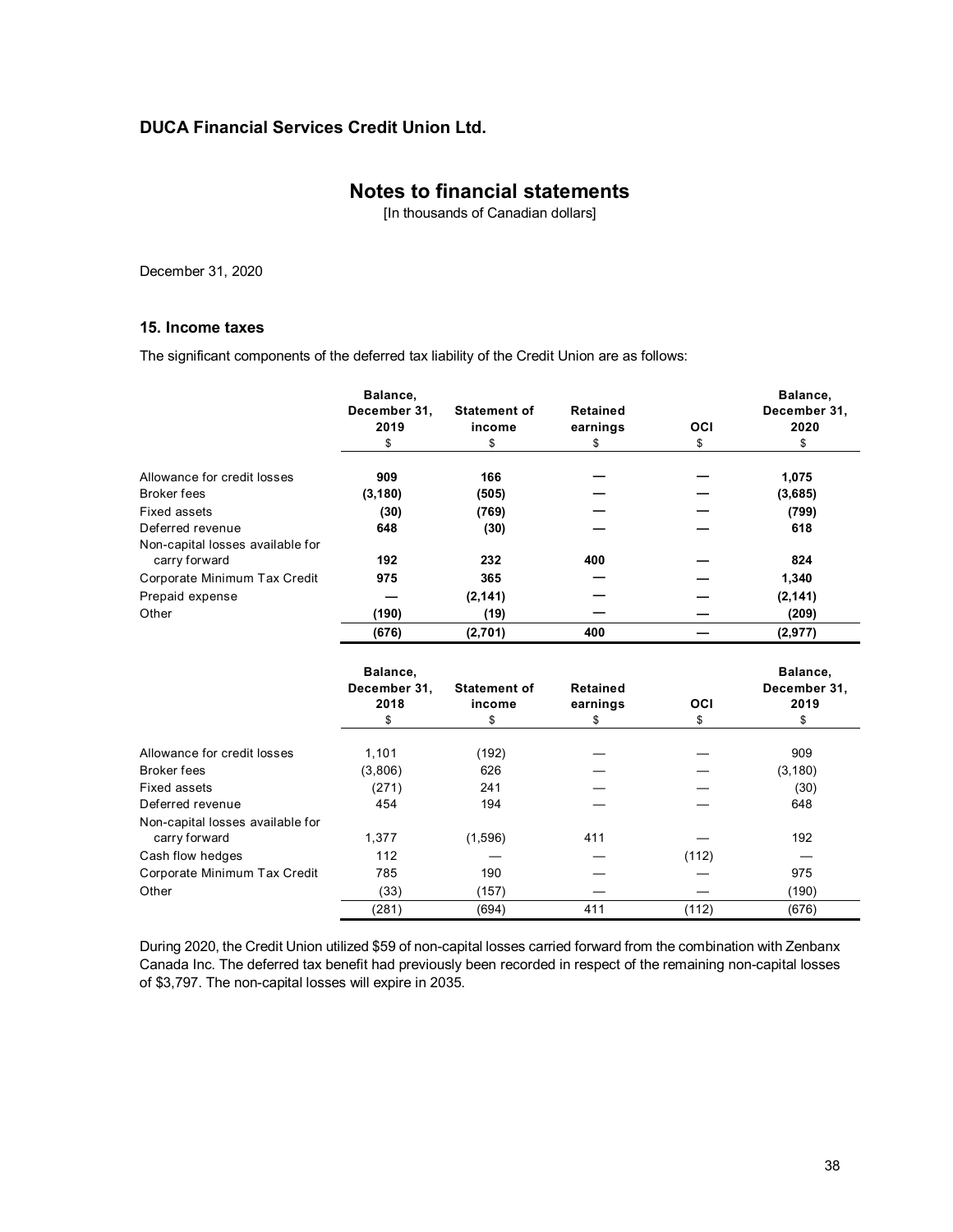# **Notes to financial statements**

[In thousands of Canadian dollars]

December 31, 2020

The significant components of income tax expense (recovery) included in net income are composed of the following:

|                                     | 2020  | 2019    |
|-------------------------------------|-------|---------|
|                                     | \$    | S       |
| Current tax expense (recovery)      | 213   | (2,671) |
| Deferred tax expense                | 2.701 | 694     |
| Total income tax expense (recovery) | 2.914 | (1,977) |

The difference between income tax expense (recovery) for the year and the expected income taxes based on the statutory tax rate of 26.5% [2019 – 26.5%] is as follows:

|                                            | 2020     | 2019     |
|--------------------------------------------|----------|----------|
|                                            | \$       | \$       |
| Income before income taxes                 | 15,752   | 9,693    |
| Expected taxes based on the statutory rate | 4,174    | 2,569    |
| Credit Union deduction                     | (1, 307) | (775)    |
| Over (under) provision in prior years      | 104      | (3, 126) |
| Permanent difference                       | (300)    | (700)    |
| Other                                      | 243      | 55       |
| Total income tax expense (recovery)        | 2.914    | (1,977)  |

#### **16. Derivative financial instruments**

The Credit Union may enter into bond forward contracts to hedge the Credit Union's exposure to interest rate fluctuations in the mortgage pipeline between the time the mortgage rate is committed and the time that the mortgages are securitized under the CMB program.

The Credit Union may enter into an interest rate swap to hedge interest rate risk. As at December 31, 2020, the Credit Union had entered into contracts for a notional total of \$5,000 [2019 – \$5,000]. The market value of this hedge was a liability of \$356 [2019 – liability of \$142].

### **17. Patronage return**

During the year, the Board of Directors declared a patronage return of 1% [2019 – 2%] consisting of bonus interest on Members' deposits and loan interest rebates.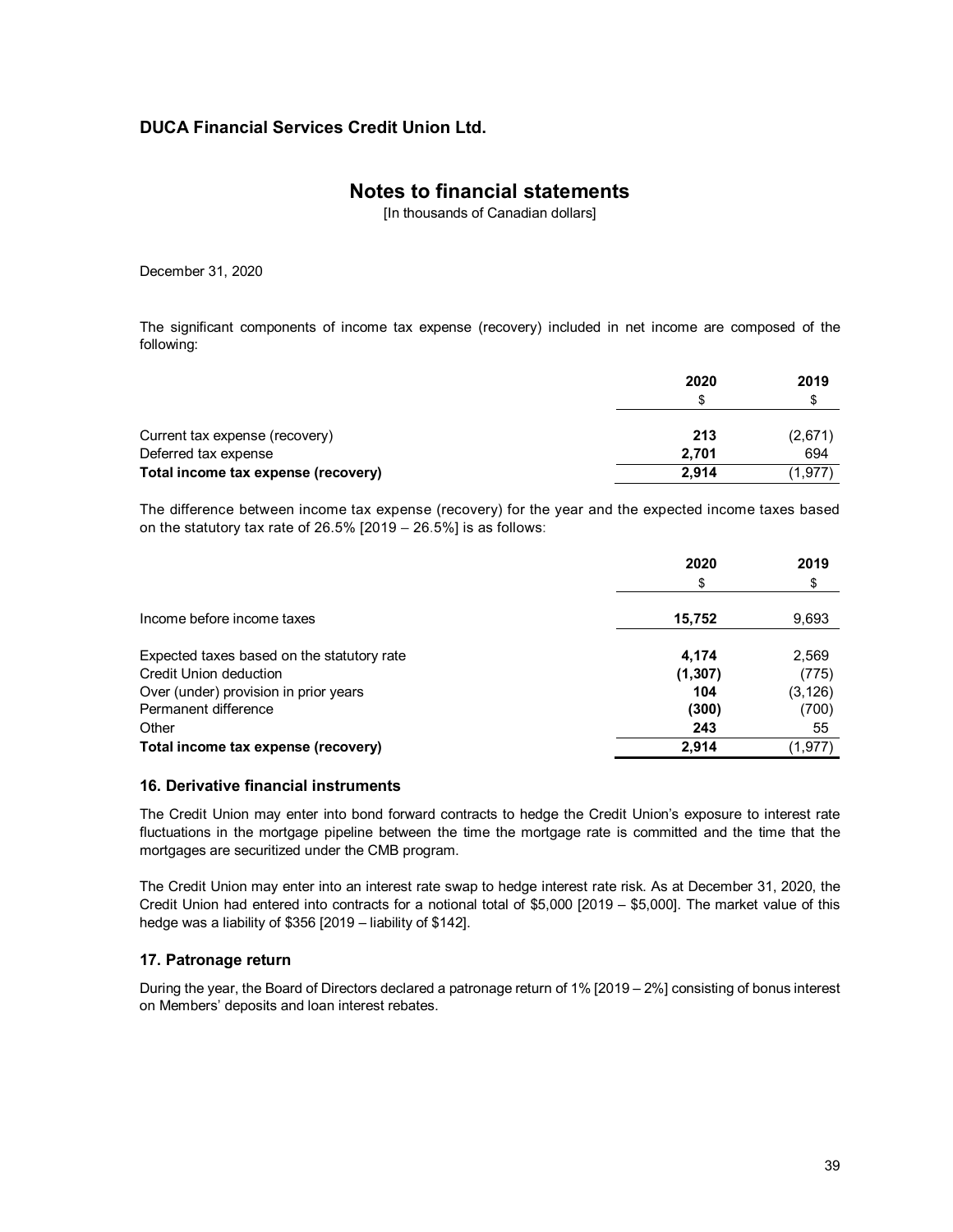### **Notes to financial statements**

[In thousands of Canadian dollars]

December 31, 2020

### **18. Members' shares**

|                    | 2020             |               |           | 2019      |               |           |
|--------------------|------------------|---------------|-----------|-----------|---------------|-----------|
|                    | <b>Number of</b> |               |           | Number of |               |           |
|                    | shares           | <b>Equity</b> | Liability | shares    | <b>Equity</b> | Liability |
|                    | #                | \$            | \$        | #         | \$            | \$        |
| Authorized         |                  |               |           |           |               |           |
| Unlimited          |                  |               |           |           |               |           |
| Membership shares  | 1,057            |               | 1,057     | 1,116     |               | 1,116     |
| Investment shares: |                  |               |           |           |               |           |
| Unlimited          |                  |               |           |           |               |           |
| Class A shares     | 37,489           | 37,489        |           | 37,620    | 37,620        |           |
| Unlimited          |                  |               |           |           |               |           |
| Class B shares     |                  |               |           |           |               |           |
| Series 1           | 39,588           | 39,588        |           | 39,822    | 39,822        |           |
| Unlimited          |                  |               |           |           |               |           |
| Class B shares     |                  |               |           |           |               |           |
| Series 4           | 161,482          | 161,482       |           | 109,082   | 109,082       |           |
|                    |                  | 238,559       | 1,057     |           | 186,524       | 1,116     |

Membership shares, Class A and Class B investment shares are recognized as a liability, equity or compound instrument based on the terms and in accordance with IAS 32 and IFRIC 2. If they are classified as equity, they are recognized at cost. If they are classified as liability, they are initially recognized at fair value, net of any transaction costs directly attributable to the issuance of the instrument, and subsequently carried at amortized cost using the effective interest rate method.

#### **Terms and conditions**

#### *[a] Membership shares*

As a condition of Membership, which is required to use the services of the Credit Union, each Member is required to hold one Membership share, which has a par value of \$1. These Membership shares are redeemable at par only when a Membership is withdrawn.

Funds invested by Members in Membership shares are not insured by FSRA. The withdrawal of Membership shares is subject to the Credit Union maintaining adequate regulatory capital *[note 23]*, as is the payment of any dividends on these shares. Membership shares that are available for redemption are classified as a liability. Any difference between the total Membership shares and the liability amount is classified as equity.

#### *[b] Class A shares*

An unlimited number of Class A non-cumulative, non-voting, non-participating bonus shares that are redeemable at the sole and absolute discretion of the Credit Union, up to a limit of 10% of the Class each year, at full face value at any time upon the death of the holder and ranging from 50% of face value in the second year after issue with annual increments in redemption value to 100% of face value in the seventh and subsequent years. The Credit Union may redeem the full amount of the shares at any point after five years from their date of issue. The par value of a Class A share is \$1.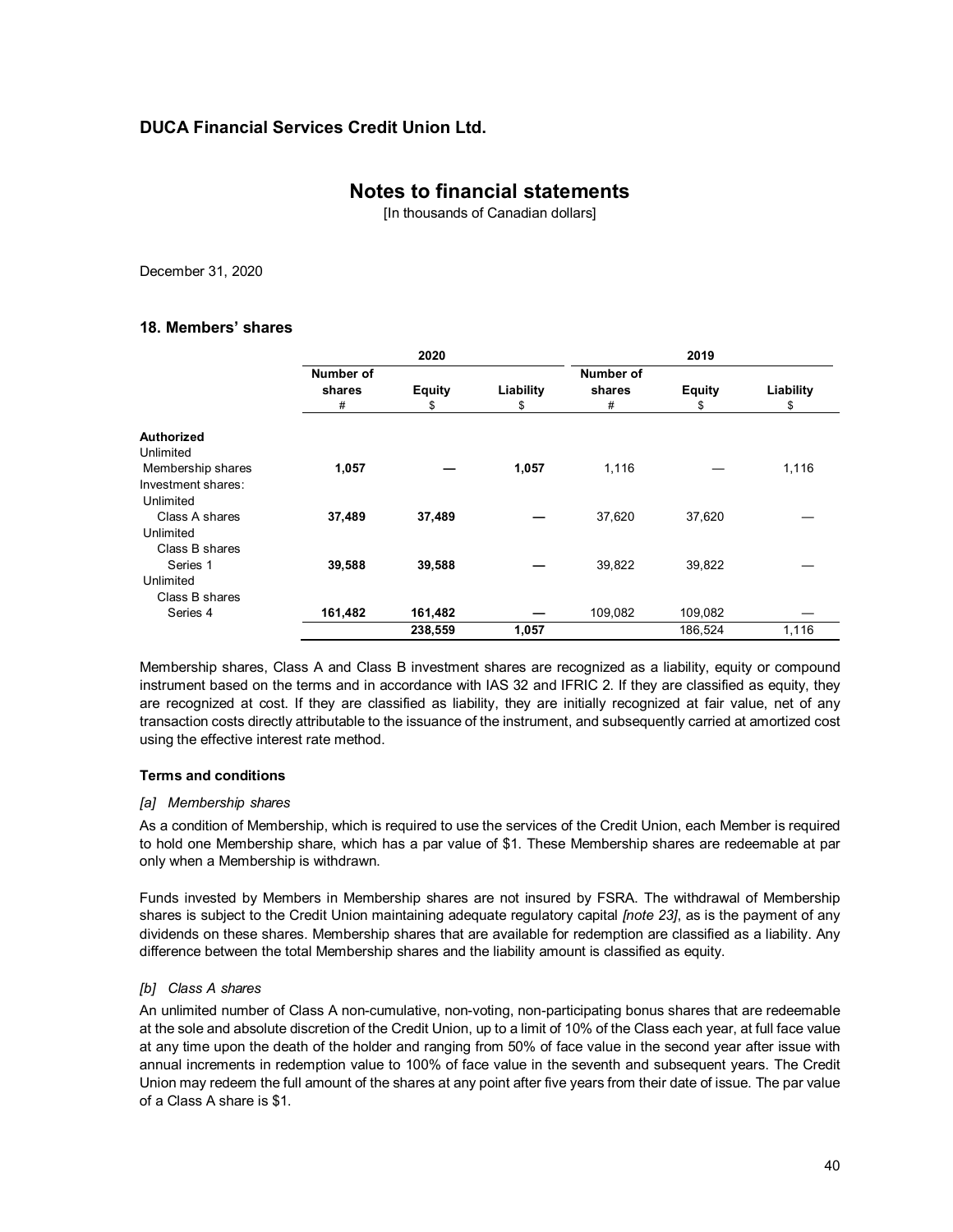### **Notes to financial statements**

[In thousands of Canadian dollars]

December 31, 2020

Patronage returns are at the discretion of the Board of Directors.

#### *[c] Class B Series 1 investment shares*

The Class B Series 1 investment shares are not redeemable for five years after the date of their issuance. The holders of Class B Series 1 investment shares may, at any time after the respective non-redeemable period, make a request in writing to the Board of Directors of the Credit Union to redeem their Class B investment shares. Approval of such request is the sole and absolute discretion of the Board of Directors. In no case shall total redemptions approved in any fiscal year exceed 10% of the total Class B investment shares outstanding at the end of the previous fiscal year. The Credit Union may at any time redeem the full amount of the shares outstanding after the non-redeemable term has ended at the discretion of the Board of Directors. The par value of a Class B share is \$1.

### *[d] Class B Series 4 investment shares*

The Class B Series 4 investment shares are not redeemable for five years after the date of their issuance. The holders of Class B Series 4 investment shares may, at any time after the respective non-redeemable period, make a request in writing to the Board of Directors of the Credit Union to redeem their Class B investment shares. Approval of such request is the sole and absolute discretion of the Board of Directors. In no case shall total redemptions approved in any fiscal year exceed 10% of the total Class B investment shares outstanding at the end of the previous fiscal year. Redemptions are subject to the aggregate limits detailed above, and, if the approval of any regulatory body having jurisdiction over the Credit Union of that redemption is required by any applicable law, are subject to obtaining that regulatory approval. The Credit Union may at any time redeem the full amount of the shares outstanding after the non-redeemable term has ended at the discretion of the Board of Directors. The par value of a Class B share is \$1.

#### **19. Non-interest income**

|                                      | 2020   | 2019   |
|--------------------------------------|--------|--------|
|                                      | \$     | \$     |
|                                      |        |        |
| Securitization income                | 4,464  | 1,707  |
| Mortgage and loan fees               | 2,565  | 3,018  |
| Wealth management                    | 2,244  | 1,956  |
| Service charges                      | 1,333  | 1,244  |
| Unrealized gain on investments       | 1,045  |        |
| Foreign exchange                     | 265    | 566    |
| Gain on sale of head office building |        | 6,893  |
| Other                                | 366    | 1,966  |
|                                      | 12,282 | 17,350 |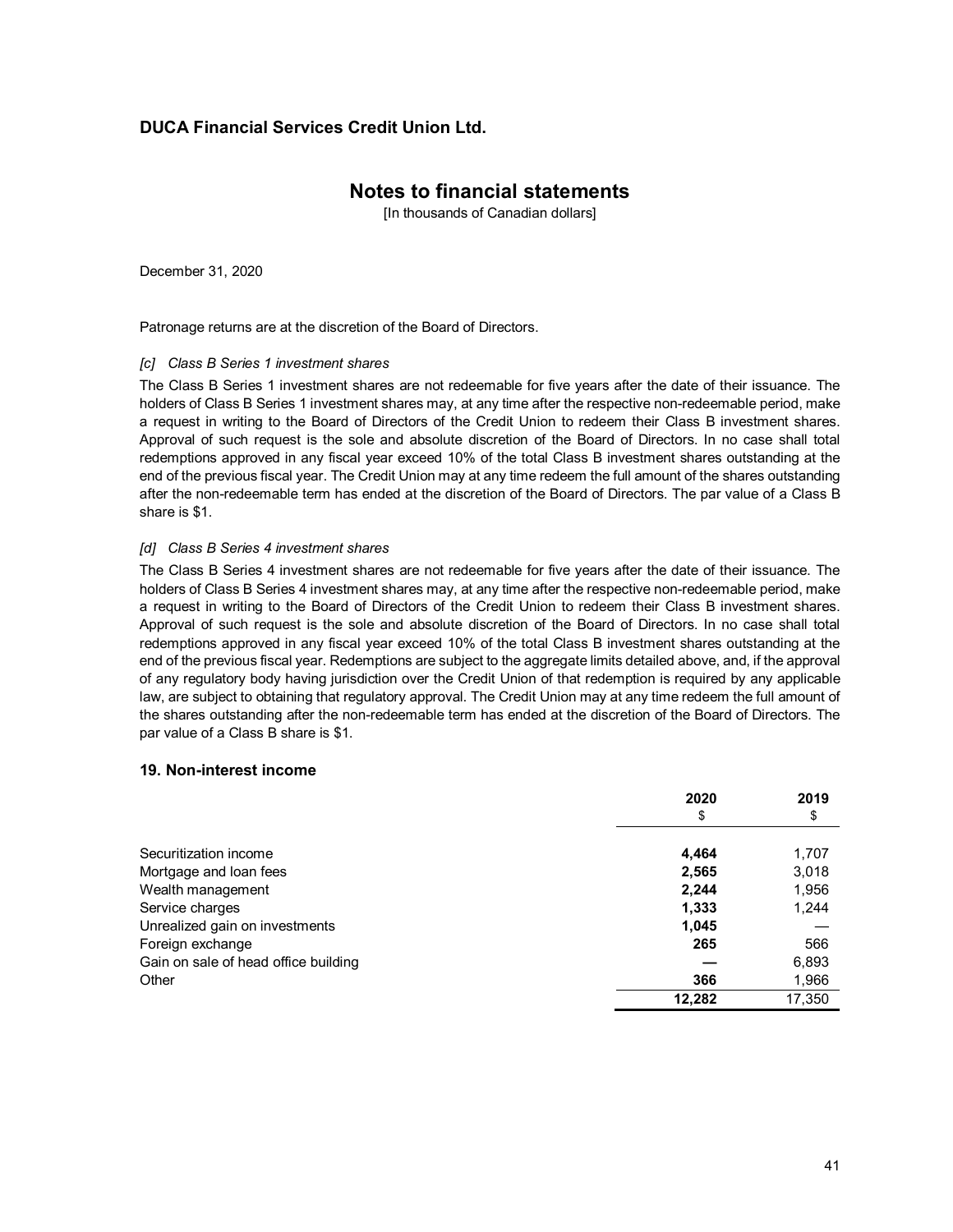# **Notes to financial statements**

[In thousands of Canadian dollars]

December 31, 2020

### **20. Related party transactions**

The Act requires disclosure of the five highest paid officers and employees of the Credit Union where total remuneration paid during the year exceeds \$150,000. Bonuses reported below are with respect to the prior year. The names, positions and remuneration paid during 2020 of those officers and employees are as follows:

|                | 2020                                            |                     |                    |                |              |             |  |  |  |
|----------------|-------------------------------------------------|---------------------|--------------------|----------------|--------------|-------------|--|--|--|
|                | <b>Pension and</b><br>other post-<br>retirement |                     |                    |                |              |             |  |  |  |
| <b>Name</b>    | Title                                           | <b>Salary</b><br>\$ | <b>Bonus</b><br>\$ | benefits<br>\$ | Other<br>\$  | Total<br>\$ |  |  |  |
| Doug Conick    | <b>President and Chief</b>                      |                     |                    |                |              |             |  |  |  |
|                | <b>Executive Officer</b>                        | 435                 | 273                | 44             | 30           | 782         |  |  |  |
| Phillip Taylor | <b>Chief Member</b>                             |                     |                    |                |              |             |  |  |  |
|                | <b>Experience Officer</b>                       | 248                 | 117                | 25             | 4            | 394         |  |  |  |
| Rizwan Ahmad   | <b>Chief Risk Officer</b>                       | 246                 | 115                | 25             | $\mathbf{2}$ | 388         |  |  |  |
| Karey Carson   | Chief People and                                |                     |                    |                |              |             |  |  |  |
|                | <b>Culture Officer</b>                          | 239                 | 120                | 24             | 4            | 387         |  |  |  |
| Len Dias       | Chief Financial,                                |                     |                    |                |              |             |  |  |  |
|                | Compliance and                                  |                     |                    |                |              |             |  |  |  |
|                | <b>Corporate Services</b>                       |                     |                    |                |              |             |  |  |  |
|                | Officer                                         | 224                 | 128                | 22             | 10           | 384         |  |  |  |

Mr. Dias resigned from the Credit Union on August 28, 2020.

| 2019                                                            |                          |                    |                |             |             |  |
|-----------------------------------------------------------------|--------------------------|--------------------|----------------|-------------|-------------|--|
| <b>Pension and</b><br>other post-<br>retirement                 |                          |                    |                |             |             |  |
| Title                                                           | <b>Salary</b><br>\$      | <b>Bonus</b><br>\$ | benefits<br>\$ | Other<br>\$ | Total<br>\$ |  |
| President and Chief                                             |                          |                    |                |             |             |  |
| Chief Financial,<br>Compliance and<br><b>Corporate Services</b> |                          |                    |                |             | 703         |  |
| Officer                                                         | 259                      | 115                | 26             | 13          | 413         |  |
| SVP - Business and                                              |                          |                    |                |             |             |  |
| <b>Personal Banking</b>                                         | 228                      | 100                | 23             | 3           | 354         |  |
| <b>Chief Risk Officer</b>                                       | 224                      | 97                 | 23             | 1           | 345         |  |
| SVP - People and                                                |                          |                    |                |             |             |  |
| Culture                                                         | 216                      | 89                 | 22             | 3           | 330         |  |
|                                                                 | <b>Executive Officer</b> | 408                | 226            | 41          | 28          |  |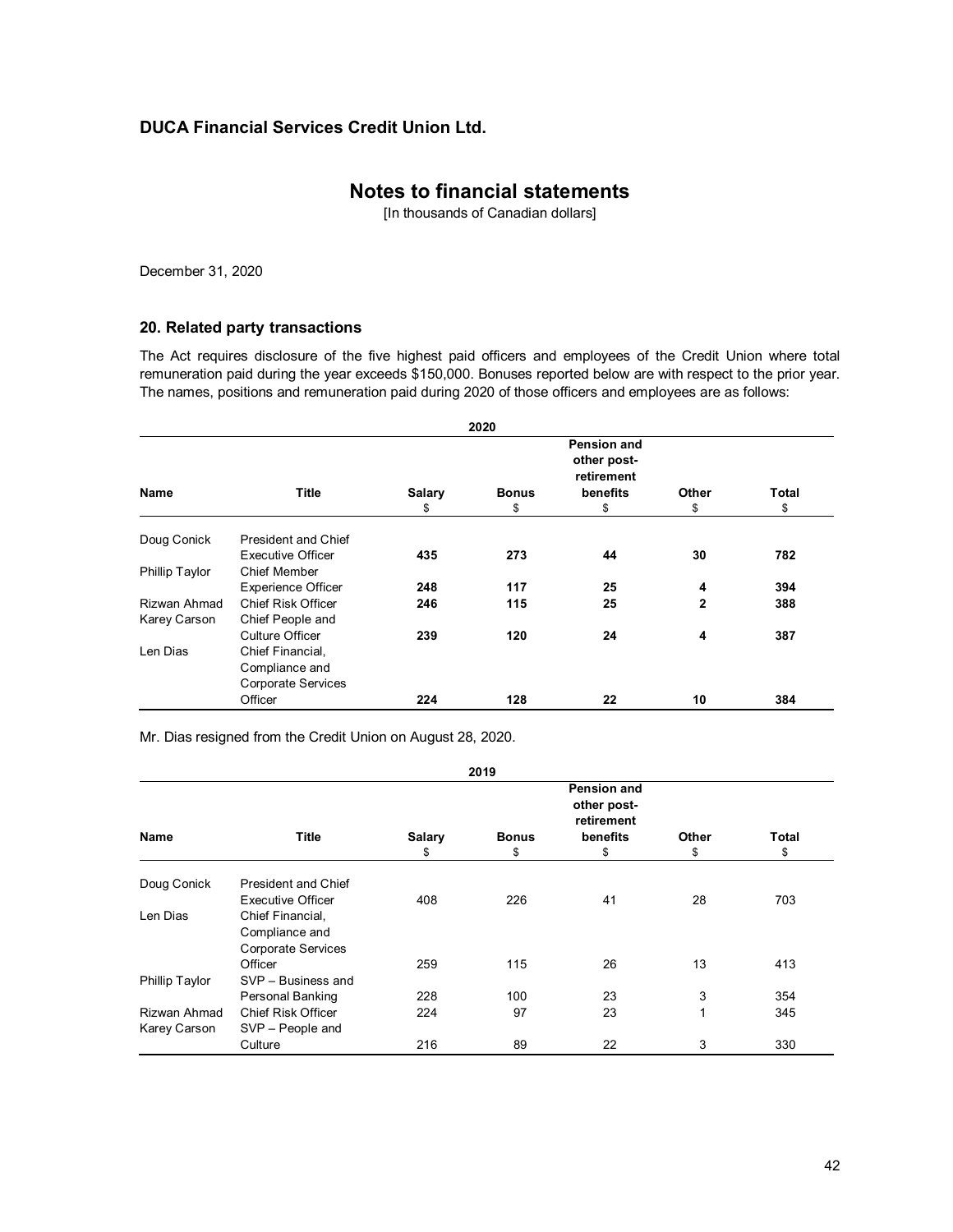### **Notes to financial statements**

[In thousands of Canadian dollars]

December 31, 2020

The Credit Union entered into the following transactions with key management personnel, which are defined by FSRA as those persons having authority and responsibility for planning, directing and controlling the activities of the Credit Union, including directors and Management.

|                                                  | 2020  | 2019  |
|--------------------------------------------------|-------|-------|
|                                                  | \$    | \$    |
| Loans to key management personnel                |       |       |
| Aggregate value of loans advanced                | 4,849 | 3,310 |
| Interest received on loans advanced              | 82    | 51    |
| Total value of lines of credit advanced          | 220   | 516   |
| Interest received on lines of credit advanced    |       | 10    |
| Unused value of lines of credit                  | 5     | 184   |
| Deposits from key management personnel           |       |       |
| Aggregate value of term and savings deposits     | 1.309 | 1.510 |
| Total interest paid on term and savings deposits | 16    | 31    |

The Credit Union's policy for key management personnel is that the loans are approved and deposits accepted on the same terms and conditions that apply to Members for each class of loan or deposit with the exception of a policy approved by the Board of Directors, permitting a 2% interest rate discount on loans and residential first mortgages and an additional 0.25% interest rate premium on fixed term deposits granted to officers who are employees of the Credit Union.

The Directors of the Credit Union are remunerated at rates to be fixed annually at the beginning of each year by their respective Boards, and are also entitled to be paid their travelling, director training and other expenses properly incurred by them in connection with the affairs of DUCA.

The following table outlines remuneration paid to the Directors of the Credit Union:

|                            | 2020 | 2019<br>Ф |
|----------------------------|------|-----------|
| Director remuneration paid | 503  | 403       |

#### **Deposit insurance**

At December 31, 2020, the net annual premium paid to FSRA for insuring Members' deposits was \$2,311 [2019 – \$2,159].

#### **Central 1 fees**

At December 31, 2020, the total fees paid to Central 1 amounted to \$986 [2019 – \$1,231]. These fees were primarily related to banking fees, clearing services, and membership dues.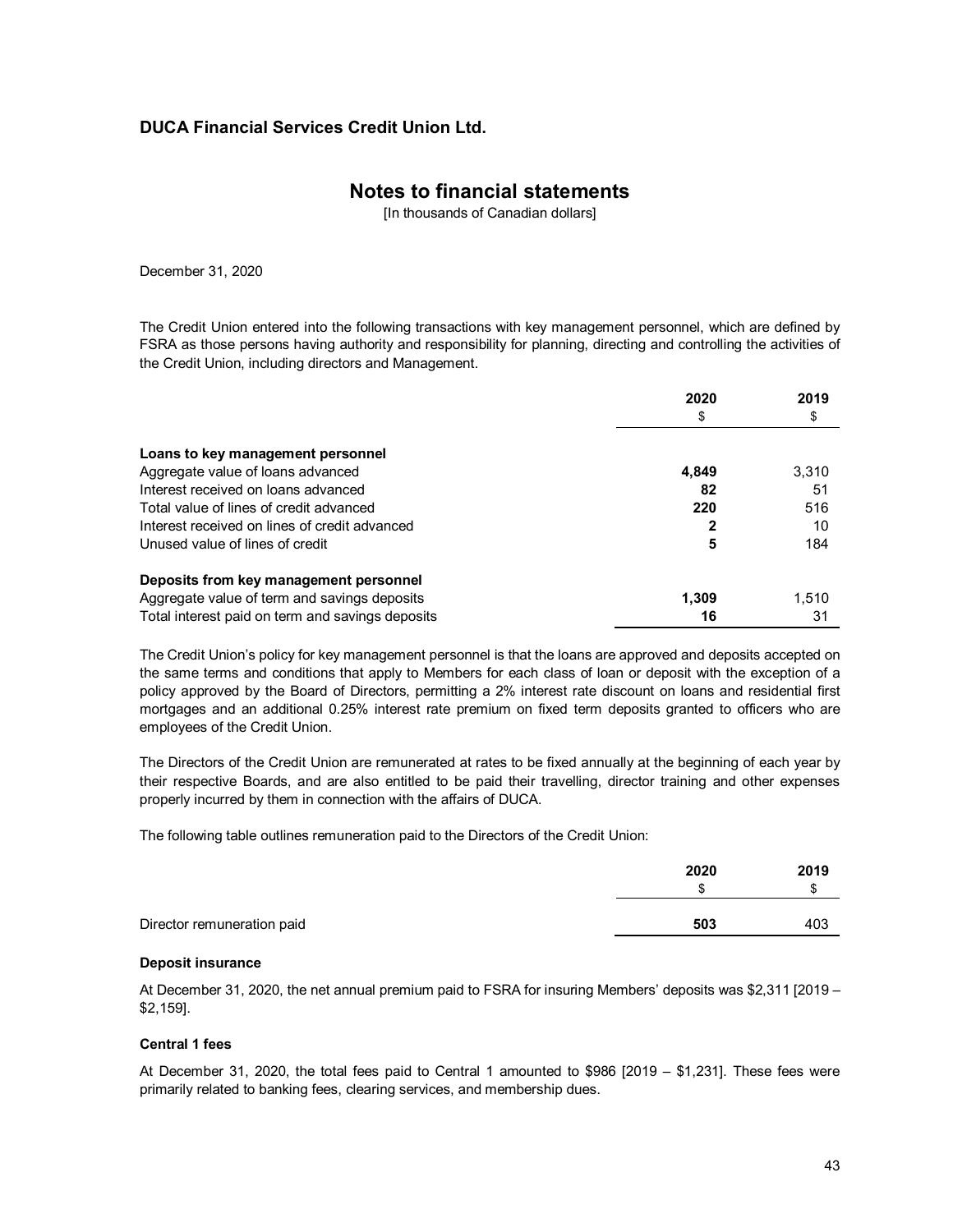# **Notes to financial statements**

[In thousands of Canadian dollars]

December 31, 2020

### **21. Financial instrument classification and fair value**

|                                                     | 2020              |                   |
|-----------------------------------------------------|-------------------|-------------------|
|                                                     | <b>Book value</b> | <b>Fair value</b> |
|                                                     | \$                | \$                |
| <b>Amortized cost</b>                               |                   |                   |
| Investments                                         | 488,001           | 490,401           |
| Members' loans                                      | 4,114,640         | 4,162,311         |
| Fair value through profit or loss                   |                   |                   |
| Investments                                         | 16,635            | 16,635            |
| <b>Total financial assets</b>                       | 4,619,276         | 4,669,347         |
| <b>Amortized cost</b>                               |                   |                   |
| Members' deposits                                   | 3,806,791         | 3,851,553         |
| Securitization liabilities                          | 698,071           | 700,849           |
| Securities lent or sold under repurchase agreements | 192,089           | 192,321           |
| Borrowings                                          | 5,000             | 5,000             |
| Fair value through profit or loss                   |                   |                   |
| Derivative financial instruments                    | 356               | 356               |
| Total liabilities disclosed at fair value           | 4,702,307         | 4,750,079         |
|                                                     | 2019              |                   |
|                                                     | <b>Book value</b> | <b>Fair value</b> |
|                                                     | \$                | \$                |
| <b>Amortized cost</b>                               |                   |                   |
| Investments                                         | 425,030           | 433,187           |
| Members' loans                                      | 3,495,901         | 3,502,603         |
| Fair value through profit or loss                   |                   |                   |
| Investments                                         | 22,071            | 22,071            |
| <b>Total financial assets</b>                       | 3,943,002         | 3,957,861         |
| <b>Amortized cost</b>                               |                   |                   |
| Members' deposits                                   | 2,980,361         | 2,996,052         |
| Securitization liabilities                          | 604,673           | 599,637           |
| Borrowings                                          | 133,000           | 133,006           |
| Fair value through profit or loss                   |                   |                   |
| Derivative financial instruments                    | 142               | 142               |
| Total liabilities disclosed at fair value           | 3,718,176         | 3,728,837         |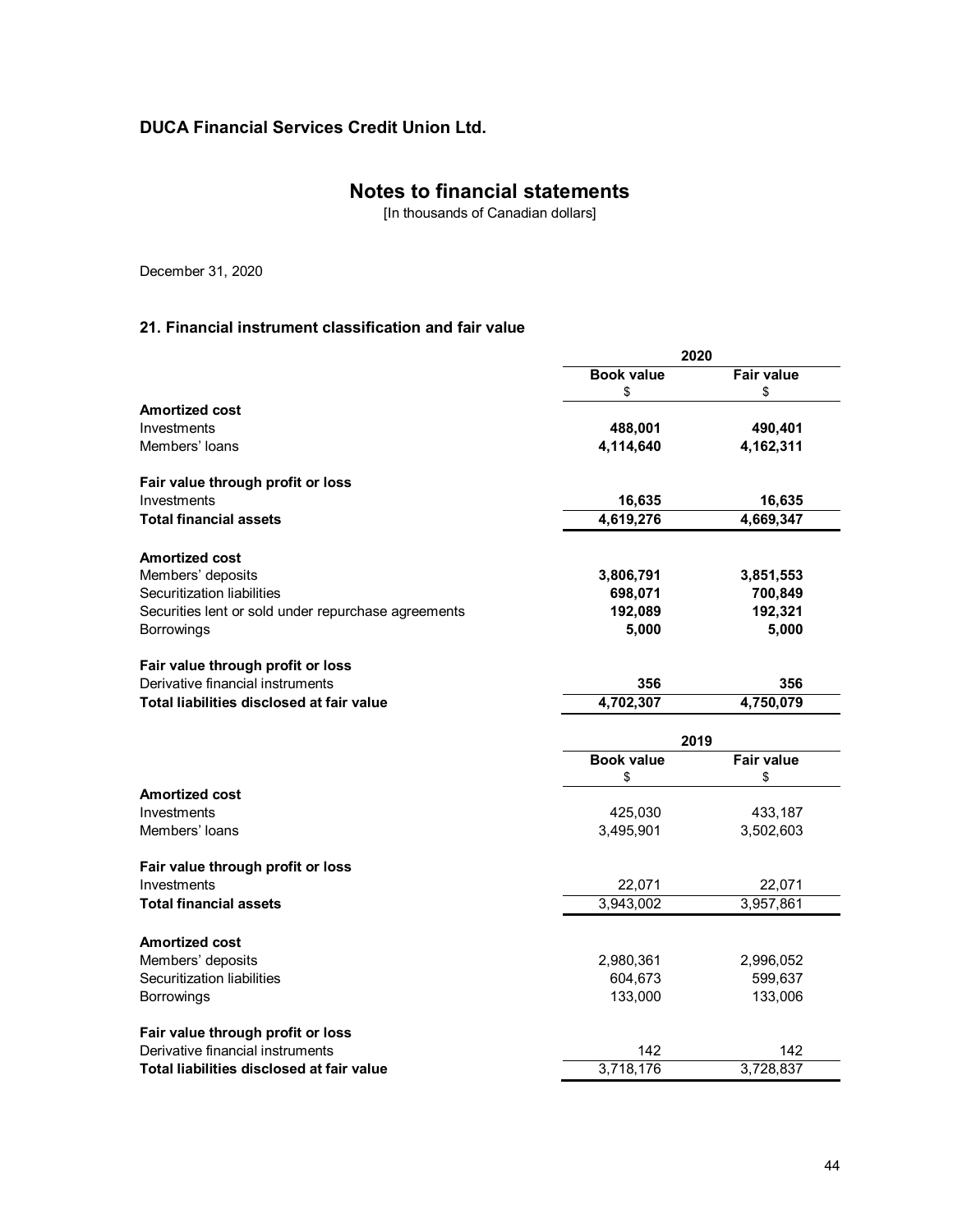### **Notes to financial statements**

[In thousands of Canadian dollars]

December 31, 2020

The following methods and assumptions were used to estimate the fair values noted above of on-balance sheet financial instruments, which should be read in conjunction with the fair value measurement basis described in the significant accounting policy in note 4[b][v]:

#### **[a] Investments, third-party mortgages and mortgage pools**

The estimated fair values of investments in publicly listed equity securities are determined using quoted market prices. The estimated fair values of investments in third-party mortgages and mortgage pools are determined by discounting the expected future cash flows of these investments at current market rates for products with similar terms and credit risks.

#### **[b] Members' loans**

The estimated fair values of loans are arrived at by discounting the expected future cash flows of the loans at market rates for loans with similar terms of credit risk. Loans are classified as Level 3.

#### **[c] Members' deposits**

The fair values of deposits payable on demand, payable after notice and floating rate deposits are assumed to equal their carrying values. The estimated fair values for fixed rate term deposits are valued using the discounted cash flows discounted using market rates currently offered for deposits with similar terms and risks. Such deposit liabilities are classified as Level 3.

#### **[d] Derivative financial instruments**

The estimated fair values of derivative instruments are determined through valuation models on the derivative notional amounts, maturity dates and rates. Such instruments are classified as Level 2.

#### **[e] Other assets and liabilities**

The fair values of cash and cash equivalents, accounts receivable and accounts payable and accrued liabilities are assumed to approximate their book values, due to their short-term nature.

Fair value measurements can be classified in a hierarchy in order to discern the significance of Management assumptions and the ability to observe inputs incorporated into the measurements, as follows:

- Level 1 Fair value measurements are those derived from quoted prices [unadjusted] in active markets for identical assets or liabilities using the last bid price;
- Level 2 Fair value measurements are those derived from inputs other than quoted prices included within Level 1 that are observable for the asset or liability, either directly [i.e., as prices] or indirectly [i.e., derived from prices]; and
- Level 3 Fair value measurements are those derived from valuation techniques that include inputs for the asset or liability that are not based on observable market data [unobservable inputs].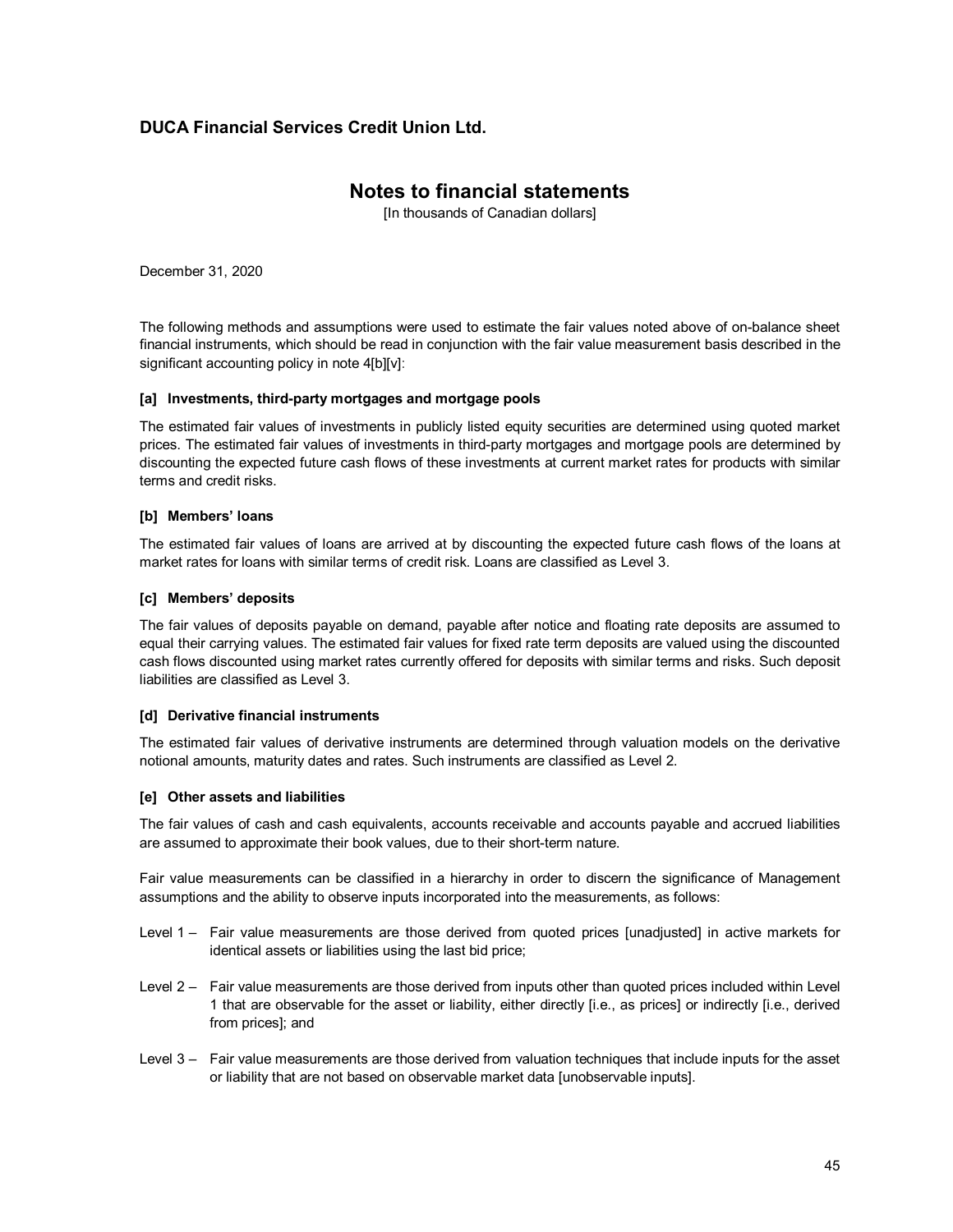# **Notes to financial statements**

[In thousands of Canadian dollars]

December 31, 2020

The level in the fair value hierarchy within which the financial asset or liability is categorized is determined on the basis of the lowest level of input that is significant to the fair value measurement. Financial assets and financial liabilities are classified in their entirety into only one of the three levels.

The following table summarizes the classification of the Credit Union's financial instruments within the fair value hierarchy as at December 31:

|                                           |         |                    | 2020      |              |
|-------------------------------------------|---------|--------------------|-----------|--------------|
|                                           | Level 1 | Level <sub>2</sub> | Level $3$ | <b>Total</b> |
| Recorded at fair value                    | \$      | \$                 | \$        | \$           |
| Assets                                    |         |                    |           |              |
|                                           |         |                    |           |              |
| Shares of SoFi                            |         |                    | 1,790     | 1,790        |
| Preferred shares and dividend-bearing     |         |                    |           |              |
| equities                                  | 272     |                    |           | 272          |
| Central 1 Class A shares                  |         |                    | 1,355     | 1,355        |
| Central 1 Class F shares                  |         |                    | 13,209    | 13,209       |
| Other                                     | 9       |                    |           | 9            |
| Total assets held at fair value           | 281     |                    | 16,354    | 16,635       |
| Liabilities                               |         |                    |           |              |
| Derivative financial instruments          |         | 356                |           | 356          |
| Total liabilities held at fair value      |         | 356                |           | 356          |
|                                           |         |                    |           |              |
| Fair value disclosed                      |         |                    |           |              |
| Assets                                    |         |                    |           |              |
| Investments                               |         | 264,306            | 226,095   | 490,401      |
| Members' loans                            |         |                    | 4,162,311 | 4,162,311    |
| Total assets disclosed at fair value      |         | 264,306            | 4,388,406 | 4,652,712    |
| Liabilities                               |         |                    |           |              |
| Members' deposits                         |         |                    | 3,851,553 | 3,851,553    |
| Securitization liabilities                |         |                    | 700,849   | 700,849      |
| Securities lent or sold under repurchase  |         |                    |           |              |
| agreements                                |         | 192,321            |           | 192,321      |
| <b>Borrowings</b>                         |         | 5,000              |           | 5,000        |
| Total liabilities disclosed at fair value |         | 197,321            | 4,552,402 | 4,749,723    |
|                                           |         |                    |           |              |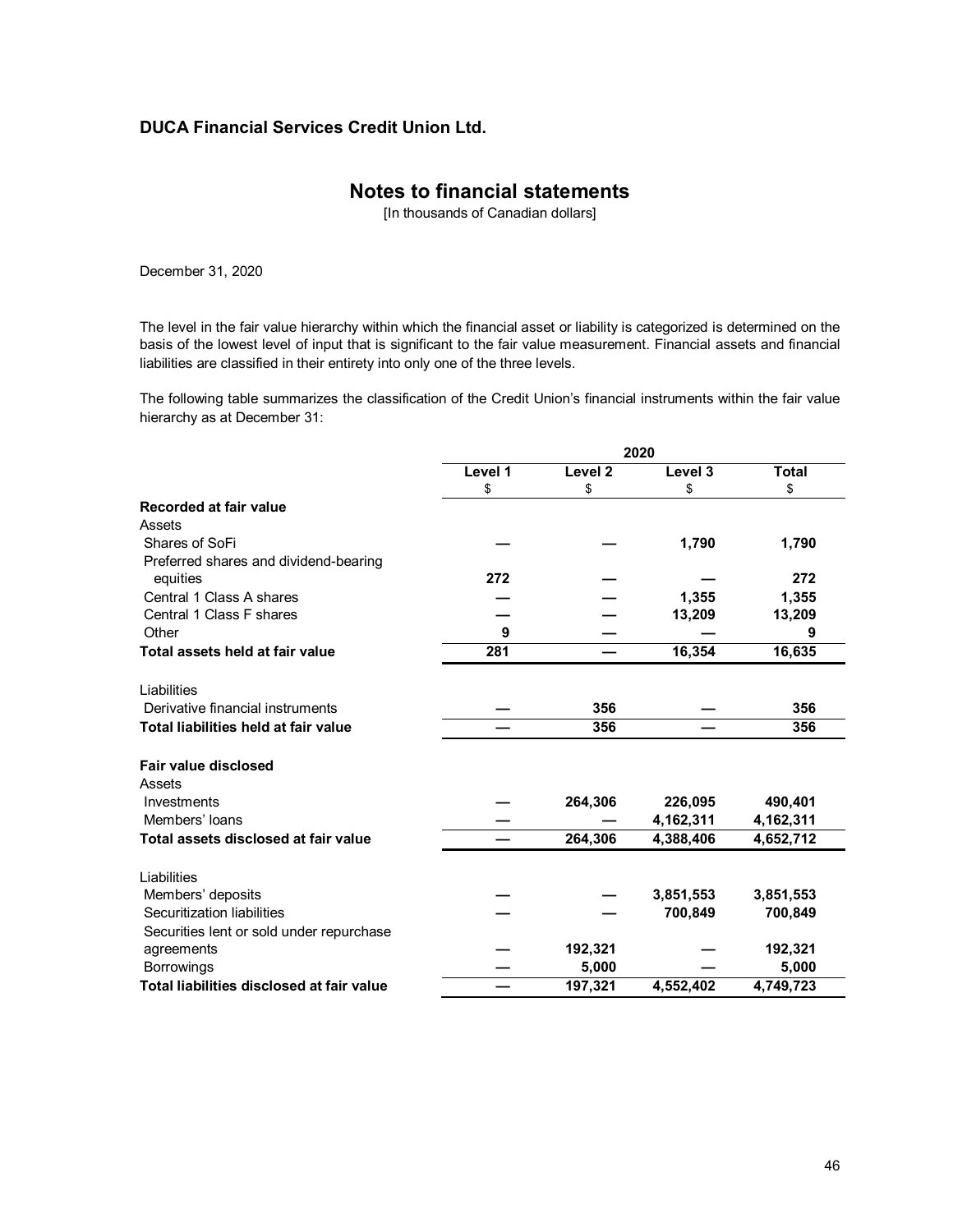### **Notes to financial statements**

[In thousands of Canadian dollars]

December 31, 2020

|                                           |         |                      | 2019      |              |
|-------------------------------------------|---------|----------------------|-----------|--------------|
|                                           | Level 1 | Level $\overline{2}$ | Level 3   | <b>Total</b> |
|                                           | \$      | \$                   | \$        | \$           |
| Recorded at fair value                    |         |                      |           |              |
| Assets                                    |         |                      |           |              |
| Shares of SoFi                            |         |                      | 1,900     | 1,900        |
| Preferred shares and dividend-bearing     |         |                      |           |              |
| equities                                  | 6,550   |                      |           | 6,550        |
| Central 1 Class A shares                  |         |                      | 1,216     | 1,216        |
| Central 1 Class F shares                  |         |                      | 12,396    | 12,396       |
| Other                                     | 9       |                      |           | 9            |
| Total assets held at fair value           | 6,559   |                      | 15,512    | 22,071       |
| Liabilities                               |         |                      |           |              |
| Derivative financial instruments          |         | 142                  |           | 142          |
| Total liabilities held at fair value      |         | 142                  |           | 142          |
| <b>Fair value disclosed</b>               |         |                      |           |              |
| Assets                                    |         |                      |           |              |
| Investments                               |         | 246,020              | 187,167   | 433,187      |
| Members' loans                            |         |                      | 3,502,603 | 3,502,603    |
| Total assets disclosed at fair value      |         | 246,020              | 3,689,770 | 3,935,790    |
| Liabilities                               |         |                      |           |              |
| Members' deposits                         |         |                      | 2,996,052 | 2,996,052    |
| Securitization liabilities                |         |                      | 599,637   | 599,637      |
| <b>Borrowings</b>                         |         | 133,006              |           | 133,006      |
| Total liabilities disclosed at fair value |         | 133,006              | 3,595,689 | 3,728,695    |

There were no transfers between Level 1 and Level 2 for the years ended December 31, 2020 and 2019 and no changes or transfers in securities classified as Level 3.

Included in Level 3 are non-quoted equity investments, which are valued based on financial information provided by that entity. The valuation does not involve a valuation model and, as such, a sensitivity analysis is not disclosed.

#### **22. Financial risk management**

#### **[a] General objectives, policies and processes**

The Board of Directors has overall responsibility for the determination of the Credit Union's risk management objectives and policies, and while retaining ultimate responsibility for them, it has delegated the authority for designing and operating processes that ensure effective implementation of the objectives and policies to the Credit Union's finance function. The Board of Directors receives quarterly reports from the Credit Union through which it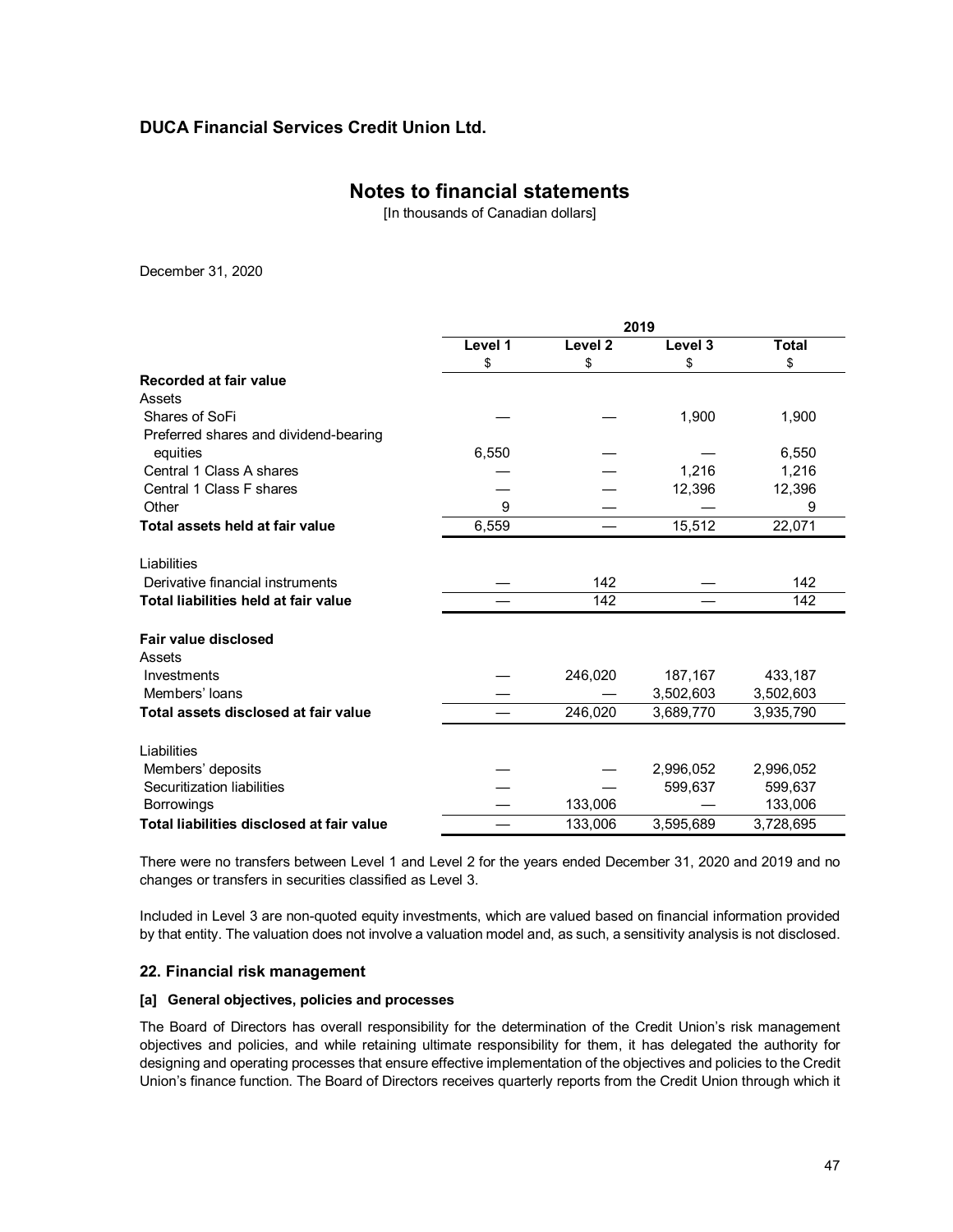# **Notes to financial statements**

[In thousands of Canadian dollars]

December 31, 2020

reviews the effectiveness of the processes put in place and the appropriateness of the objectives and policies it sets.

The Credit Union's results and operations have been and may continue to be impacted by the COVID-19 pandemic. The overall risk profile of the Credit Union is stable. Possible impacts may include but are not limited to how forward-looking macroeconomic inputs have been incorporated into the models used in the Credit Union's ECL estimation process, margin compression from a decline in interest rates, volatility in equity markets, and disruption of business operations. The full extent of the impact that COVID-19, including government and/or regulatory responses to the outbreak, will have on the economy and the Credit Union's business remains uncertain and difficult to predict.

### **[b] Credit risk**

Credit risk is the risk of financial loss to the Credit Union if a counterparty to a financial instrument fails to make payments of interest and principal when due. The Credit Union is exposed to credit risk from claims against a debtor or indirectly from claims against a guarantor of credit obligations.

Credit risk rating systems are designed to assess and quantify the risk inherent in credit activities in an accurate and consistent manner. To assess credit risk, the Credit Union takes into consideration the Member's character, ability to pay and value of collateral available to secure the loan.

The Credit Union's credit risk management principles are guided by its overall risk management principles. The Board of Directors ensures that Management has a framework, policies, processes and procedures in place to manage credit risks and that the overall credit risk policies are complied with at the business and transaction levels.

### *[i] Objectives, policies and processes*

The Credit Union's credit risk policies set out the minimum requirements for management of credit risk in a variety of transactional and portfolio management contexts. Its credit risk policies comprise the following:

- General loan policy statements, including approval of lending policies, eligibility for loans, exceptions to policy, policy violations, liquidity and loan administration;
- Loan lending limits, including Board of Director's limits, schedule of assigned limits and exemptions from aggregate indebtedness;
- Loan collateral security classifications that set loan classifications, advance ratios and amortization periods;
- Procedures outlining loan overdrafts, release or substitution of collateral, temporary suspension of payments and loan renegotiations;
- Loan delinquency controls regarding procedures followed for loans in arrears; and
- Audit procedures and processes in existence for the Credit Union's lending activities.

With respect to credit risk, the Board of Directors receives quarterly reports summarizing delinquent loans and loans that are on the watchlist. The Board of Directors also receives an analysis of the allowance for credit losses.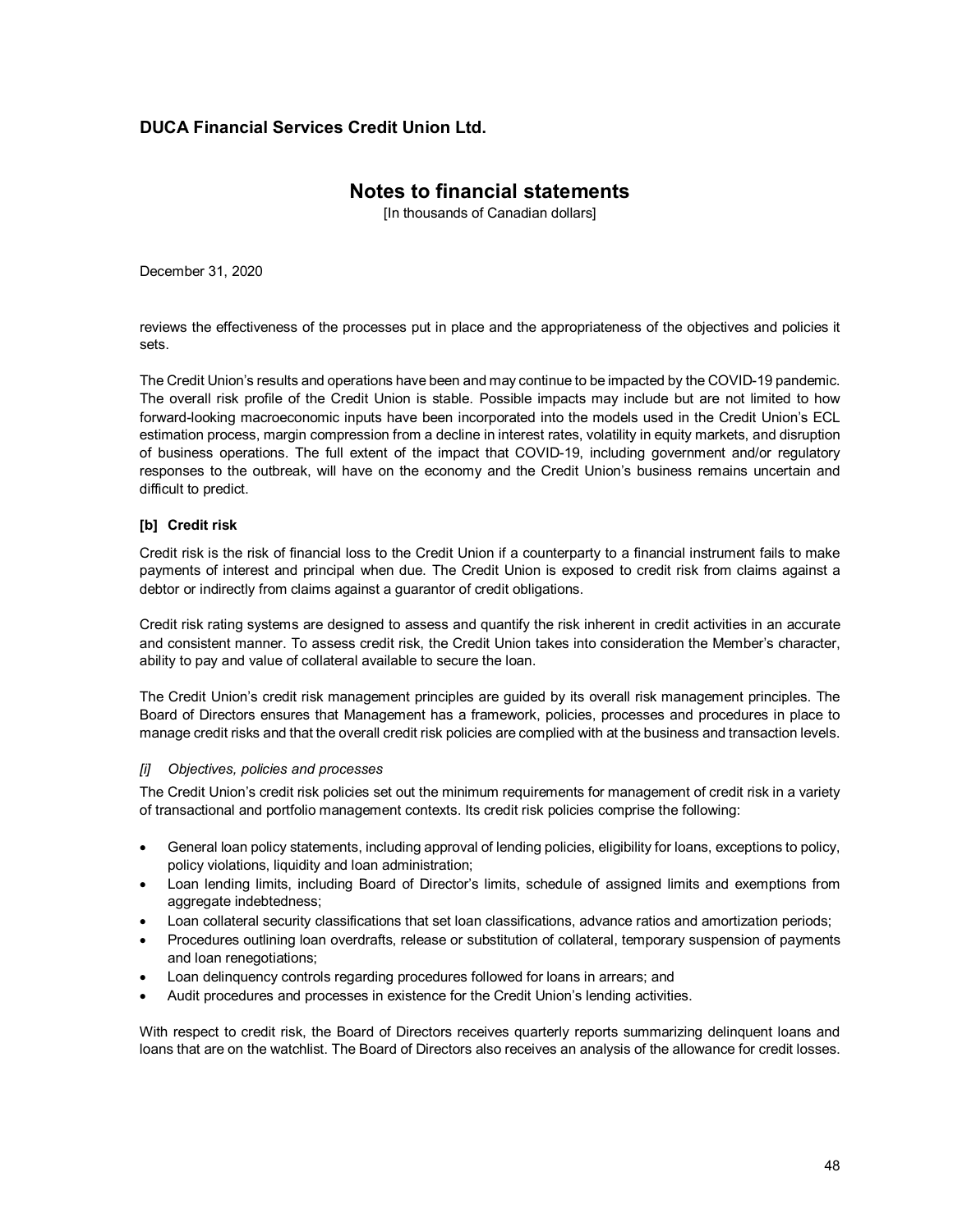# **Notes to financial statements**

[In thousands of Canadian dollars]

December 31, 2020

### *[ii] Exposure to credit risk*

The following table indicates the Credit Union's maximum exposure to credit risk relating to its portfolios as at December 31, 2020 without considering any collateral held or credit enhancements:

|                                                       | <b>Carrying value</b> | <b>Maximum</b><br>exposure |
|-------------------------------------------------------|-----------------------|----------------------------|
|                                                       | \$                    | \$                         |
| Cash and cash equivalents                             | 413,656               | 413,656                    |
| Investments, third-party mortgages and mortgage pools | 504,636               | 504,636                    |
| Members' loans                                        | 4,129,460             | 4,129,460                  |
| Undisbursed loans                                     |                       | 309,389                    |
| Unutilized line of credit                             |                       | 252,411                    |
| Unutilized letter of credit                           |                       | 25,060                     |
|                                                       | 5,047,752             | 5,634,612                  |

A sizable portfolio of the loan book is secured by residential property in Southern Ontario. Therefore, the Credit Union is exposed to the risk of reduction in loan to value coverage should the property market be subject to a decline. The risk of losses from loans undertaken is primarily reduced by the nature and quality of the security taken.

### **[c] Liquidity risk**

Liquidity risk is the risk that the Credit Union will not be able to meet all cash outflow obligations as they come due. The Credit Union mitigates this risk by monitoring cash activities and expected outflows so as to meet all cash outflow obligations as they fall due.

### *[i] Risk measurement*

The assessment of the Credit Union's liquidity position reflects Management's estimates, assumptions and judgments pertaining to current and prospective firm-specific and market conditions and the related behaviours of its Members and counterparties.

### *[ii] Objectives, policies and procedures*

The Credit Union's liquidity management framework is designed to ensure that adequate sources of reliable and cost-effective cash or its equivalents are continually available to satisfy its current and prospective financial commitments under normal and contemplated stress conditions.

The Credit Union agrees to maintain at least 6% of its assets on deposit with Central 1 to retain its Membership. As at December 31, 2020, 6.0% of the Credit Union's total assets was \$306,744, which is included in both investments and cash and cash equivalents. As at December 31, 2020, the Credit Union was compliant with this requirement. Effective January 1, 2021, this requirement is no longer applicable as the Credit Union terminated its pre-existing liquidity agreement with Central 1 Credit Union *[note 6]*.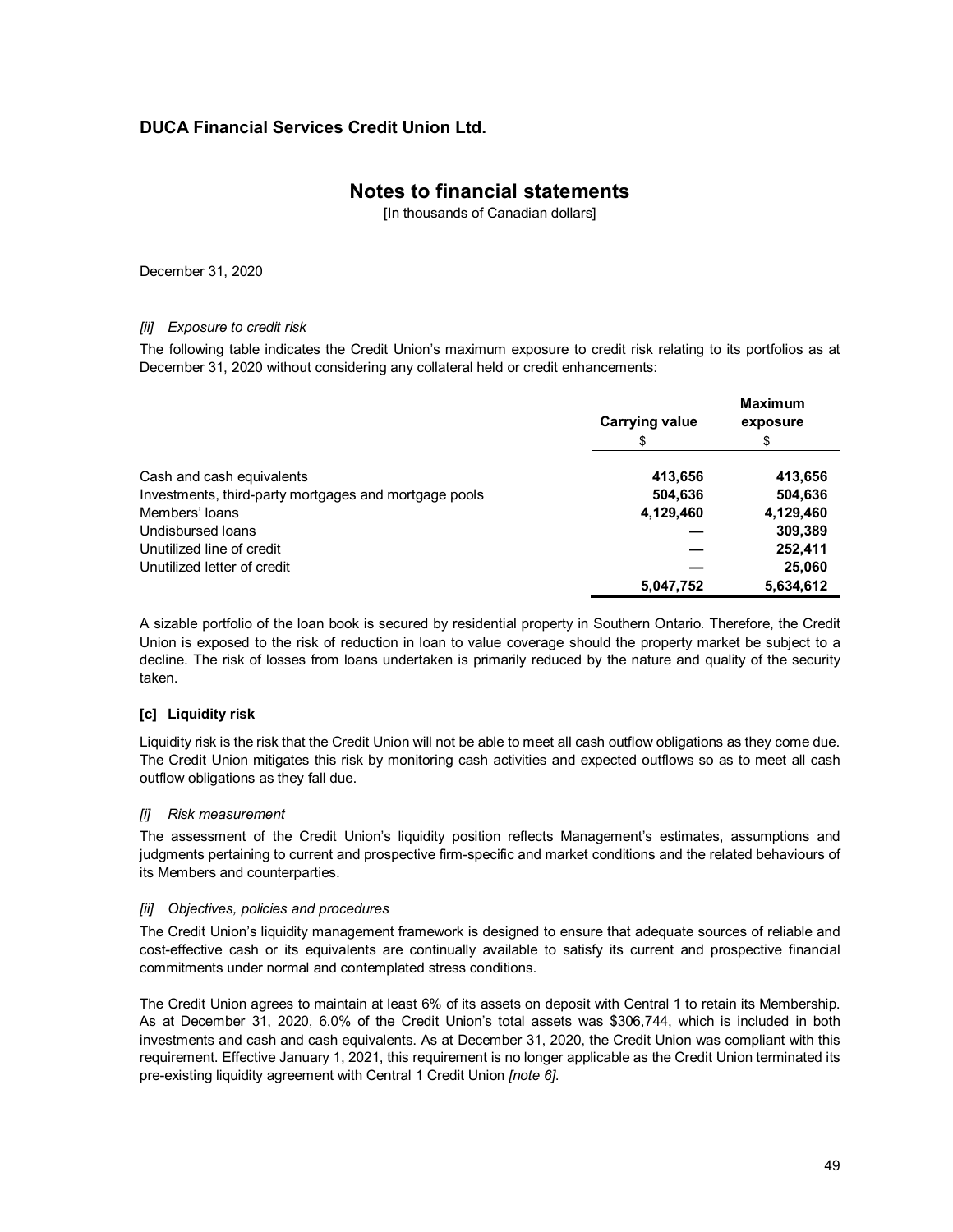### **Notes to financial statements**

[In thousands of Canadian dollars]

December 31, 2020

Provisions of the Act require the Credit Union to maintain a prudent amount of liquid assets in order to meet Member withdrawals, which includes the Liquidity Coverage Ratio ["LCR"], Net Cumulative Cash Flow ["NCCF"], and Net Stable Funding Ratio ["NSFR"]. In addition, the Credit Union also maintains an Internal Liquidity Ratio ["ILR"].

The Credit Union manages liquidity risk by:

- Continuously monitoring actual daily cash flows and longer-term forecasted cash flows;
- Monitoring the maturity profiles of financial assets and liabilities;
- Maintaining adequate reserves, liquidity support facilities and reserve borrowing facilities; and
- Monitoring the internal liquidity ratio daily.

The LCR is a measure that aims to ensure that the Credit Union has an adequate stock of unencumbered high quality liquid assets ["HQLA"] that can be converted into cash at little or no loss of value, to meet its liquidity needs for a 30-calendar day liquidity stress scenario. At a minimum, the stock of unencumbered HQLA should enable the institution to survive until day 30 of the stress scenario, by which time it is assumed that appropriate corrective actions can be taken by Management. DUCA's LCR as at December 31, 2020 was 502% [2019 – 223%] compared with a regulatory minimum of 100%.

The NCCF is a liquidity metric that measures the Credit Union's survival horizon based on its net cumulative cash flows. It identifies potential future funding mismatches between contractual inflows and outflows for various time bands over and up to a 12-month time horizon. DUCA's NCCF as at December 31, 2020 was 152% [2019 – 110%] coverage over 12 months compared with a policy minimum of 100% coverage over 12 months.

The NSFR is a standard that will require credit unions to maintain a stable funding profile in relation to the composition of their assets and off-balance sheet activities. A sustainable funding structure is intended to reduce the likelihood that disruptions to a credit union's regular sources of funding will erode its liquidity position in a way that would increase the risk of its failure and potentially lead to broader systemic stress. The NSFR aims to limit over-reliance on short-term wholesale funding, encourages better assessment of funding risk across all on- and off-balance sheet items, and promotes funding stability. DUCA's NSFR as at December 31, 2020 was 182% [2019 – 167%] compared with a regulatory minimum of 100%.

In addition, DUCA has an ILR metric to ensure that the Credit Union has an adequate stock of unencumbered HQLA that can be converted into cash at little or no loss of value, to meet its liquidity needs based on total deposits and borrowings. DUCA's ILR as at December 31, 2020 was 20.5% [2019 – 12.2%] compared with a policy minimum of 10%.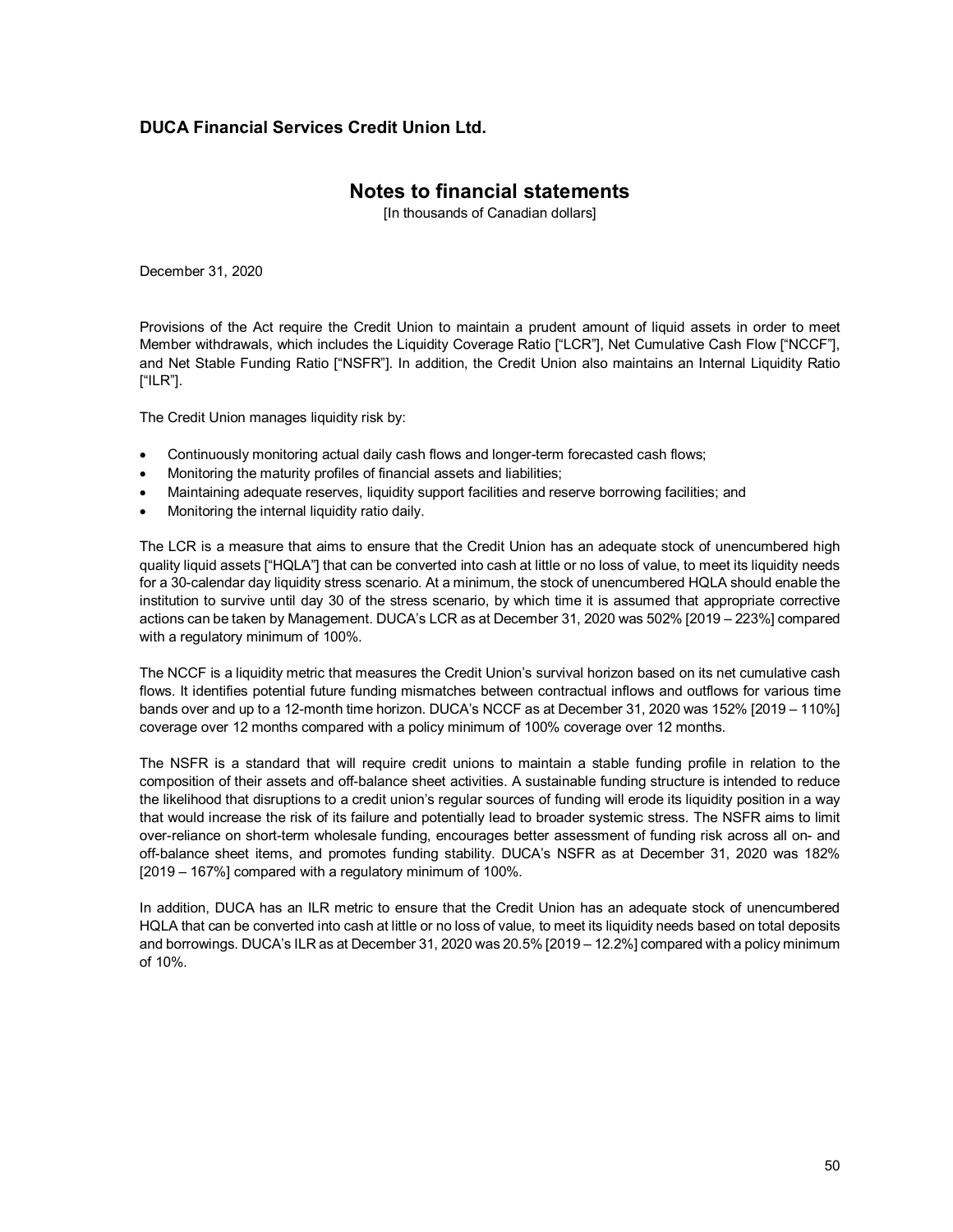# **Notes to financial statements**

[In thousands of Canadian dollars]

December 31, 2020

The following tables demonstrate the Credit Union's ability to pay future obligations as financial assets and liabilities mature as at December 31, 2020 and 2019:

|                                                                |                                            |                         |                          |                        | 2020                   |                                  |                               |                    |
|----------------------------------------------------------------|--------------------------------------------|-------------------------|--------------------------|------------------------|------------------------|----------------------------------|-------------------------------|--------------------|
|                                                                | <b>Floating</b><br>rate on<br>demand<br>\$ | Within 1<br>month<br>\$ | $2 - 12$<br>months<br>\$ | $1 - 3$<br>vears<br>\$ | $3 - 5$<br>vears<br>\$ | Over <sub>5</sub><br>vears<br>\$ | <b>Not</b><br>specified<br>\$ | <b>Total</b><br>\$ |
| <b>Assets</b>                                                  |                                            |                         |                          |                        |                        |                                  |                               |                    |
| Members' loans                                                 | 697,473                                    | 35,579                  | 574,402                  | 1,284,953              | 1,522,151              | 82                               | 14,820                        | 4,129,460          |
| Cash and cash<br>equivalents                                   | 79,400                                     | 320,345                 | 13,911                   |                        |                        |                                  |                               | 413,656            |
| Investments, third-<br>party mortgages<br>and mortgage         |                                            |                         |                          |                        |                        |                                  |                               |                    |
| pools                                                          |                                            | 6,231                   | 344,677                  | 61,417                 | 73,177                 |                                  | 19,134                        | 504,636            |
| Other assets                                                   |                                            |                         |                          |                        |                        |                                  | 64,648                        | 64,648             |
|                                                                | 776.873                                    | 362,155                 | 932,990                  | 1,346,370              | 1,595,328              | 82                               | 98,602                        | 5,112,400          |
| <b>Liabilities and</b><br>Members' equity<br>Members' deposits | 1,183,998                                  | 49,919                  | 1,208,909                | 817,665                | 513,723                | 32,577                           | 34,614                        | 3,841,405          |
| Securitization                                                 |                                            |                         |                          |                        |                        |                                  |                               |                    |
| liabilities                                                    |                                            |                         | 114,955                  | 283,734                | 293,829                |                                  | 5,553                         | 698,071            |
| <b>Borrowings</b>                                              |                                            |                         |                          |                        |                        |                                  | 5,000                         | 5,000              |
| Securities lent or<br>sold under<br>repurchase                 |                                            |                         |                          |                        |                        |                                  |                               |                    |
| agreements                                                     |                                            |                         |                          |                        |                        |                                  | 192,089                       | 192,089            |
| Other liabilities                                              |                                            |                         |                          |                        |                        |                                  | 20,497                        | 20,497             |
| Equity                                                         |                                            |                         |                          |                        |                        |                                  | 355,338                       | 355,338            |
|                                                                | 1,183,998                                  | 49,919                  | 1,323,864                | 1,101,399              | 807,552                | 32,577                           | 613,091                       | 5,112,400          |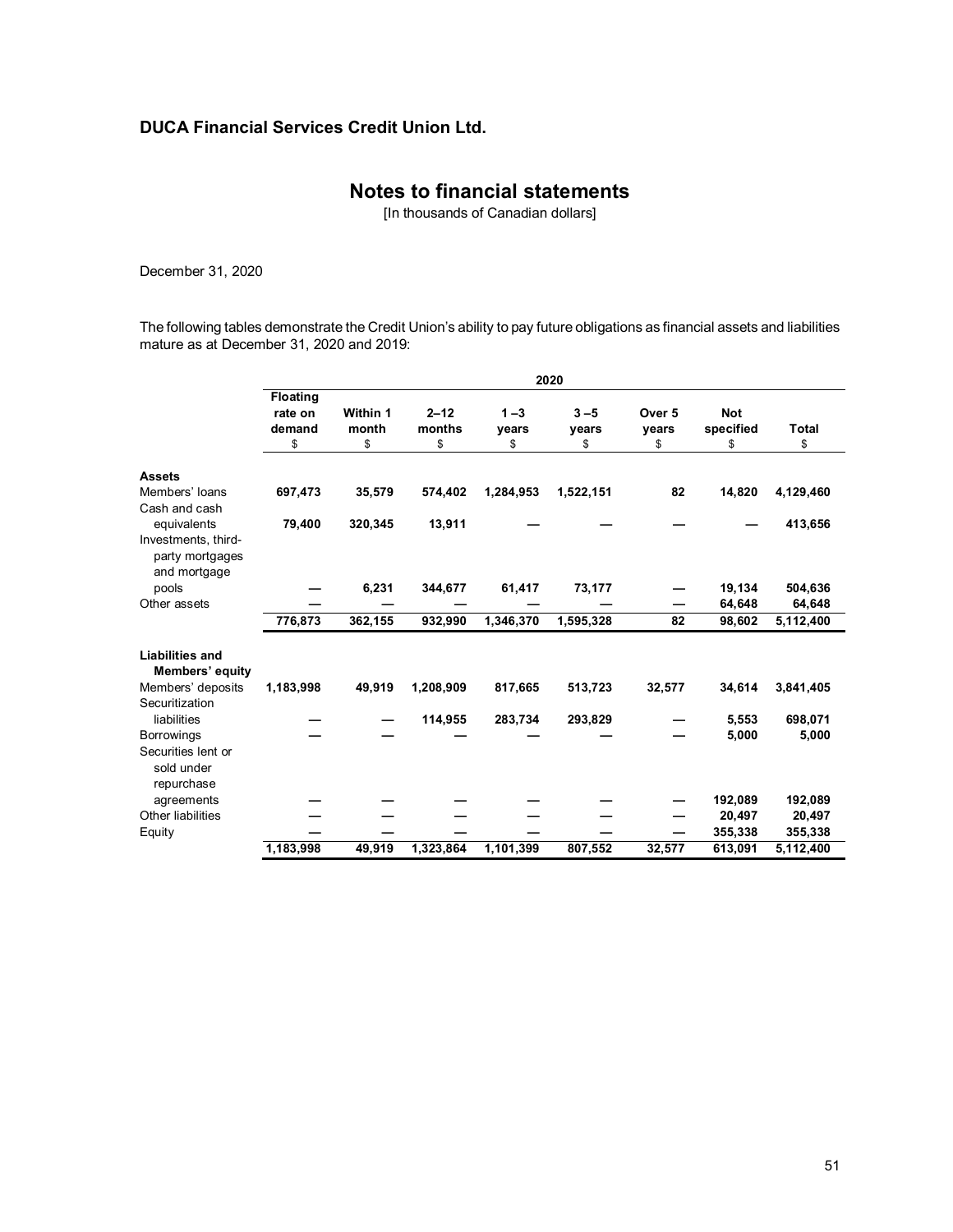# **Notes to financial statements**

[In thousands of Canadian dollars]

December 31, 2020

|                                                                        | 2019                                |                         |                          |                        |                        |                       |                               |                    |
|------------------------------------------------------------------------|-------------------------------------|-------------------------|--------------------------|------------------------|------------------------|-----------------------|-------------------------------|--------------------|
|                                                                        | Floating<br>rate on<br>demand<br>\$ | Within 1<br>month<br>\$ | $2 - 12$<br>months<br>\$ | $1 - 3$<br>vears<br>\$ | $3 - 5$<br>vears<br>\$ | Over 5<br>vears<br>\$ | <b>Not</b><br>specified<br>\$ | <b>Total</b><br>\$ |
| <b>Assets</b>                                                          |                                     |                         |                          |                        |                        |                       |                               |                    |
| Members' loans                                                         | 573,361                             | 47,625                  | 384,493                  | 940,762                | 1,547,707              | 1,952                 | 11,061                        | 3,506,961          |
| Cash and cash<br>equivalents<br>Investments, third-<br>party mortgages | 19,880                              | 10,846                  | 32,662                   |                        |                        |                       |                               | 63,388             |
| and mortgage<br>pools<br>Other assets                                  |                                     | 12,547                  | 152,735                  | 98,163                 | 81,000                 | 78,075                | 24,581<br>39,003              | 447,101<br>39,003  |
|                                                                        | 593,241                             | 71,018                  | 569,890                  | 1,038,925              | 1,628,707              | 80,027                | 74,645                        | 4,056,453          |
| <b>Liabilities and</b><br><b>Members' equity</b>                       |                                     |                         |                          |                        |                        |                       |                               |                    |
| Members' deposits                                                      | 1,288,096                           | 36,009                  | 417,155                  | 921,298                | 311,147                | 6,656                 | 24,611                        | 3,004,972          |
| Securitization<br>liabilities                                          |                                     |                         | 97,779                   | 227,214                | 258,232                |                       | 21,448                        | 604,673            |
| <b>Borrowings</b>                                                      |                                     |                         |                          |                        |                        |                       | 133,000                       | 133,000            |
| Other liabilities                                                      |                                     |                         |                          |                        |                        |                       | 21,582                        | 21,582             |
| Equity                                                                 |                                     |                         |                          |                        |                        |                       | 292,226                       | 292,226            |
|                                                                        | 1,288,096                           | 36,009                  | 514,934                  | 1,148,512              | 569,379                | 6,656                 | 492,867                       | 4,056,453          |

#### **[d] Market risk**

Market risk is the risk that the fair value or future cash flows of a financial instrument will fluctuate as a result of market factors. Market factors include three types of risk: interest rate risk, currency risk and equity risk.

#### *[i] Interest rate risk*

Interest rate risk is the potential for financial loss caused by fluctuations in fair value or future cash flows of financial instruments because of changes in market interest rates. The Credit Union is exposed to this risk through traditional banking activities, such as deposit taking and lending and on its investments.

The Credit Union's goal is to manage the interest rate risk of the statement of financial position to a target level. The Credit Union continually monitors the effectiveness of its interest rate mitigation activities.

#### *[a] Risk measurement*

The Credit Union's interest rate risk position is measured monthly. Measurement of risk is based on rates charged to Members, as well as rates paid to depositors.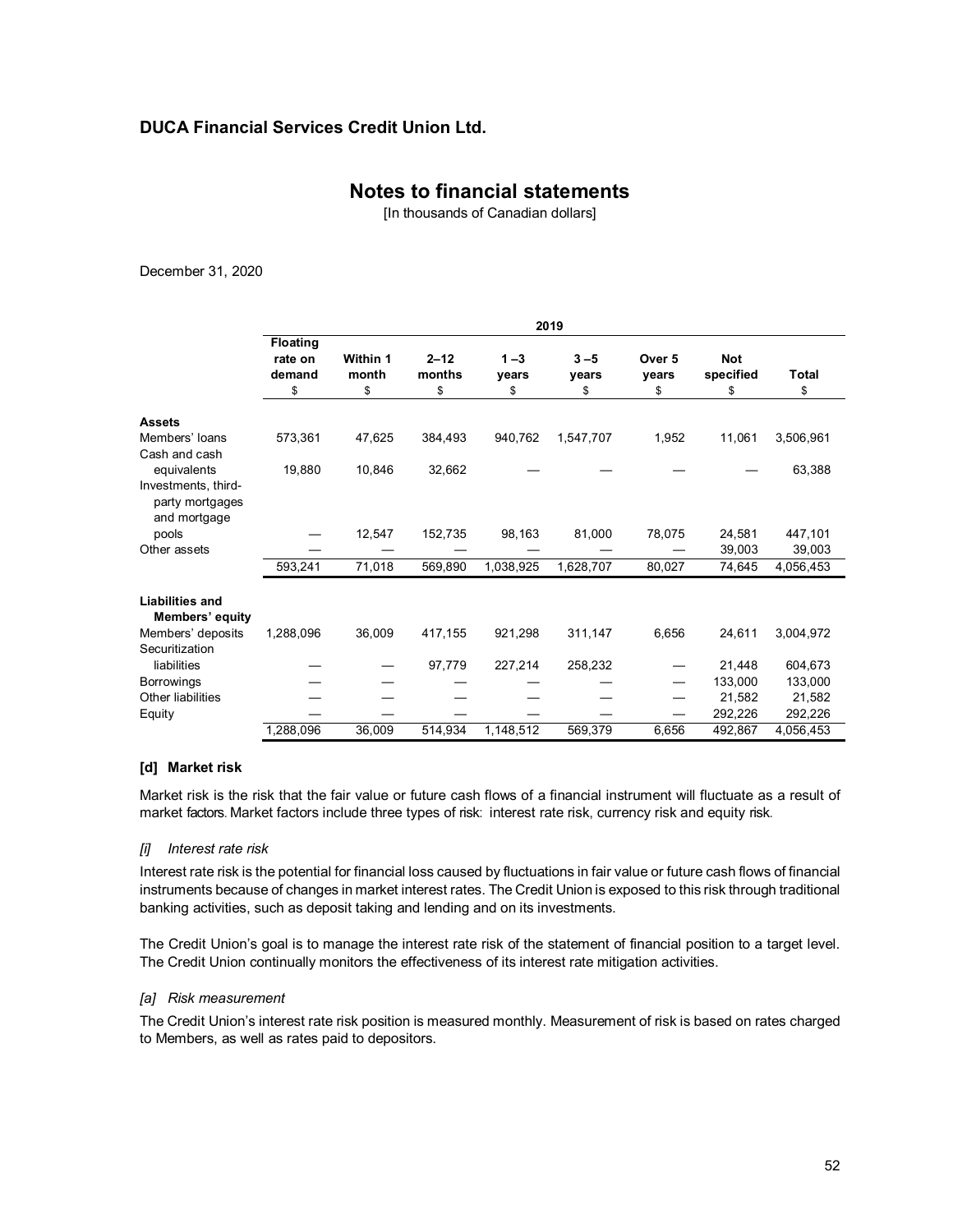### **Notes to financial statements**

[In thousands of Canadian dollars]

December 31, 2020

#### *[b] Objectives, policies and procedures*

The Credit Union's major source of income is net interest margin, the difference between interest earned on investments and Members' loans and interest paid on Members' deposits. The objective of asset/liability management is to match interest-sensitive assets with interest-sensitive liabilities as to amount and as to term to their interest rate repricing dates, thus minimizing fluctuations of income during periods of changing interest rates. Management calculates and reports monthly the value-at-risk measure of net interest margin in accordance with the Credit Union's Structural Risk Management Policy. The Credit Union can enter into interest rate swaps in order to hedge against exposure to interest rate fluctuations in accordance with the Credit Union's Interest Rate Risk Management Policy.

Key metrics involved in management of interest rate risk include the use of Earnings at Risk ["EaR"] and Economic Value of Equity at Risk ["EVEaR"]. EaR is defined as the change in the net interest income from a 100 basis point ["bps"] shock to interest rates. This exposure is measured over a 12-month period. EVEaR is defined as the difference in the change in the present value of the asset portfolio and the change in the present value of the liability portfolio resulting from a 100 bps interest rate shock.

The following table summarizes the EaR and EVEaR as follows:

|                      | 2020<br>\$ | 2019<br>\$ |
|----------------------|------------|------------|
| $EaR - up$ 100 bps   | (1, 377)   | 1,988      |
| EaR - down 100 bps   | 2,190      | (514)      |
| $EVEaR - up 100 bps$ | (9,064)    | (5, 584)   |
| EVEaR - down 100 bps | 4,666      | 11,714     |

Schedules of matching and interest rate vulnerability are regularly prepared and monitored by Credit Union Management and reported to FSRA in accordance with the Credit Union's policy. This policy has been approved by the Board of Directors and filed with FSRA by Credit Union regulations. For the year ended December 31, 2020, the Credit Union was in compliance with this policy.

The following schedule shows the Credit Union's sensitivity to interest rate changes. Amounts with floating rates or due or payable on demand are classified as maturing within three months, regardless of maturity. A significant amount of loans and deposits can be settled before maturity on payment of a penalty, but no adjustment has been made for repayments that may occur prior to maturity. Amounts that are not interest-sensitive have been grouped together, regardless of maturity.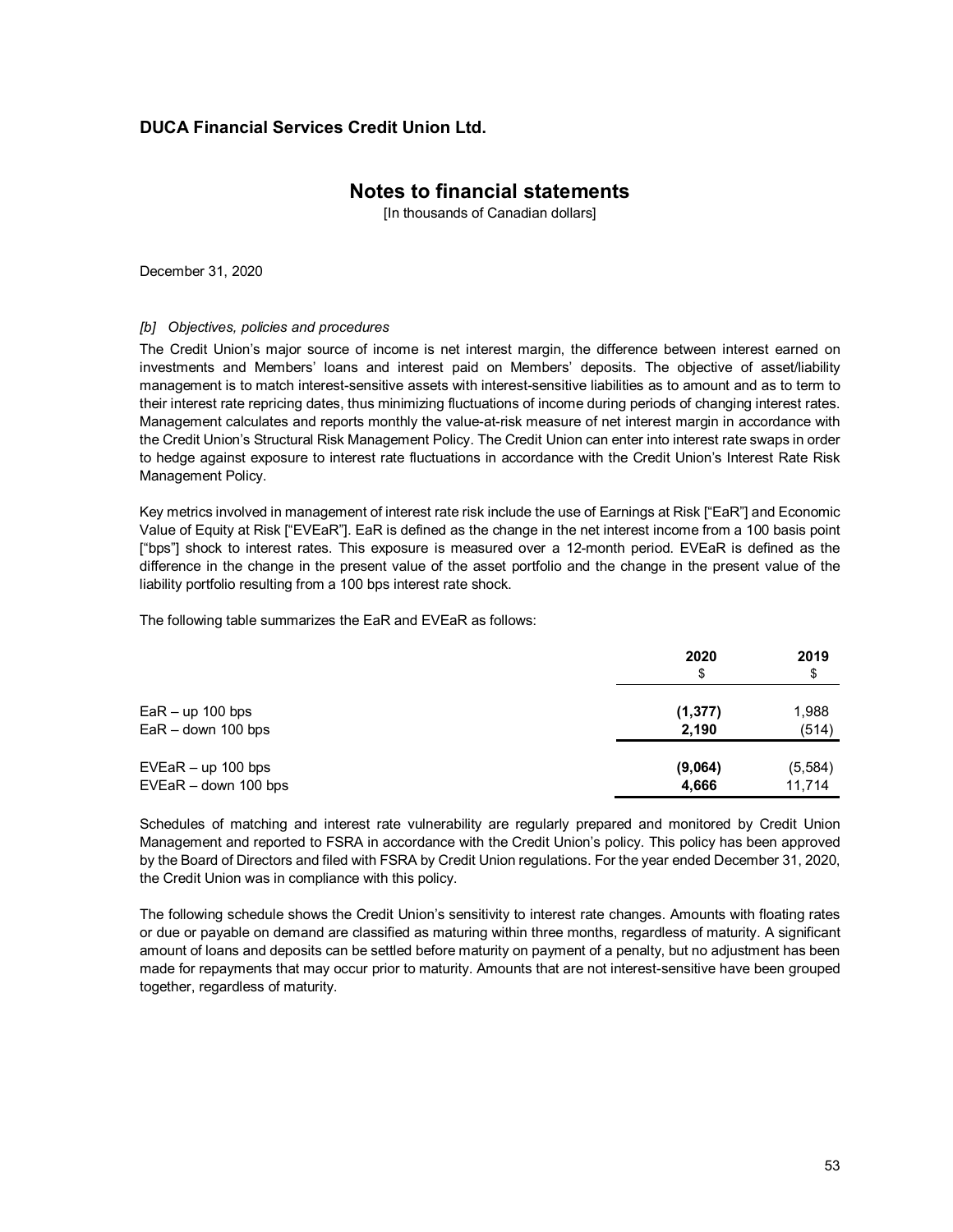# **Notes to financial statements**

[In thousands of Canadian dollars]

December 31, 2020

|                        |               |               | 2020         |               |                        |
|------------------------|---------------|---------------|--------------|---------------|------------------------|
|                        |               |               | Liabilities/ |               |                        |
|                        |               |               | Members'     |               | Asset/liability        |
|                        | <b>Assets</b> | Yield         | equity       | Cost          | gap                    |
|                        | \$            | $\frac{0}{0}$ | \$           | $\%$          | \$                     |
| <b>Maturity dates</b>  |               |               |              |               |                        |
| Interest-sensitive:    |               |               |              |               |                        |
| 0-3 months             | 1,488,328     | 2.78          | 1,469,108    | 1.05          | 19,220                 |
| 4-12 months            | 583,690       | 3.63          | 1,088,674    | 1.93          | (504, 984)             |
| $1-2$ years            | 645,578       | 3.44          | 692,820      | 2.50          | (47, 242)              |
| 2-5 years              | 2,296,202     | 3.35          | 1,248,707    | 2.19          | 1,047,495              |
|                        | 5,013,798     |               | 4,499,309    |               | 514,489                |
| Non-interest sensitive | 98,602        |               | 613,091      |               |                        |
|                        | 5,112,400     |               | 5,112,400    |               |                        |
|                        |               |               | 2019         |               |                        |
|                        |               |               | Liabilities/ |               |                        |
|                        |               |               | Members'     |               | <b>Asset/liability</b> |
|                        | <b>Assets</b> | Yield         | equity       | Cost          | gap                    |
|                        | \$            | $\frac{0}{0}$ | \$           | $\frac{0}{0}$ | \$                     |
| <b>Maturity dates</b>  |               |               |              |               |                        |
| Interest-sensitive:    |               |               |              |               |                        |
| $0 - 3$ months         | 486,968       | 3.97          | 1,426,355    | 2.16          | (939, 387)             |
| 4-12 months            | 633,375       | 4.07          | 312,903      | 2.82          | 320,472                |
| $1-2$ years            | 457,881       | 3.35          | 450,188      | 3.04          | 7,693                  |
| 2-5 years              | 2,428,165     | 3.36          | 790,915      | 3.26          | 1,637,250              |
|                        | 4,006,389     |               | 2,980,361    |               | 1,026,028              |
| Non-interest sensitive | 50,064        |               | 1,076,092    |               |                        |
|                        | 4,056,453     |               | 4,056,453    |               |                        |

Interest-sensitive assets and liabilities cannot normally be perfectly matched by amount and term to maturity. The Credit Union utilizes interest rate swaps to assist in managing this rate gap. One of the roles of a credit union is to intermediate between the expectations of borrowers and depositors.

#### *[ii] Currency risk*

Currency risk relates to the Credit Union operating in different currencies and converting non-Canadian earnings at different points in time at different foreign exchange levels when adverse changes in foreign currency exchange rates occur.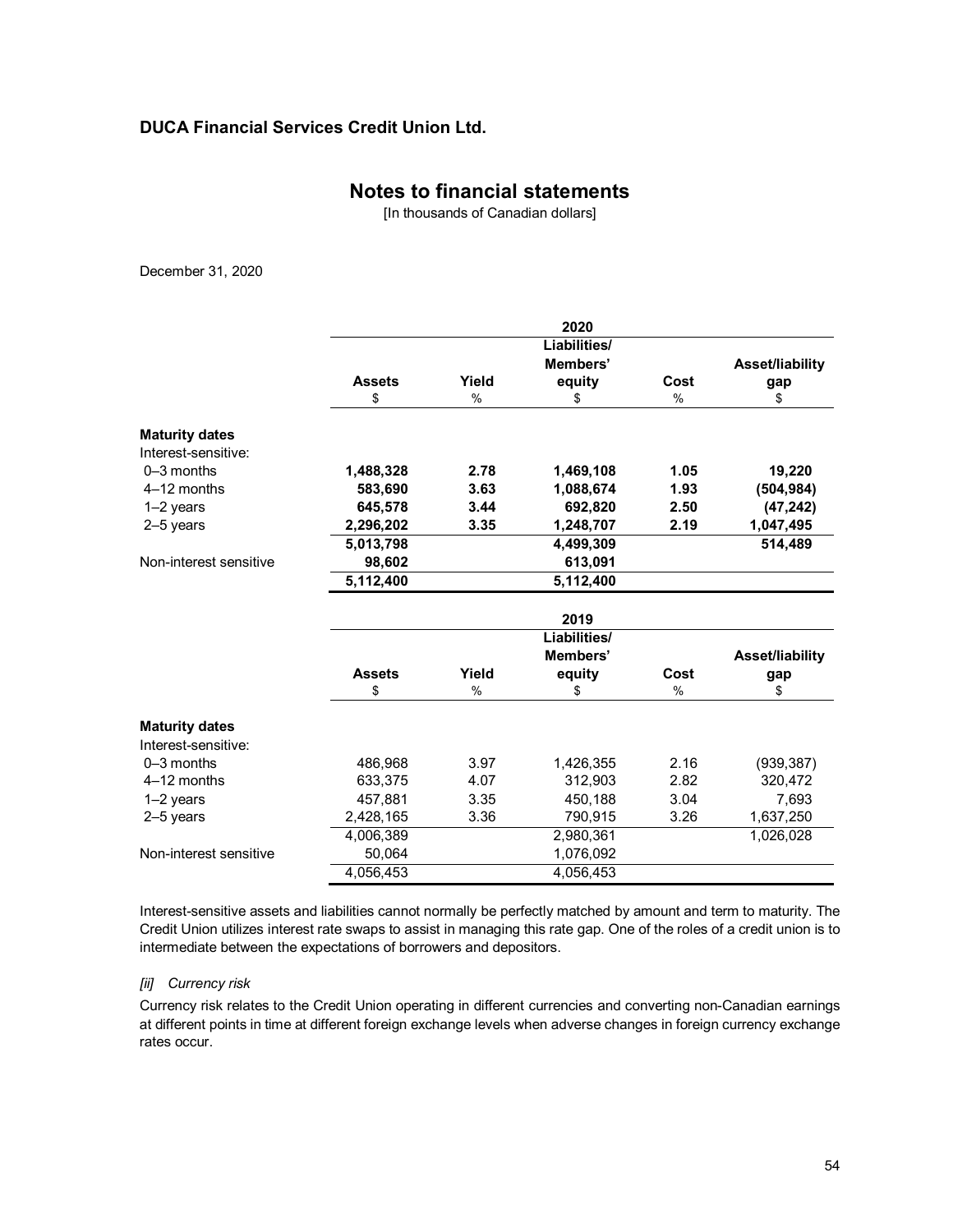# **Notes to financial statements**

[In thousands of Canadian dollars]

December 31, 2020

#### *[a] Risk measurement*

The Credit Union's currency risk position is measured daily. Measurement of risk is based on rates charged to clients, as well as currency purchase costs.

#### *[b] Objectives, policies and procedures*

The Credit Union's exposure to changes in currency exchange rates shall be controlled by limiting the unhedged foreign currency exposure to the lesser of \$1,000 or 5% of total Member foreign currency deposits in Canadian funds.

For the year ended December 31, 2020, the Credit Union's exposure to foreign exchange risk is within policy.

#### *[iii] Equity risk*

Equity risk is the uncertainty associated with the valuation of assets arising from changes in equity markets. The Credit Union is exposed to this risk through its equity holdings.

The Credit Union's portfolio includes unlisted Canadian and U.S. stocks, comprising investments in Central 1 and SoFi.

The total investment in preferred shares and dividend-bearing equities cannot exceed the lesser of \$15,000 or 1% of assets, excluding the Credit Union's investment in Central 1 and SoFi.

For the year ended December 31, 2020, the Credit Union's exposure to equity risk is within policy.

#### **[e] Operational risk**

Operational risk is the risk that processes, technology or people fail to deliver the required results. This includes responding to external events including legal or regulatory actions. The Credit Union has a number of programs that manage specific risks under the Operational risk umbrella, including people-related risks, criminal risks [fraud, Anti-Money Laundering], physical and information security risks, business continuity risk, as well as outsourced and vendor risks.

### **23. Capital management**

The Credit Union's objectives with respect to capital management are to maintain a capital base that is structured to exceed regulatory requirements and to best utilize capital allocations.

Regulations to the Act require that the Credit Union establish and maintain a level of capital that meets or exceeds the following:

- Capital calculated in accordance with the Act shall not be less than 4.00% of total assets; and
- Capital calculated in accordance with the Act shall not be less than 8.00% of the risk-weighted equivalent value of its assets.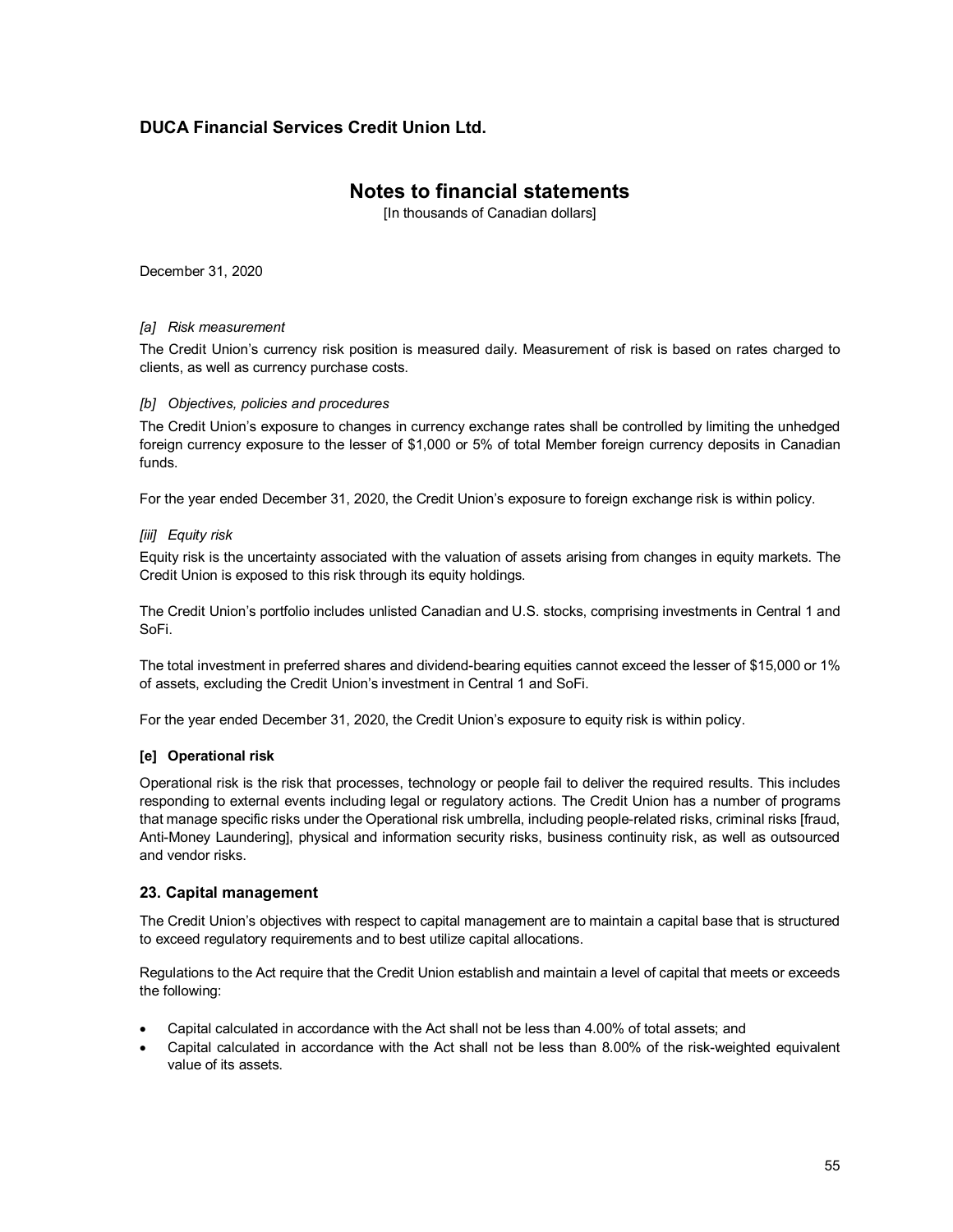### **Notes to financial statements**

[In thousands of Canadian dollars]

December 31, 2020

The Credit Union maintains an internal policy that total Members' equity as shown on the statement of financial position shall not be less than 5.00% [2019 – 5.00%] of the book value of all assets and 10.50% [2019 – 10.50%] of risk-weighted equivalent assets.

The Credit Union considers its capital to include Membership shares, Class A shares and Class B investment shares and retained earnings.

The Credit Union establishes the risk-weighted equivalent value of its assets in accordance with the regulations of the Act, which establishes the applicable percentage for each class of assets. The Credit Union's risk-weighted equivalent value of its assets as at December 31, 2020 was \$2,073,101 [2019 – \$1,798,128].

As at December 31, 2020, the Credit Union met the capital requirements of the Act with a calculated leverage ratio of 7.05% [2019 – 7.31%] and a risk-weighted capital ratio of 17.38% [2019 – 16.49%].

Regulatory capital consists of the following:

|                                                  | 2020<br>\$ | 2019<br>\$ |
|--------------------------------------------------|------------|------------|
|                                                  |            |            |
| Tier I capital:                                  |            |            |
| Membership shares                                | 1,057      | 1,116      |
| Class B shares Series 1 – non-redeemable portion | 39,588     | 39,822     |
| Class B shares Series 4 – non-redeemable portion | 161,482    | 109,082    |
| Retained earnings                                | 116,778    | 105,702    |
| Goodwill                                         | (1,678)    | (1,678)    |
| Defined benefit pension plan assets              | (44)       | (72)       |
|                                                  | 317,183    | 253,972    |
| Tier II capital:                                 |            |            |
| Class A shares                                   | 37,489     | 37,620     |
| Collective loan provision                        | 5,708      | 4,922      |
|                                                  | 43,197     | 42,542     |
| Total regulatory capital                         | 360,380    | 296,514    |
| Leverage ratio                                   | 7.05%      | 7.31%      |
| Risk-weighted capital ratio                      | 17.38%     | 16.49%     |

On February 27, 2020, the Board of Directors declared a dividend of 3.50% on the outstanding amount of the Class B Series 1 investment shares and a dividend of 2.00% on the outstanding amount of Class A shares to the holders of record as at December 31, 2019. The dividends were paid on March 2, 2020.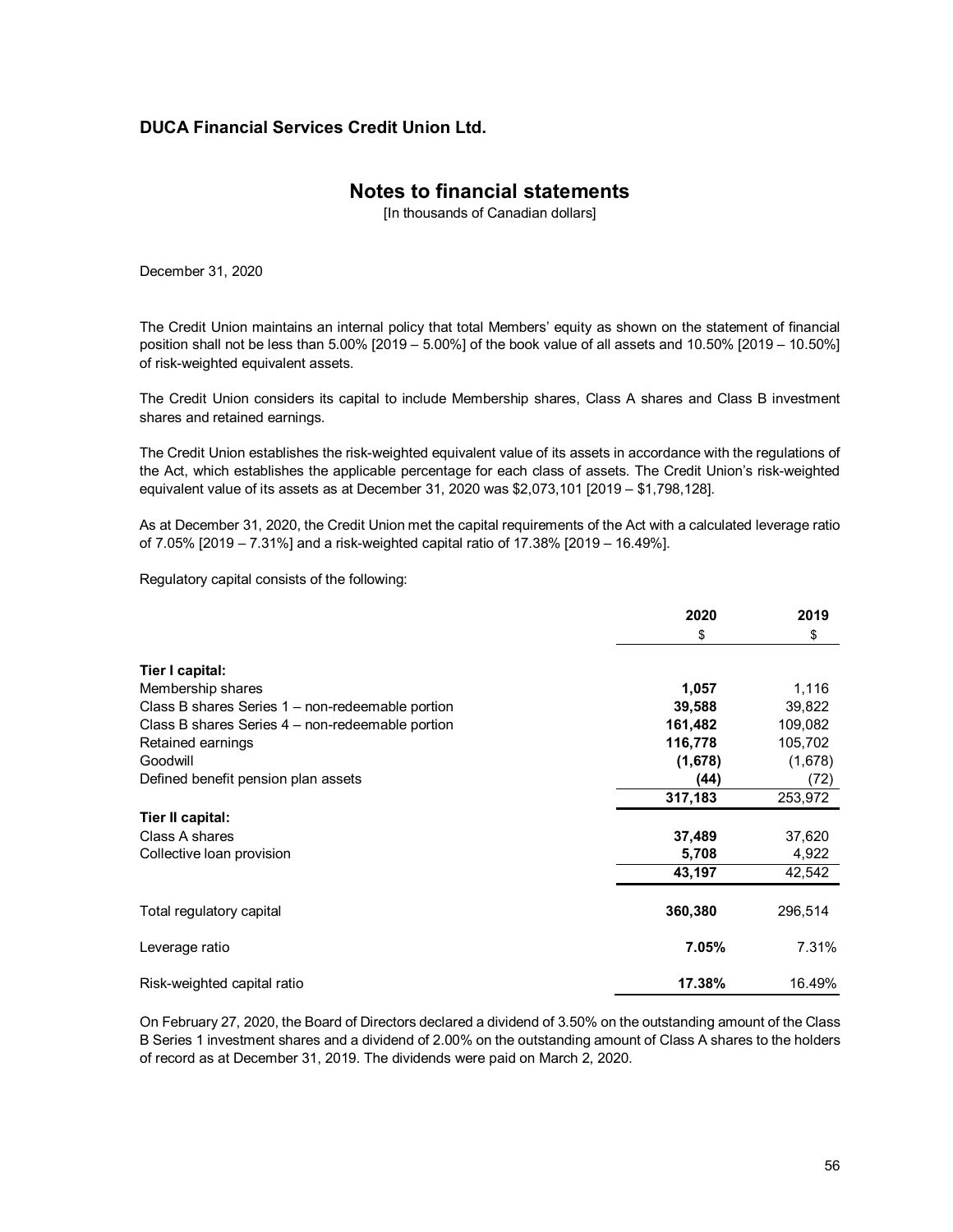# **Notes to financial statements**

[In thousands of Canadian dollars]

December 31, 2020

### **24. Commitments**

#### **[a] Credit facilities**

A comprehensive credit facility is maintained with Bank of Montreal up to a maximum of \$14,000 [2019 – \$14,000] and is secured by bank deposit notes totaling \$10,000 [2019 – \$11,727] *[notes 5 and 6].* The Credit Union has an unused credit facility of \$14,000 [2019 – \$14,000] at year-end.

A line of credit is maintained with Central 1 up to a maximum of \$235,000 [2019 – \$130,000] and is secured by a general security agreement covering all the assets of the Credit Union. The Credit Union has an unused credit facility of \$235,000 [2019 – \$100,000] as at year-end, of which \$100,000 [2019 – \$50,000] is prescribed for the guarantee of payment on third-party municipalities, universities, school boards and hospitals deposits with the Credit Union as agreed to by Central 1 and \$30,000 [2019 – \$14,500] is prescribed towards letters of credit issued on behalf of the Credit Union.

The Credit Union entered into an agreement with Mercury Receivables Trust on April 16, 2019, which gives the Credit Union access to a \$25,000 [2019 – \$100,000] credit facility, which is secured by a pool of \$46,232 [2019 – \$191,000] uninsured mortgages. Central 1 provides a Performance Guarantee on the drawn amount of the credit facility funded volume. As at December 31, 2020, the Credit Union has an unused credit facility of \$20,000 [2019  $-$  \$95,000].

A line of credit facility is maintained with Desjardins up to a maximum of \$175,000 [2019 – \$160,000] and is secured by a pledge of residential mortgages. The Credit Union has an unused credit facility of \$175,000 [2019 – \$62,000] as at year-end.

On March 4, 2019, the Credit Union entered into The Bond Market Association/International Securities Market Association 2000 Version Global Master Repurchase Agreement with National Bank Financial Inc., which gives the Credit Union access to an uncommitted \$150,000 [2019 – \$50,000] credit facility where the Credit Union can access borrowing on a short-term basis by pledging mortgage-backed securities that they are holding for liquidity. As at December 31, 2020, the Credit Union has an unused credit facility of \$52,197 [2019 – \$50,000].

On May 29, 2020, the Credit Union entered into The Bond Market Association/International Securities Market Association 2000 Version Global Master Repurchase Agreement with Bank of Montreal, which gives the Credit Union access to an uncommitted \$400,000 credit facility where the Credit Union can access borrowing on a shortterm basis by pledging mortgage-backed securities that they are holding for liquidity. As at December 31, 2020, the Credit Union has an unused credit facility of \$305,772.

On July 28, 2020, the Credit Union entered into The Bond Market Association/International Securities Market Association 2000 Version Global Master Repurchase Agreement with Central 1, which gives the Credit Union access to an uncommitted credit facility where the Credit Union can access borrowing on a short-term basis by pledging mortgage-backed securities that they are holding for liquidity.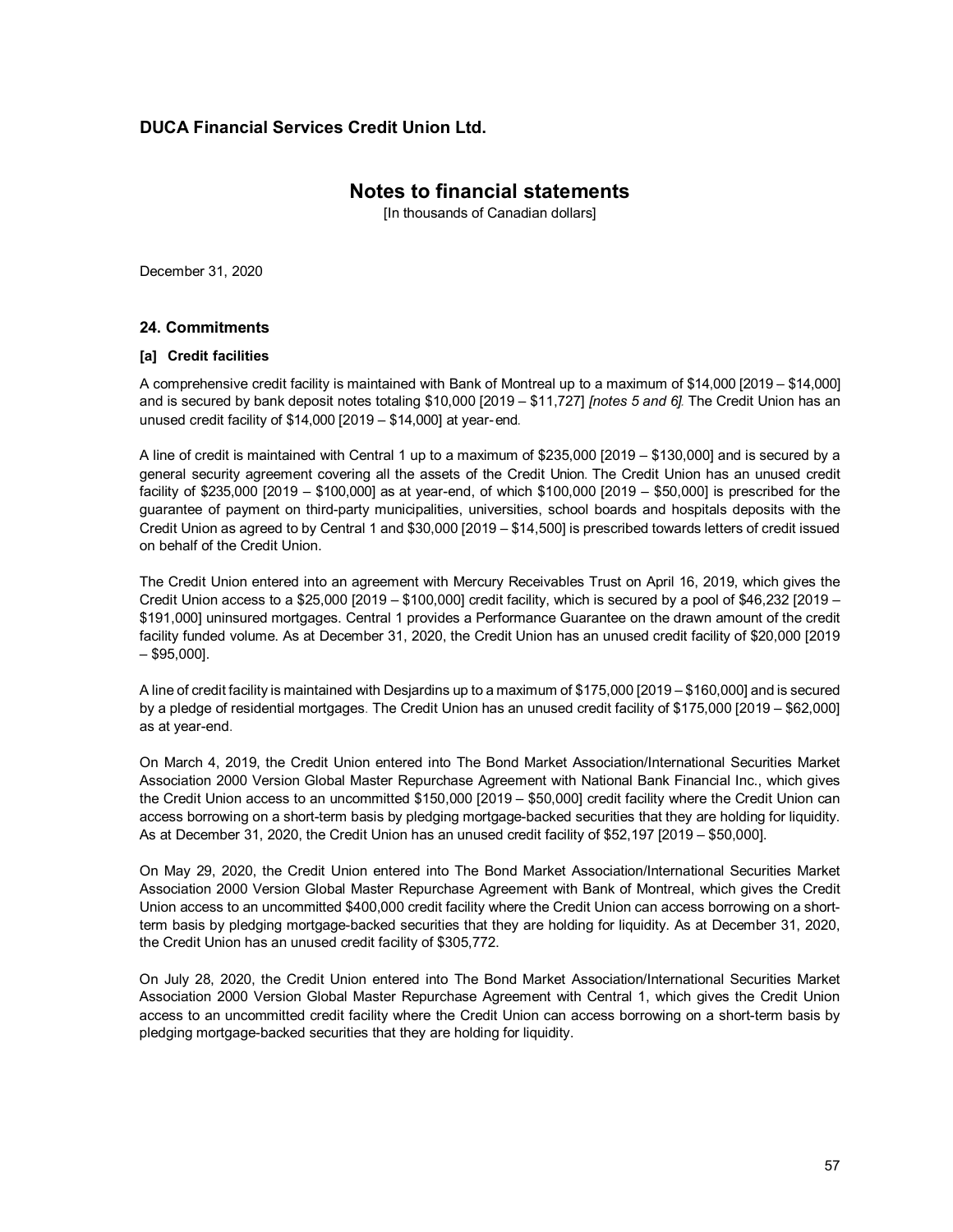# **Notes to financial statements**

[In thousands of Canadian dollars]

December 31, 2020

### **[b] Members' loans**

The Credit Union has the following commitments to its Members as at the year-end date on account of loans, unused lines of credit and letters of credit:

|                          | 2020<br>\$ | 2019<br>\$ |
|--------------------------|------------|------------|
| Unadvanced loans         | 309,389    | 335,520    |
| Unused lines of credit   | 252,411    | 213,312    |
| Unused letters of credit | 25.060     | 16.974     |
|                          | 586,860    | 565,806    |

### **25. Accounts payable and accrued liabilities**

|                     | 2020<br>\$ | 2019<br>\$ |
|---------------------|------------|------------|
|                     |            |            |
| Lease liabilities   | 7.461      | 8,748      |
| Accrued liabilities | 5,306      | 6,640      |
| Accounts payables   | 1.626      | 2,017      |
|                     | 14,393     | 17,405     |

Set out below are the carrying amounts of lease liabilities and the movements during the year:

|                                  | 2020<br>\$ | 2019<br>\$ |
|----------------------------------|------------|------------|
| <b>Balance as at January 1</b>   | 8,748      | 3,337      |
| Additions                        | 264        | 6,424      |
| Accretion of interest            | 299        | 210        |
| Payments                         | (1, 850)   | (1, 223)   |
| <b>Balance as at December 31</b> | 7.461      | 8,748      |